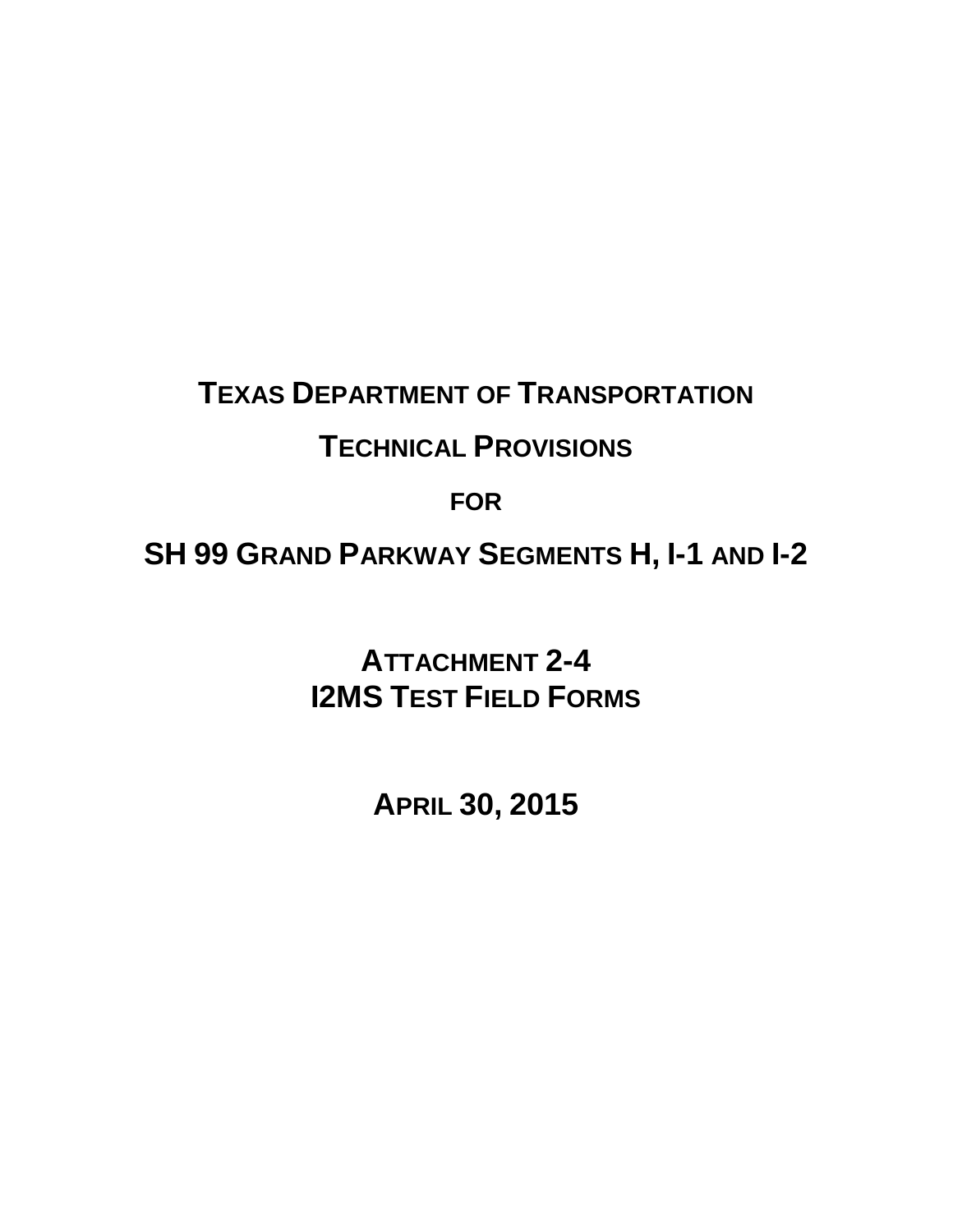## **ATTACHMENT 2-4 I2MS TEST FIELD FORMS**

**File:** I2MSFieldReport.xls

**File Type:** Microsoft Excel (spreadsheet)

File Description: Describes what fields are required to be submitted per test, including pertinent header and footer information. All fields are required to be submitted, if possible.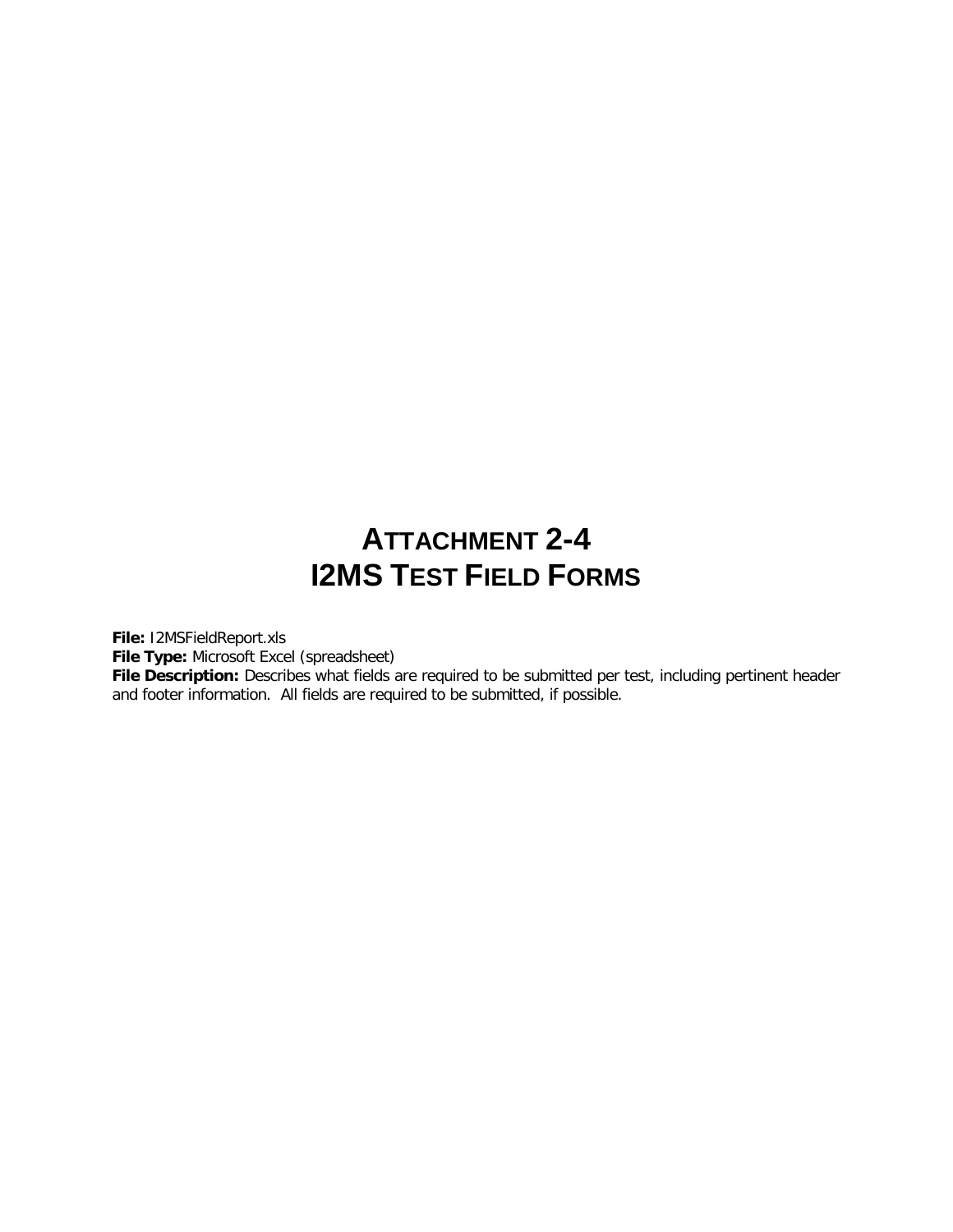### **Liquid Limit, Plastic Limit, Plastic Index (DB-104-6)**

| Table Name: VALUE DB104E | Maximum Rows: 1    |                 |         |               |                 |
|--------------------------|--------------------|-----------------|---------|---------------|-----------------|
| <b>Field Description</b> | <b>Field Name</b>  | <b>Datatype</b> | Length  | <b>Values</b> | <b>Required</b> |
| Liquid Limit             | liquid limit total | decimal         | (19, 8) |               | <b>TRUE</b>     |
| Stamp Code               | stamp code         | int             |         | <b>CVL</b>    | <b>TRUE</b>     |
| Tested By                | tested by          | nvarchar        | 100     | <b>CVL</b>    | <b>TRUE</b>     |
| <b>Tested Date</b>       | tested date        | datetime        |         | MM/dd/yyyy    | <b>TRUE</b>     |

| Table Name: VALUE DB104E SAMPLE |                   | Maximum Rows: 6 |         |               |                 |
|---------------------------------|-------------------|-----------------|---------|---------------|-----------------|
| <b>Field Description</b>        | <b>Field Name</b> | <b>Datatype</b> | Length  | <b>Values</b> | <b>Required</b> |
| Dish No.                        | dish no           | nvarchar        | 100     |               | <b>FALSE</b>    |
| Liquid Limit (%)                | liquid limit      | decimal         | (19, 8) |               | <b>FALSE</b>    |
| Mass of Dry Sample $+$ Tare (q) | mass dry sample   | decimal         | (19, 8) |               | <b>FALSE</b>    |
| Mass of Wet Sample $+$ Tare (q) | mass wet sample   | decimal         | (19, 8) |               | <b>FALSE</b>    |
| Moisture Content. %             | moisture content  | decimal         | (19, 8) |               | <b>FALSE</b>    |
| Number of Blows                 | number blows      | int             |         |               | <b>FALSE</b>    |
| Tare Mass(q)                    | tare mass         | decimal         | (19, 8) |               | <b>FALSE</b>    |

| Table Name: VALUE DB105E |                     | <b>Maximum Rows: 1</b> |         |               |                 |  |
|--------------------------|---------------------|------------------------|---------|---------------|-----------------|--|
| <b>Field Description</b> | <b>Field Name</b>   | <b>Datatype</b>        | Length  | <b>Values</b> | <b>Required</b> |  |
| <b>Plastic Limit</b>     | plastic limit total | decimal                | (19, 8) |               | <b>FALSE</b>    |  |
| Stamp Code               | stamp code          | int                    |         | CVL           | <b>TRUE</b>     |  |
| Tested By                | tested by           | nvarchar               | 100     | <b>CVL</b>    | <b>TRUE</b>     |  |
| <sup>I</sup> Tested Date | tested date         | datetime               |         | MM/dd/yyyy    | <b>TRUE</b>     |  |

| Table Name: VALUE DB105E SAMPLE |                   | <b>Maximum Rows: 3</b> |         |               |                 |
|---------------------------------|-------------------|------------------------|---------|---------------|-----------------|
| <b>Field Description</b>        | <b>Field Name</b> | <b>Datatype</b>        | Length  | <b>Values</b> | <b>Required</b> |
| Dish No.                        | dish no           | nvarchar               | 100     |               | <b>FALSE</b>    |
| Mass of Dry Sample $+$ Tare (g) | mass dry sample   | decimal                | (19, 8) |               | <b>FALSE</b>    |
| Mass of Wet Sample $+$ Tare (g) | mass wet sample   | decimal                | (19, 8) |               | <b>FALSE</b>    |
| Plastic Limit (%)               | plastic limit     | decimal                | (19, 8) |               | <b>FALSE</b>    |
| Tare Mass (g)                   | tare mass         | decimal                | (19, 8) |               | <b>FALSE</b>    |
| Mass of Water (g)               | water mass        | decimal                | (19, 8) |               | <b>FALSE</b>    |

### **Table Name: VALUE\_DB106E Maximum Rows: 1**

| <b>Field Description</b>                             | <b>Field Name</b> | <b>Datatype</b> | Length | <b>Values</b> | <b>Required</b> |
|------------------------------------------------------|-------------------|-----------------|--------|---------------|-----------------|
| <b>Plastic Index</b>                                 | plasticity index  | int             |        |               | <b>TRUE</b>     |
| Stamp Code                                           | stamp code        | int             |        | <b>CVL</b>    | <b>TRUE</b>     |
| <b>Tested By</b>                                     | tested by         | nvarchar        | 100    | <b>CVL</b>    | <b>TRUE</b>     |
| <b>Tested Date</b>                                   | tested date       | datetime        |        | MM/dd/yyyy    | <b>TRUE</b>     |
| Use Bar Linear Shrinkage to Calculate use bar linear |                   | nvarchar        | 100    | {Yes, No}     | <b>FALSE</b>    |
| Plasticity Index?                                    |                   |                 |        |               |                 |

### **Bar Linear Shrinkage (DB-107-E)**

### **Table Name: VALUE\_DB107E Maximum Rows: 1**

| <b>Field Description</b>   | <b>Field Name</b>          | <b>Datatype</b> | Length  | <b>Values</b> | <b>Required</b> |
|----------------------------|----------------------------|-----------------|---------|---------------|-----------------|
| Calculate Plasticity Index | calculate plasticity index | bit             |         | {Yes, No}     | FALSE           |
| Final Length               | final_length               | decimal         | (19, 8) |               | <b>FALSE</b>    |
| Initial Length             | initial length             | decimal         | (19, 8) |               | <b>FALSE</b>    |
| Linear Shrinkage           | linear shrinkage           | decimal         | (19, 8) |               | <b>TRUE</b>     |
| Maximum By Specification   | maximum_by_specification   | decimal         | (19, 8) |               | <b>FALSE</b>    |
| Minimum By Specification   | minimum by specification   | decimal         | (19, 8) |               | <b>FALSE</b>    |
| Plasticity Index           | plasticity index           | decimal         | (19, 8) |               | <b>FALSE</b>    |
| Stamp Code                 | stamp code                 | int             |         | <b>CVL</b>    | <b>TRUE</b>     |
| Tested By                  | tested by                  | nvarchar        | 100     | <b>CVL</b>    | <b>TRUE</b>     |
| Tested Date                | tested date                | smalldatetime   |         | MM/dd/yyyy    | <b>TRUE</b>     |
| Unit                       | lunit                      | nvarchar        | 100     |               | <b>FALSE</b>    |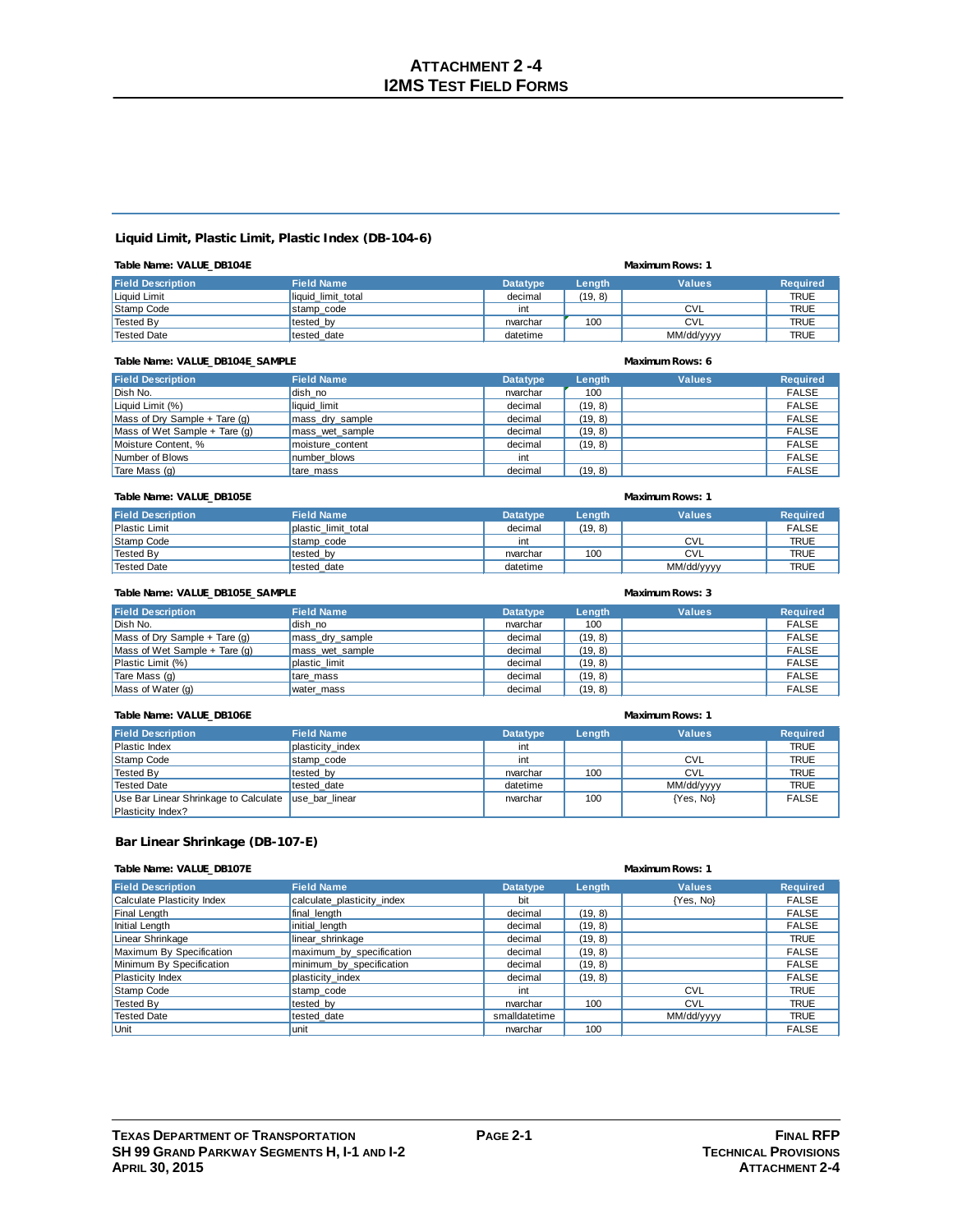### **Particle Size Analysis (DB-110-E)**

### **Table Name: VALUE\_DB110E\_SIEVE Maximum Rows: 6**

| <b>Field Description</b>    | <b>Field Name</b>          | <b>Datatype</b> | Lenath  | <b>Values</b> | <b>Required</b> |
|-----------------------------|----------------------------|-----------------|---------|---------------|-----------------|
| Cumulative Percent Retained | cumulative pct retained    | decimal         | (19, 8) |               | <b>TRUE</b>     |
| Cumulative Weight Retained  | cumulative weight retained | decimal         | (19, 8) |               | <b>FALSE</b>    |
| Lower Spec Limit            | lower spec limit           | decimal         | (19, 8) |               | <b>FALSE</b>    |
| Master Grading              | master grading             | nvarchar        | 100     |               | <b>TRUE</b>     |
| Sieve Size                  | sieve size                 | nvarchar        | 100     | <b>CVL</b>    | <b>TRUE</b>     |
| Upper Spec Limit            | upper_spec_limit           | decimal         | (19, 8) |               | <b>FALSE</b>    |
| <b>Weight Retained</b>      | weight retained            | decimal         | (19, 8) |               | <b>FALSE</b>    |

### **Table Name: VALUE\_DB110E\_TEST Maximum Rows: 1**

| <b>Field Description</b> | <b>Field Name</b>     | <b>Datatype</b> | Length | <b>Values</b>            | <b>Required</b> |
|--------------------------|-----------------------|-----------------|--------|--------------------------|-----------------|
| Cumulative Method        | individual cumulative | nvarchar        | 100    | {Cumulative, Individual} | <b>FALSE</b>    |
| Negative No.40           | negative no 40        | nvarchar        | 100    |                          | <b>FALSE</b>    |
| Stamp Code               | stamp code            | int             |        | <b>CVL</b>               | <b>TRUE</b>     |
| Tested By                | tested by             | nvarchar        | 100    | <b>CVL</b>               | <b>TRUE</b>     |
| Tested Date              | tested date           | datetime        |        | MM/dd/yyyy               | <b>TRUE</b>     |
| Total                    | total                 | nvarchar        | 100    |                          | <b>FALSE</b>    |

### **Moisture-Density Work Sheet (DB-113-E)**

### **Table Name: VALUE\_DB113E Maximum Rows: 1**

| <b>Field Description</b>       | <b>Field Name</b>      | <b>Datatype</b> | Length  | <b>Values</b> | <b>Required</b> |
|--------------------------------|------------------------|-----------------|---------|---------------|-----------------|
| Dry Density Scale Max          | dry_density_scale_max  | decimal         | (19, 8) |               | <b>FALSE</b>    |
| Dry Density Scale Min          | dry density scale min  | decimal         | (19, 8) |               | <b>FALSE</b>    |
| Dry Density Scale unit         | dry density scale unit | decimal         | (19, 8) |               | <b>FALSE</b>    |
| Hygroscopic Moisture           | hygroscopic moisture   | decimal         | (19, 8) |               | <b>FALSE</b>    |
| Max Density (kg)               | max density kg         | decimal         | (19, 8) |               | <b>FALSE</b>    |
| Max Density (pcf)              | max density pcf        | decimal         | (19, 8) |               | <b>TRUE</b>     |
| Moisture scale max             | moisture scale max     | decimal         | (19, 8) |               | <b>FALSE</b>    |
| Moisture scale min             | moisture scale min     | decimal         | (19, 8) |               | <b>FALSE</b>    |
| Moisture scale unit            | moisture scale unit    | decimal         | (19, 8) |               | <b>FALSE</b>    |
| Optimum Moisture               | optimum moisture       | decimal         | (19, 8) |               | <b>TRUE</b>     |
| Oven Dry Weight                | oven dry weight        | decimal         | (19, 8) |               | <b>FALSE</b>    |
| Soil Description               | soil desc              | nvarchar        | 100     |               | <b>TRUE</b>     |
| Specific Gravity (Apparent)    | specific_gravity       | decimal         | (19, 8) |               | <b>FALSE</b>    |
| Stamp Code                     | stamp code             | int             |         | <b>CVL</b>    | <b>TRUE</b>     |
| <b>Tested By</b>               | tested by              | nvarchar        | 100     | <b>CVL</b>    | <b>TRUE</b>     |
| <b>Tested Date</b>             | tested date            | smalldatetime   |         | MM/dd/yyyy    | <b>TRUE</b>     |
| Weight of Aggr., Pycn. & Water | weight_of_aggr         | decimal         | (19, 8) |               | <b>FALSE</b>    |
| Weight of Pycnometer & Water   | weight of pycnometer   | decimal         | (19, 8) |               | <b>FALSE</b>    |

### **Table Name: VALUE\_DB113E\_SPECIMEN Maximum Rows: 4**

| <b>Field Description</b>     | <b>Field Name</b>      | <b>Datatype</b> | Length  | <b>Values</b> | <b>Required</b> |
|------------------------------|------------------------|-----------------|---------|---------------|-----------------|
| Dry Density                  | dry density            | decimal         | (19, 8) |               | <b>FALSE</b>    |
| Dry Mass Material            | dry mass material      | decimal         | (19, 8) |               | <b>FALSE</b>    |
| Dry Mass Pan & Specimen      | dry mass pan specimen  | decimal         | (19, 8) |               | <b>FALSE</b>    |
| <b>Estimated Dry Density</b> | est dry density        | decimal         | (19, 8) |               | <b>FALSE</b>    |
| Height of Specimen           | height specimen        | decimal         | (19, 8) |               | <b>FALSE</b>    |
| <b>Mass Material</b>         | mass material          | decimal         | (19, 8) |               | <b>FALSE</b>    |
| <b>Mass Water</b>            | mass water             | decimal         | (19, 8) |               | <b>FALSE</b>    |
| Mass Water Added             | mass water added       | decimal         | (19, 8) |               | <b>FALSE</b>    |
| Percent Water Content        | pct water content      | decimal         | (19, 8) |               | <b>FALSE</b>    |
| Percent Water On Total       | pct water total        | decimal         | (19, 8) |               | <b>FALSE</b>    |
| Tare Mass Mold               | tare mass mold         | decimal         | (19, 8) |               | <b>FALSE</b>    |
| Tare Mass Pan                | tare mass pan          | decimal         | (19, 8) |               | <b>FALSE</b>    |
| Volume Per Linear            | volume_per_linear      | decimal         | (19, 8) |               | <b>FALSE</b>    |
| Volume of Specimen           | volume_specimen        | decimal         | (19, 8) |               | <b>FALSE</b>    |
| Wet Density of Specimen      | wet_density_specimen   | decimal         | (19, 8) |               | <b>FALSE</b>    |
| Wet Mass Of Pan & Specimen   | wet_mass_pan_specimen  | decimal         | (19, 8) |               | <b>FALSE</b>    |
| Wet Mass Specimen            | wet mass specimen      | decimal         | (19, 8) |               | <b>FALSE</b>    |
| Wet Mass Specimen & Mold     | wet mass specimen mold | decimal         | (19, 8) |               | <b>FALSE</b>    |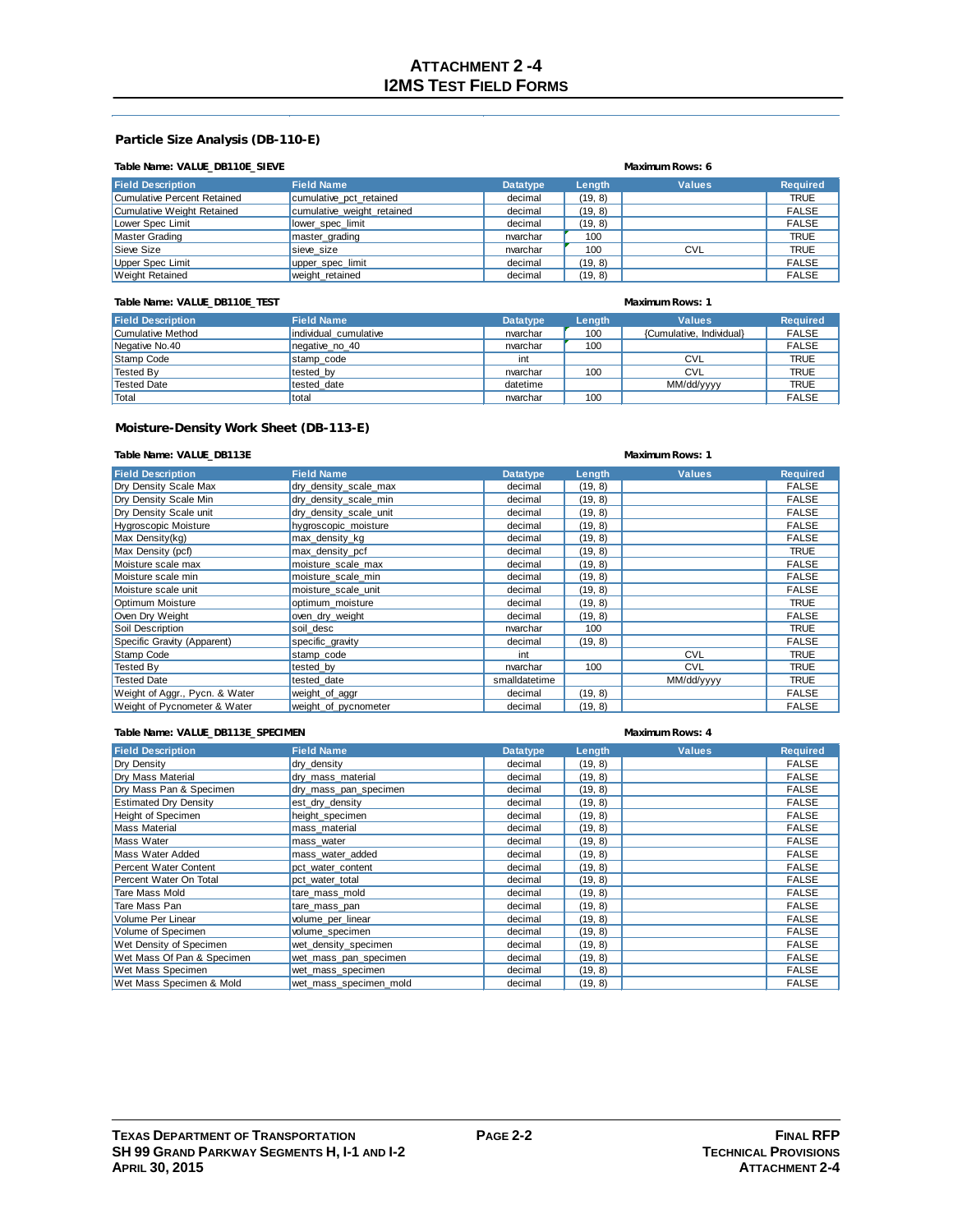### **Moisture-Density Relationship of Subgrade and Embankment Soils (DB-114-E)**

### **Table Name: VALUE\_DB114E Maximum Rows: 1**

| <b>Field Description</b>       | <b>Field Name</b>      | <b>Datatype</b> | Length  | <b>Values</b> | <b>Required</b> |
|--------------------------------|------------------------|-----------------|---------|---------------|-----------------|
| Dry Density Scale Max          | dry density scale max  | decimal         | (19, 8) |               | <b>FALSE</b>    |
| Dry Density Scale Min          | dry density scale min  | decimal         | (19, 8) |               | <b>FALSE</b>    |
| Dry Density Scale unit         | dry density scale unit | decimal         | (19, 8) |               | <b>FALSE</b>    |
| <b>Hygroscopic Moisture</b>    | hygroscopic moisture   | decimal         | (19, 8) |               | <b>FALSE</b>    |
| Max Density (kg)               | max density kg         | decimal         | (19, 8) |               | <b>FALSE</b>    |
| Max Density (pcf)              | max_density_pcf        | decimal         | (19, 8) |               | <b>TRUE</b>     |
| Moisture scale max             | moisture scale max     | decimal         | (19, 8) |               | <b>FALSE</b>    |
| Moisture scale min             | moisture scale min     | decimal         | (19, 8) |               | <b>FALSE</b>    |
| Moisture scale unit            | moisture scale unit    | decimal         | (19, 8) |               | <b>FALSE</b>    |
| Optimum Moisture               | optimum moisture       | decimal         | (19, 8) |               | <b>TRUE</b>     |
| Oven Dry Weight                | oven_dry_weight        | decimal         | (19, 8) |               | <b>FALSE</b>    |
| Soil Descript                  | soil description       | nvarchar        | 100     |               | <b>TRUE</b>     |
| Specific Gravity               | specific_gravity       | decimal         | (19, 8) |               | <b>FALSE</b>    |
| Stamp Code                     | stamp_code             | int             |         | <b>CVL</b>    | <b>TRUE</b>     |
| Tested By                      | tested by              | nvarchar        | 100     | <b>CVL</b>    | <b>TRUE</b>     |
| <b>Tested Date</b>             | tested date            | smalldatetime   |         | MM/dd/yyyy    | <b>TRUE</b>     |
| Weight of Aggr., Pycn. & Water | weight_of_aggr         | decimal         | (19, 8) |               | <b>FALSE</b>    |
| Weight of Pycnometer & Water   | weight_of_pycnometer   | decimal         | (19, 8) |               | <b>FALSE</b>    |

### **Table Name: VALUE\_DB114E\_SPECIMEN Maximum Rows: 4**

| <b>Field Description</b>     | <b>Field Name</b>      | <b>Datatype</b> | Length  | <b>Values</b> | <b>Required</b> |
|------------------------------|------------------------|-----------------|---------|---------------|-----------------|
| Dry Density                  | dry_density            | decimal         | (19, 8) |               | <b>FALSE</b>    |
| Drv Mass Material            | dry mass material      | decimal         | (19, 8) |               | <b>FALSE</b>    |
| Dry Mass Pan & Specimen      | dry_mass_pan_specimen  | decimal         | (19, 8) |               | <b>FALSE</b>    |
| <b>Estimated Dry Density</b> | est dry density        | decimal         | (19, 8) |               | <b>FALSE</b>    |
| Height of Specimen           | height_specimen        | decimal         | (19, 8) |               | <b>FALSE</b>    |
| <b>Mass Material</b>         | mass material          | decimal         | (19, 8) |               | <b>FALSE</b>    |
| <b>Mass Water</b>            | mass_water             | decimal         | (19, 8) |               | <b>FALSE</b>    |
| Mass Water Added             | mass water added       | decimal         | (19, 8) |               | <b>FALSE</b>    |
| Percent Water Content        | pct water content      | decimal         | (19, 8) |               | <b>FALSE</b>    |
| Percent Water Total          | pct water total        | decimal         | (19, 8) |               | <b>FALSE</b>    |
| Tare Mass Mold               | tare mass mold         | decimal         | (19, 8) |               | <b>FALSE</b>    |
| Tare Mass Pan                | tare mass pan          | decimal         | (19, 8) |               | <b>FALSE</b>    |
| Volume Per Linear mm         | volume per linear      | decimal         | (19, 8) |               | <b>FALSE</b>    |
| Volume of Specimen           | volume specimen        | decimal         | (19, 8) |               | <b>FALSE</b>    |
| Wet Density of Specimen      | wet density specimen   | decimal         | (19, 8) |               | <b>FALSE</b>    |
| Wet Mass of Pan & Specimen   | wet mass pan specimen  | decimal         | (19, 8) |               | <b>FALSE</b>    |
| Wet Mass Specimen            | wet mass specimen      | decimal         | (19, 8) |               | <b>FALSE</b>    |
| Wet Mass Specimen & Mold     | wet mass specimen mold | decimal         | (19, 8) |               | <b>FALSE</b>    |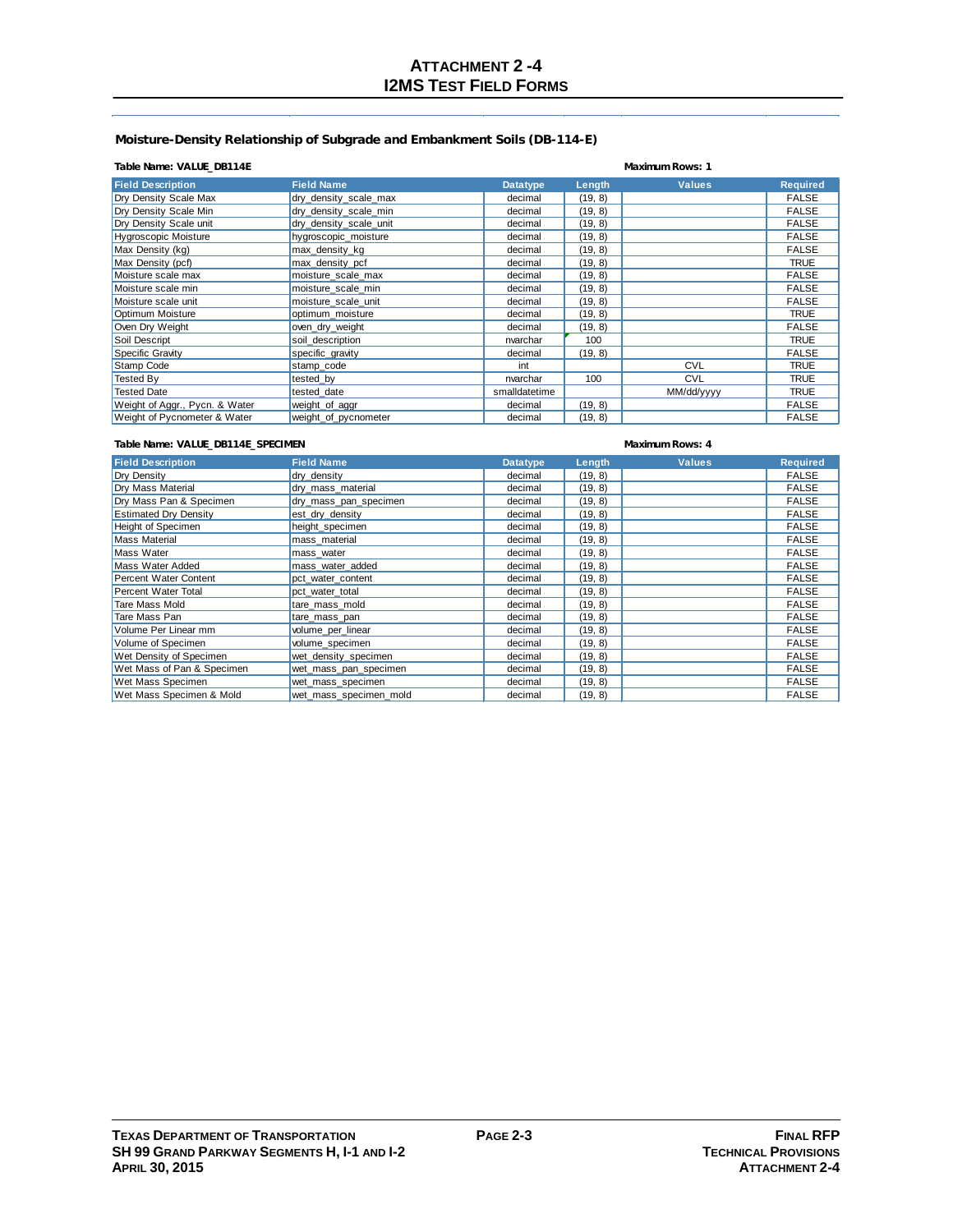## **Nuclear Density and Moisture Determination (DB-115-1)**

### **Table Name: VALUE\_DB115\_1 Maximum Rows: 1**

| <b>Field Description</b>                                            | <b>Field Name</b>              | <b>Datatype</b> | Lenath  | <b>Values</b>        | <b>Required</b> |
|---------------------------------------------------------------------|--------------------------------|-----------------|---------|----------------------|-----------------|
| Density Count                                                       | density count                  | int             |         |                      | <b>FALSE</b>    |
| Density, %                                                          | density_pct                    | decimal         | (19, 8) |                      | <b>TRUE</b>     |
| Pass/Fail                                                           | density_pct_pass_fail          | nvarchar        | 100     |                      | <b>FALSE</b>    |
| Max Density Specification Requirement density_specification_req_max |                                | decimal         | (19, 8) |                      | <b>FALSE</b>    |
| Low Density Specification Req                                       | density specification req min  | decimal         | (19, 8) |                      | <b>FALSE</b>    |
| density standard                                                    | density standard               | int             |         |                      | <b>FALSE</b>    |
| Determined By Test Method                                           | determined by test method      | nvarchar        | 100     | {DB-113-E, DB-114-E} | <b>FALSE</b>    |
| Dry Density, pcf                                                    | dry_density_pcf                | decimal         | (19, 8) |                      | <b>TRUE</b>     |
| Gauge No.                                                           | gauge no                       | nvarchar        | 100     |                      | <b>TRUE</b>     |
| Maximum Dry Density                                                 | max_dry_density_pcf            | decimal         | (19, 8) |                      | <b>TRUE</b>     |
| Moisture Content, %                                                 | moisture content pct           | decimal         | (19, 8) |                      | <b>TRUE</b>     |
| Moisture Content Pct Pass or Fail                                   | moisture_content_pct_pass_fail | nvarchar        | 100     | {Pass, Fail}         | <b>FALSE</b>    |
| Moisture Count                                                      | moisture count                 | int             |         |                      | <b>FALSE</b>    |
| Max Moisture Specification                                          | moisture specification reg max | decimal         | (19, 8) |                      | <b>FALSE</b>    |
| Requirement                                                         |                                |                 |         |                      |                 |
| Low Moisture Specification Req                                      | moisture_specification_req_min | decimal         | (19, 8) |                      | <b>FALSE</b>    |
| Moisture Standard                                                   | moisture_standard              | int             |         |                      | <b>FALSE</b>    |
| Optimum Moisture Content                                            | optimum moisture content pct   | decimal         | (19, 8) |                      | <b>TRUE</b>     |
| Probe Depth                                                         | probe depth                    | decimal         | (19, 8) |                      | <b>TRUE</b>     |
| Soil Description                                                    | soil desc                      | nvarchar        | 100     |                      | <b>TRUE</b>     |
| Stamp Code                                                          | stamp code                     | int             |         | CVL                  | <b>TRUE</b>     |
| <b>Tested By</b>                                                    | tested by                      | nvarchar        | 100     | <b>CVL</b>           | <b>TRUE</b>     |
| <b>Tested Date</b>                                                  | tested date                    | datetime        |         | MM/dd/yyyy           | <b>TRUE</b>     |
| Wet Density, pcf                                                    | wet density pcf                | decimal         | (19, 8) |                      | <b>FALSE</b>    |

### **Soil /Aggregate Field Unit Weight Tests (DB-115-2)**

| Table Name: VALUE_DB115_2         |                           | <b>Maximum Rows: 1</b> |         |               |                 |
|-----------------------------------|---------------------------|------------------------|---------|---------------|-----------------|
| <b>Field Description</b>          | <b>Field Name</b>         | <b>Datatype</b>        | Length  | <b>Values</b> | <b>Required</b> |
| Compaction, %                     | compaction pct            | decimal                | (19, 8) |               | <b>FALSE</b>    |
| <b>Compaction Required</b>        | compaction_req_pct        | decimal                | (19, 8) |               | <b>FALSE</b>    |
| Dry unit weight                   | dry_unit_weight           | decimal                | (19, 8) |               | <b>FALSE</b>    |
| Dry Weight Total Moisture Sample  | dry weight total moisture | decimal                | (19, 8) |               | <b>FALSE</b>    |
| Final Weight Apparatus & Sand     | final weight apparatus    | decimal                | (19, 8) |               | <b>FALSE</b>    |
| Final Weight of Sand              | final weight sand         | decimal                | (19, 8) |               | <b>FALSE</b>    |
| Initial Weight Apparatus & Sand   | initial weight_apparatus  | decimal                | (19, 8) |               | <b>FALSE</b>    |
| Initial Weight of Sand            | initial weight sand       | decimal                | (19, 8) |               | <b>FALSE</b>    |
| Maximum dry unit weight           | max_dry_unit_weight       | decimal                | (19, 8) |               | <b>FALSE</b>    |
| Moisture Required                 | moisture reg pct          | decimal                | (19, 8) |               | <b>FALSE</b>    |
| Optium Moisture (% if of dry unit | optimum moisture          | decimal                | (19, 8) |               | <b>FALSE</b>    |
| weight)                           |                           |                        |         |               |                 |
| Pass/Fail % Density               | pass_fail_pct_density     | nvarchar               | 100     |               | <b>FALSE</b>    |
| Pass/Fail % Moisture              | pass fail pct moisture    | nvarchar               | 100     |               | <b>FALSE</b>    |
| % Moisture                        | pct moisture              | decimal                | (19, 8) |               | <b>FALSE</b>    |
| Sand bulk unit weight             | sand_bulk_unit_weight     | decimal                | (19, 8) |               | <b>FALSE</b>    |
| Soil Descript                     | soil desc                 | nvarchar               | 100     |               | <b>FALSE</b>    |
| Stamp Code                        | stamp code                | int                    |         | <b>CVL</b>    | <b>FALSE</b>    |
| <b>Tested By</b>                  | tested by                 | nvarchar               | 100     | <b>CVL</b>    | <b>FALSE</b>    |
| <b>Tested Date</b>                | tested date               | datetime               |         | MM/dd/yyyy    | <b>FALSE</b>    |
| Total Volume-Sand Userd           | total volume              | decimal                | (19, 8) |               | <b>FALSE</b>    |
| Volume of Hole                    | volume hole               | decimal                | (19, 8) |               | <b>FALSE</b>    |
| Volume of Surface                 | volume surface            | decimal                | (19, 8) |               | <b>FALSE</b>    |
| Weight of Material From Hole      | weight material hole      | decimal                | (19, 8) |               | <b>FALSE</b>    |
| Wet Unit Weight                   | wet unit weight           | decimal                | (19, 8) |               | <b>FALSE</b>    |
| Wet Weight Total Moisture Sample  | wet weight total moisture | decimal                | (19, 8) |               | <b>FALSE</b>    |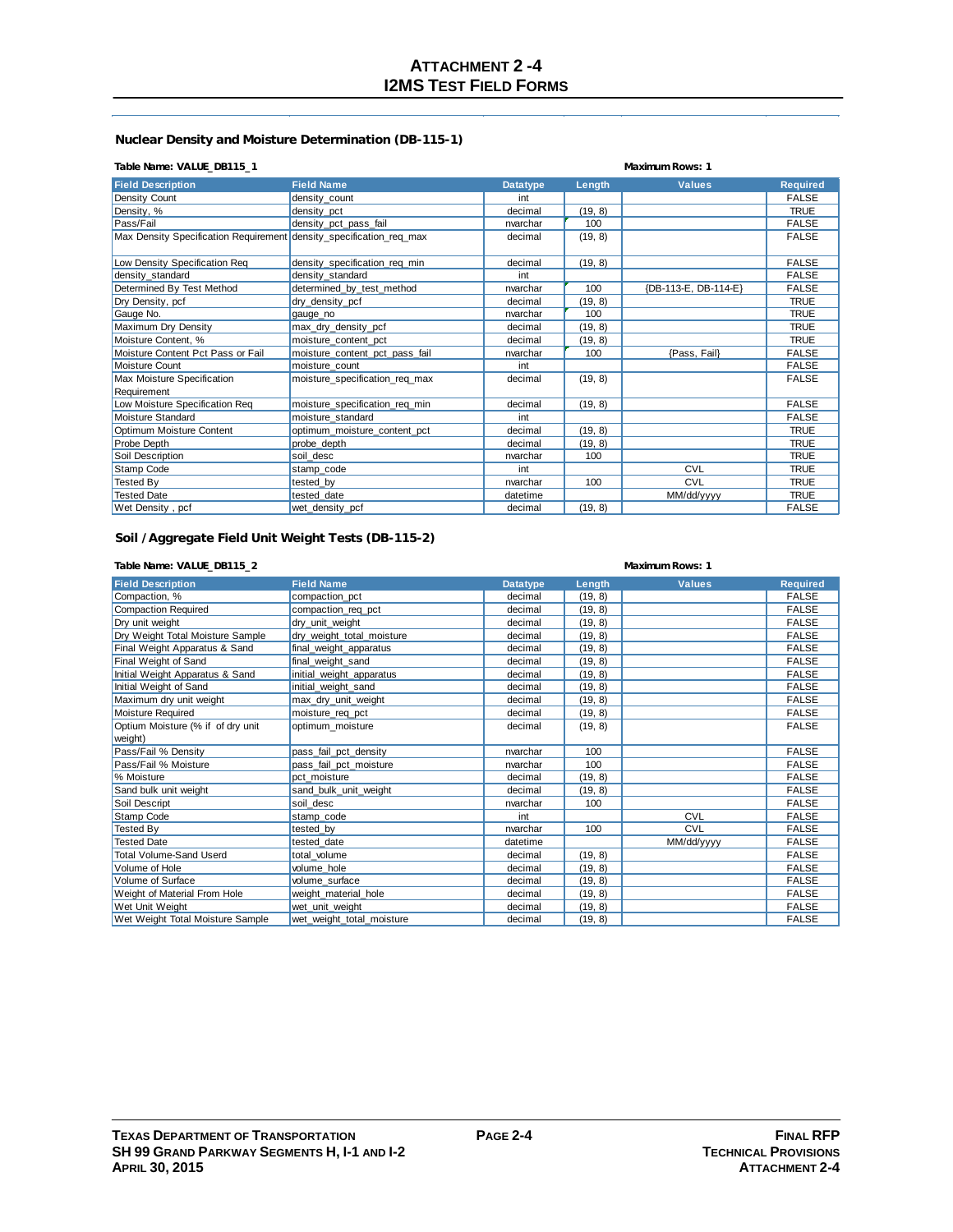### **Test Resistance to Degradation By Wet Ball Mill Method (DB-116-E)**

### **Table Name: VALUE\_DB116E Maximum Rows: 1**

| <b>Field Description</b>                | <b>Field Name</b>                      | <b>Datatype</b> | Length  | <b>Values</b>            | <b>Required</b> |
|-----------------------------------------|----------------------------------------|-----------------|---------|--------------------------|-----------------|
| <b>Cumulative Method</b>                | cumulative method                      | nvarchar        | 50      | {Cumulative, Individual} | <b>FALSE</b>    |
| Total of 3000g weight retained          | individual_weight_retained_3000g_total | decimal         | (19, 8) |                          | <b>FALSE</b>    |
| Total of 3500g weight retained          | individual weight retained 3500g total | decimal         | (19, 8) |                          | <b>FALSE</b>    |
| Percent Soil Binder                     | pct soil binder                        | decimal         | (19, 8) |                          | <b>FALSE</b>    |
| Percent Soil Binder Increase            | pct soil binder increase               | decimal         | (19, 8) |                          | <b>TRUE</b>     |
| Stamp Code                              | stamp code                             | int             |         | CVL                      | <b>TRUE</b>     |
| <b>Tested By</b>                        | tested by                              | nvarchar        | 100     | <b>CVL</b>               | <b>TRUE</b>     |
| <b>Tested Date</b>                      | tested date                            | smalldatetime   |         | MM/dd/yyyy               | <b>TRUE</b>     |
| Wet Ball Mill -No.40 Individual Percent | wbm individual pct retained minusno40  | decimal         | (19, 8) |                          | <b>FALSE</b>    |
| Retained                                |                                        |                 |         |                          |                 |
| Wet Ball Mill No.40 Individual Percent  | wbm_individual_pct_retained_no40       | decimal         | (19, 8) |                          | <b>FALSE</b>    |
| Retained                                |                                        |                 |         |                          |                 |
| Wet Ball Mill Initial Weight            | wbm_initial_weight                     | decimal         | (19, 8) |                          | <b>FALSE</b>    |
| Wet Ball Mill Value                     | wbm value                              | decimal         | (19, 8) |                          | <b>TRUE</b>     |
| Wet Ball Mill -No.40 Weight Retained    | wbm_weight_retained_minusno40          | decimal         | (19, 8) |                          | <b>FALSE</b>    |
| Wet Ball Mill No.40 Weight Retained     | wbm_weight_retained_no40               | decimal         | (19, 8) |                          | <b>FALSE</b>    |
| Total of weight retained                | weight retained total                  | decimal         | (19, 8) |                          | <b>FALSE</b>    |
| Washed Sieve Analysis No.40             | wsa individual pct retained no40       | decimal         | (19, 8) |                          | <b>FALSE</b>    |
| Individual Percent Retained             |                                        |                 |         |                          |                 |
| Washed Sieve Analysis -No.40            | wsa inidividual pct retained minusno40 | decimal         | (19, 8) |                          | <b>FALSE</b>    |
| Individual Percent Retained             |                                        |                 |         |                          |                 |
| Washed Sieve Analysis Initial Weight    | wsa initial weight                     | decimal         | (19, 8) |                          | <b>FALSE</b>    |
| Washed Sieve Analysis -No.40 Weight     | wsa_weight_retained_minusno40          | decimal         | (19, 8) |                          | <b>FALSE</b>    |
| Retained                                |                                        |                 |         |                          |                 |
| Washed Sieve Analysis No.40 Weight      | wsa weight retained no40               | decimal         | (19, 8) |                          | <b>FALSE</b>    |
| Retained                                |                                        |                 |         |                          |                 |

### **Table Name: VALUE\_DB116E\_SIEVE Maximum Rows: 7**

### **Field Description**<br> **Cumulative Percent Retained**<br> **Cumulative Percent Retained Cumulative pct\_retained Required Required Cumulative Percent Retained FALSE** Cumulative Percent Retained cumulative\_pct\_retained decimal decimal (19, 8) FALSE<br>3000g Cumulative Weight Retained cumulative\_weight\_retained\_3000g decimal (19, 8) FALSE 3000g Cumulative Weight Retained cumulative\_weight\_retained\_3000g decimal (19, 8) FALSE  $\begin{tabular}{c|c|c|c|c} \hline cumulative\_weight\_retained\_3500g & decimal & (19, 8) & \multicolumn{3}{c|}{\textbf{5.7}} \\ \hline \text{individual\_pot\_retained} & 3500g & decimal & (19, 8) & \multicolumn{3}{c|}{\textbf{5.7}} \\ \hline \end{tabular}$ Individual Percent Retained individual pct\_retained decimal decimal (19, 8) FALSE<br>3000g Individual Weight Retained individual\_weight\_retained\_3000g decimal (19, 8) FALSE 3000g Individual Weight Retained individual\_weight\_retained\_3000g decimal (19, 8) FALSE 3500g Individual Weight Retained individual\_weight\_retained\_3500g decimal (19, 8) FALSE Sieve Size sieve\_size nvarchar 100 FALSE FALSE Weight Retained weight\_retained weight\_retained decimal (19, 8) FALSE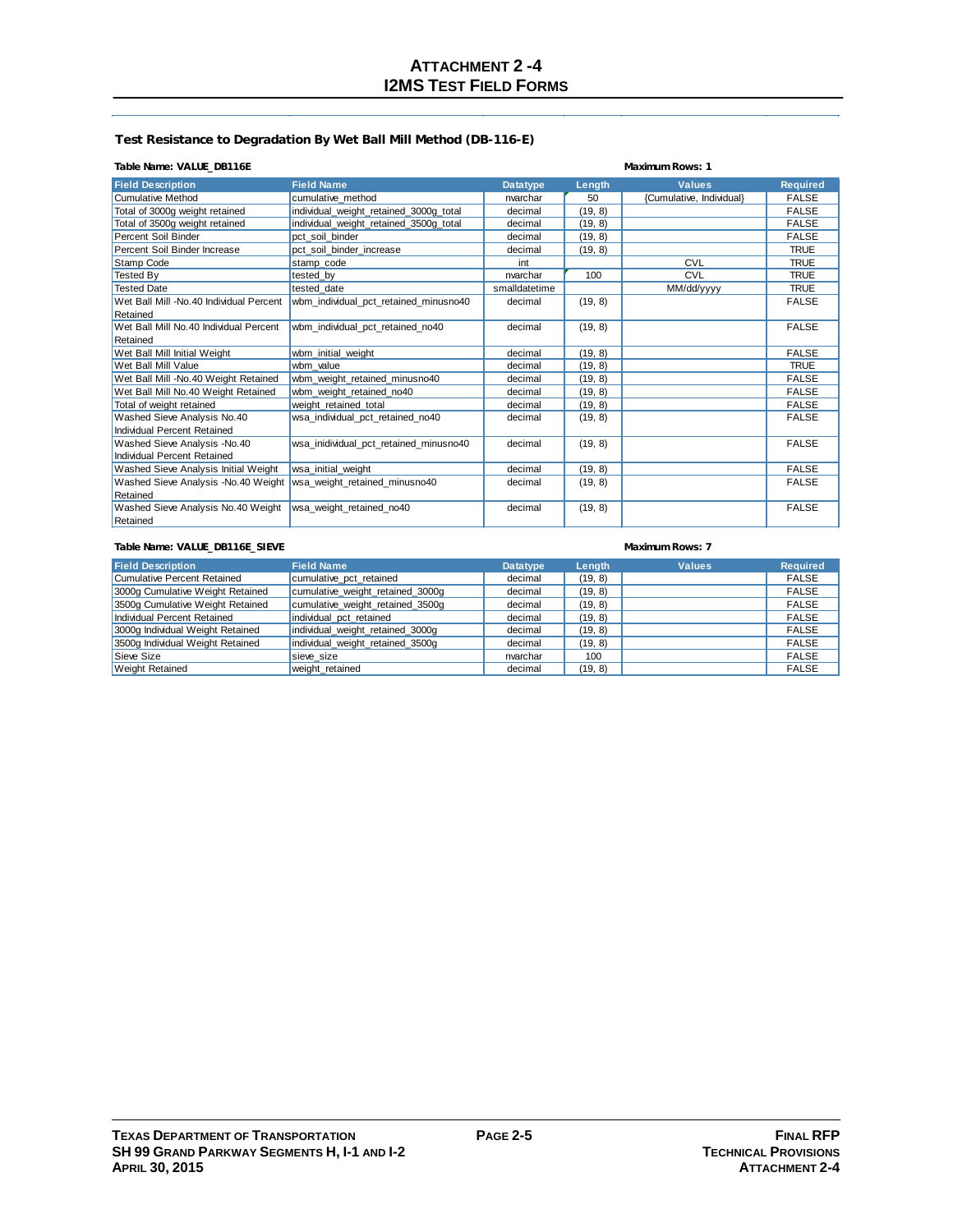### **Triaxial Compression Tests (DB-117-E)**

### **Table Name: VALUE\_DB117E Maximum Rows: 1**

| <b>Field Description</b>           | <b>Field Name</b>                | <b>Datatype</b> | Length  | <b>Values</b> | <b>Required</b> |
|------------------------------------|----------------------------------|-----------------|---------|---------------|-----------------|
| Average Corrected Strength, 00 psi | average corrected strength Opsi  | decimal         | (19, 8) |               | <b>TRUE</b>     |
| Average Corrected Strength, 15 psi | average corrected strength 15psi | decimal         | (19, 8) |               | <b>TRUE</b>     |
| Classification                     | classification                   | nvarchar        | 100     |               | <b>FALSE</b>    |
| Cohesion, psi                      | cohesion psi                     | decimal         | (19, 8) |               | <b>FALSE</b>    |
| Correlation Factor                 | correlation factor               | decimal         | (19, 8) |               | <b>FALSE</b>    |
| Grade, 00 psi                      | grade_0psi                       | nvarchar        | 100     |               | <b>FALSE</b>    |
| Grade, 15 psi                      | grade 15psi                      | nvarchar        | 100     |               | <b>FALSE</b>    |
| Internal Angle of Friction         | internal_angle_friction          | decimal         | (19, 8) |               | <b>FALSE</b>    |
| Stamp Code                         | stamp code                       | int             |         | <b>CVL</b>    | <b>TRUE</b>     |
| <b>Tested Bv</b>                   | tested by                        | nvarchar        | 100     | <b>CVL</b>    | <b>TRUE</b>     |
| <b>Tested Date</b>                 | tested date                      | smalldatetime   |         | MM/dd/yyyy    | <b>TRUE</b>     |

### **Table Name: VALUE\_DB117E\_SPECIMEN Maximum Rows: 8**

| <b>Field Description</b>                     | <b>Field Name</b>        | <b>Datatype</b> | Length  | <b>Values</b> | <b>Required</b> |
|----------------------------------------------|--------------------------|-----------------|---------|---------------|-----------------|
| Area, in. ^2                                 | area                     | decimal         | (19, 8) |               | <b>FALSE</b>    |
| Avg. Cross Sectional Area, in <sup>2</sup> 2 | avg_cross_sectional_area | decimal         | (19, 8) |               | <b>FALSE</b>    |
| Average Diameter, in.                        | avg diameter             | decimal         | (19, 8) |               | <b>FALSE</b>    |
| Corrected Stress, psi.                       | corrected stress psi     | decimal         | (19, 8) |               | <b>FALSE</b>    |
| Dry Density of Specimen, pcf                 | dry density specimen pcf | decimal         | (19, 8) |               | <b>FALSE</b>    |
| Final Weight of Stones                       | final weight stones      | decimal         | (19, 8) |               | <b>FALSE</b>    |
| Height of Stone 1, in.                       | height stone1            | decimal         | (19, 8) |               | <b>FALSE</b>    |
| Height of Stone 2, in.                       | height stone2            | decimal         | (19, 8) |               | <b>FALSE</b>    |
| I-Strain, in./in.                            | strain                   | decimal         | (19, 8) |               | <b>FALSE</b>    |
| Initial Height of Specimen, in.              | initial height           | decimal         | (19, 8) |               | <b>FALSE</b>    |
| Lateral Pressure, psi.                       | lateral pressure psi     | decimal         | (19, 8) |               | <b>FALSE</b>    |
| New Height of Specimen, in.                  | new height               | decimal         | (19, 8) |               | <b>FALSE</b>    |
| Moisture of Specimen, %                      | pct moisture specimen    | decimal         | (19, 8) |               | <b>FALSE</b>    |
| % Strain, in./in.                            | pct strain               | decimal         | (19, 8) |               | <b>FALSE</b>    |
| Uncorrected Stress, psi.                     | uncorrected stress psi   | decimal         | (19, 8) |               | <b>FALSE</b>    |
| Weight of Specimen                           | weight specimen          | decimal         | (19, 8) |               | <b>FALSE</b>    |
| Weight of Stones and Specimen                | weight stones specimen   | decimal         | (19, 8) |               | <b>FALSE</b>    |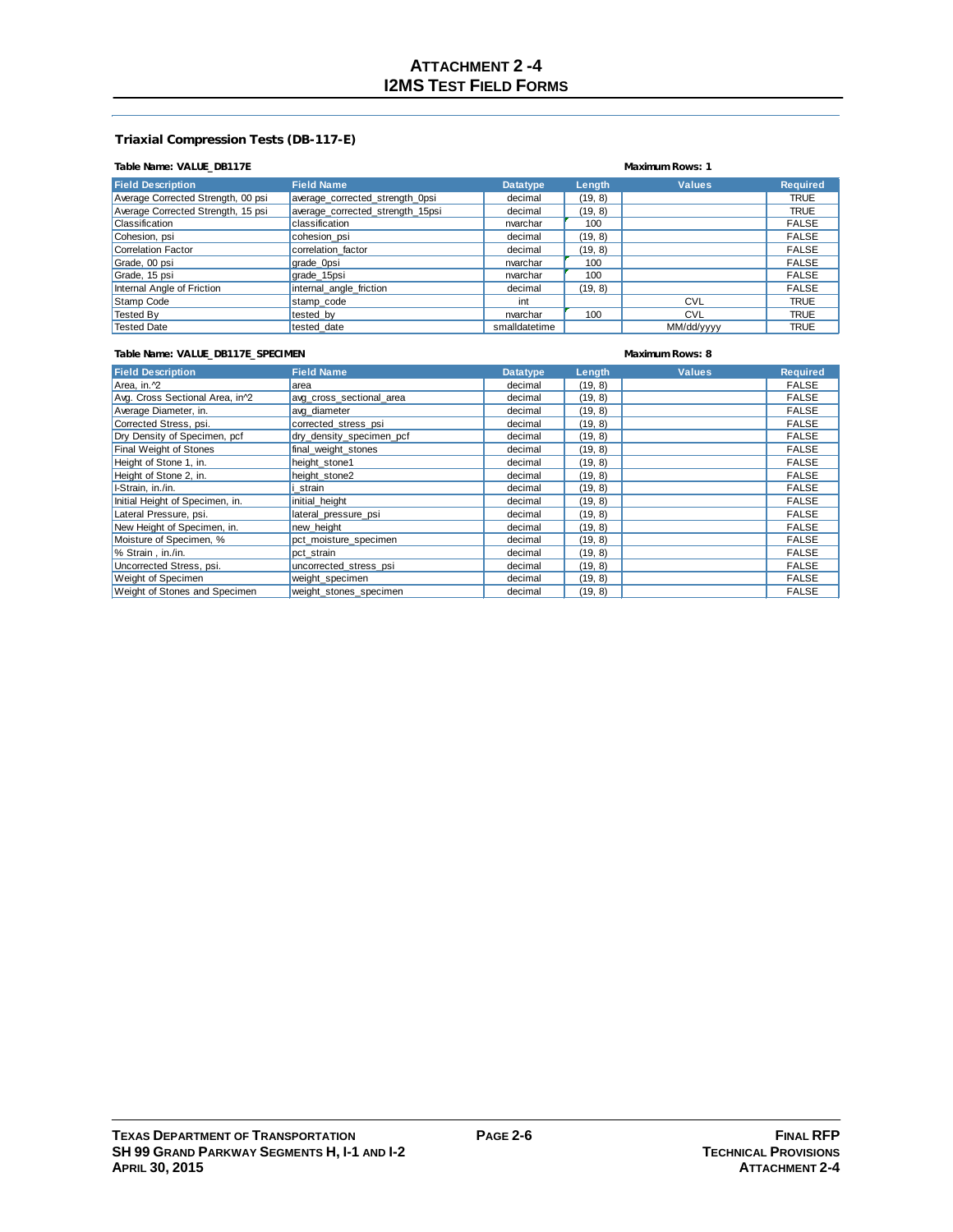### **Determining Soil pH (DB-128-E)**

|  | Table Name: VALUE DB128E |
|--|--------------------------|

| Table Name: VALUE_DB128E |                   | <b>Maximum Rows: 1</b> |         |               |                 |
|--------------------------|-------------------|------------------------|---------|---------------|-----------------|
| <b>Field Description</b> | <b>Field Name</b> | <b>Datatype</b>        | Length  | <b>Values</b> | <b>Required</b> |
| Soil pH                  | soil ph           | decimal                | (19, 8) |               | <b>TRUE</b>     |
| Stamp Code               | stamp code        | int                    |         | <b>CVL</b>    | <b>TRUE</b>     |
| Tested By                | tested by         | nvarchar               | 100     | <b>CVL</b>    | <b>TRUE</b>     |
| Tested Date              | tested date       | smalldatetime          |         | MM/dd/yyyy    | <b>TRUE</b>     |

### **Measuring Resistivity of Soil Materials (DB-129-E)**

| Table Name: VALUE DB129E           | <b>Maximum Rows: 1</b> |                 |         |               |                 |
|------------------------------------|------------------------|-----------------|---------|---------------|-----------------|
| <b>Field Description</b>           | <b>Field Name</b>      | <b>Datatype</b> | Length  | <b>Values</b> | <b>Required</b> |
| Resistance using resistivity meter | resistance_using_meter | decimal         | (19, 8) |               | FALSE           |
| Resistivity                        | resistivity result     | decimal         | (19, 8) |               | <b>TRUE</b>     |
| $A = Area of one electrode$        | sbf area               | decimal         | (19, 8) |               | <b>FALSE</b>    |
| Distance between electrodes        | sbf distance           | decimal         | (19, 8) |               | <b>FALSE</b>    |
| Soil Box Factor                    | sbf factor             | decimal         | (19, 8) |               | <b>FALSE</b>    |
| Stamp Code                         | stamp code             | int             |         | <b>CVL</b>    | <b>TRUE</b>     |
| <b>Tested By</b>                   | tested by              | nvarchar        | 100     | <b>CVL</b>    | <b>TRUE</b>     |
| <b>Tested Date</b>                 | tested date            | smalldatetime   |         | MM/dd/yyyy    | <b>TRUE</b>     |

### **Measuring Thickness of Pavement Layer (DB-140-E)**

### **Table Name: VALUE\_DB140E Maximum Rows: 1**

| <b>Field Description</b> | <b>Field Name</b> | <b>Datatype</b> | Length  | <b>Values</b> | <b>Required</b> |  |  |
|--------------------------|-------------------|-----------------|---------|---------------|-----------------|--|--|
| Average Depth:           | avg depth         | decimal         | (19, 8) |               | <b>TRUE</b>     |  |  |
| Depth $1$ :              | depth_1           | decimal         | (19, 8) |               | <b>FALSE</b>    |  |  |
| $\vert$ Depth 2:         | depth 2           | decimal         | (19, 8) |               | <b>FALSE</b>    |  |  |
| $\vert$ Depth 3:         | depth 3           | decimal         | (19, 8) |               | <b>FALSE</b>    |  |  |
| Stamp Code               | stamp code        | int             |         | <b>CVL</b>    | <b>TRUE</b>     |  |  |
| Tested By                | tested by         | nvarchar        | 100     | <b>CVL</b>    | <b>TRUE</b>     |  |  |
| <sup>I</sup> Tested Date | tested date       | datetime        |         | MM/dd/yyyy    | <b>TRUE</b>     |  |  |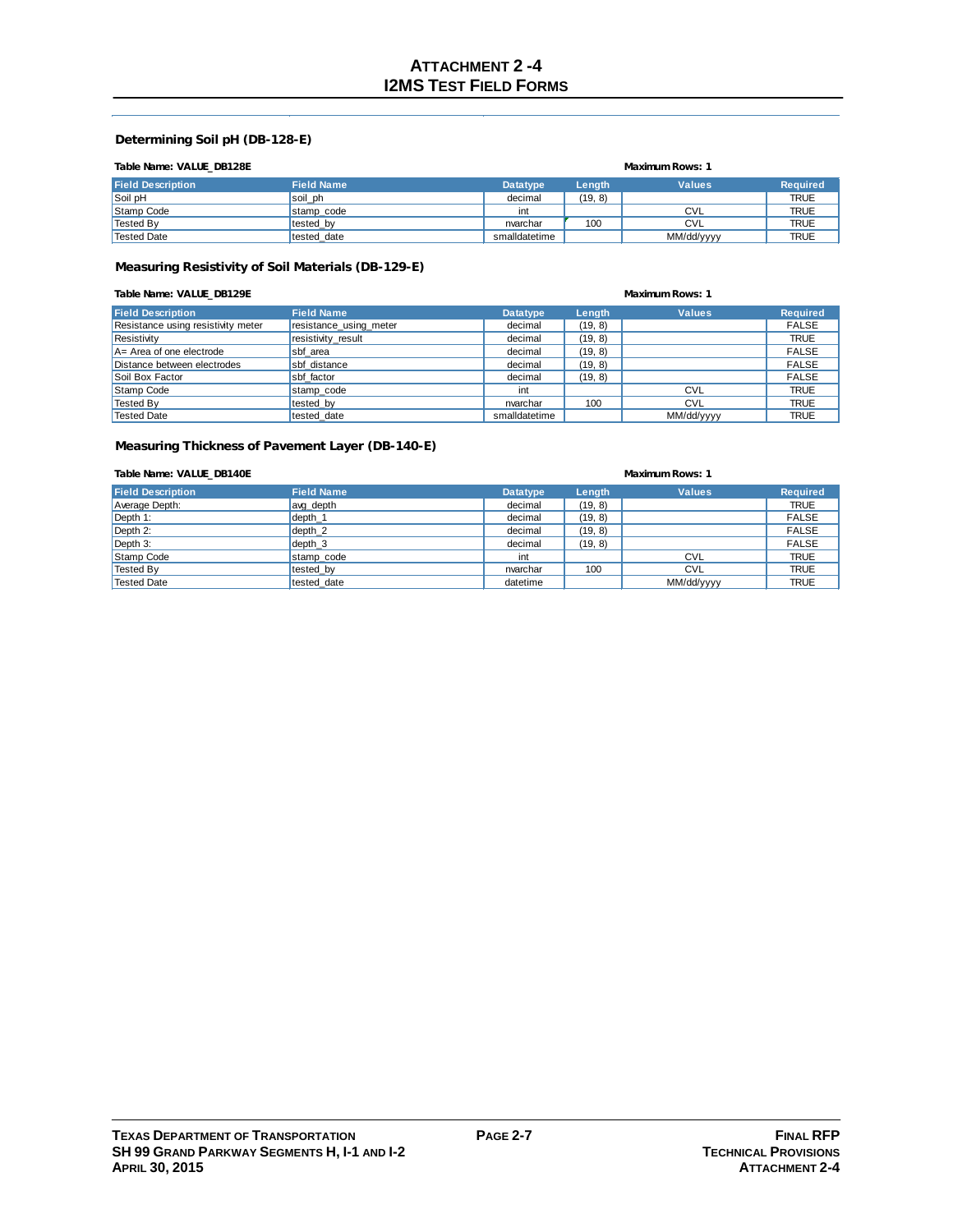### **OVF HMAC Test Data: DB-200-F, DB-207-FPR, DB-227-F, DB-236-F, DB-207-F (DB-200/07/36)**

### **Field Description**<br> **Field Name Datatype Length Values Required**<br> **Recific Gravity of Asphalt Binder Specific\_gravity CONSIDER 1989** Specific Gravity of Asphalt Binder specific\_gravity specific decimal Stamp Code int int int int int int CVL in FALSE Tested By tested\_by tested\_by tested and the cylinder of the cylinder of the cylinder of the cylinder of the c Tested Date same tested\_date the smalldatetime NM/dd/yyyy NMC FALSE Voids in Mineral Aggregate (VMA) vma decimal decimal (19, 1) decimal (19, 1) TRUE **Table Name: VALUE\_DB207F Maximum Rows: 1**

### **Table Name: VALUE\_DB207FPR Maximum Rows: 1**

| $19000$ $190100$ , $111000$ $10000$   |                   |                 |         |               |                 |
|---------------------------------------|-------------------|-----------------|---------|---------------|-----------------|
| <b>Field Description</b>              | <b>Field Name</b> | <b>Datatype</b> | Length  | <b>Values</b> | <b>Required</b> |
| Average Actual Specific Gravity (Ga): | l GA              | nvarchar        | 100     |               | <b>TRUE</b>     |
| Lab Molded Density, %:                | LMD               | decimal         | (19, 8) |               | <b>TRUE</b>     |
| Stamp Code                            | stamp code        | nvarchar        | 100     | <b>CVL</b>    | <b>TRUE</b>     |
| <sup>I</sup> Tested By                | tested by         | nvarchar        | 100     | <b>CVL</b>    | <b>TRUE</b>     |
| Tested Date                           | tested date       | datetime        |         | MM/dd/yyyy    | <b>TRUE</b>     |

### **Table Name: VALUE\_DB227F Maximum Rows: 1**

| <b>Field Description</b>    | <b>Field Name</b>     | <b>Datatype</b> | Length | <b>Values</b> | <b>Required</b> |  |
|-----------------------------|-----------------------|-----------------|--------|---------------|-----------------|--|
| Rice Specific Gravity (Gr): | rice specific gravity | decimal         | (19.8) |               | <b>TRUE</b>     |  |
| Stamp Code                  | stamp code            | nvarchar        | 100    | <b>CVL</b>    | <b>TRUE</b>     |  |
| Tested By                   | tested by             | nvarchar        | 100    | <b>CVL</b>    | <b>TRUE</b>     |  |
| <sup>I</sup> Tested Date    | tested date           | datetime        |        | MM/dd/yyyy    | <b>TRUE</b>     |  |

### **Table Name: VALUE\_DB229F Maximum Rows: 1**

| <b>Field Description</b> | <b>Field Name</b> | <b>Datatype</b> | Length | Values     | <b>Required</b> |
|--------------------------|-------------------|-----------------|--------|------------|-----------------|
| Stamp Code               | stamp_code        | nvarchar        | 100    | <b>CVL</b> | TRUE            |
| <b>Tested By</b>         | tested_by         | nvarchar        | 100    | CVL        | <b>TRUE</b>     |
| <sup>I</sup> Tested Date | tested date       | datetime        |        | MM/dd/yyyy | TRUE            |

### **Field Description Field Name Datatype Length Values Required** Current JMF **Current\_JMF Current IMF** nvarchar 100 | nvarchar 100 | FALSE Design JMF Design\_JMF nvarchar 100 FALSE Adjusted Individual % Retained pct and pct decimal (19, 8) and the set of the TRUE Sieve Size sieve\_size nvarchar 100 CVL CVL TRUE TRUE **Table Name: VALUE\_DB229F\_SIEVE Maximum Rows: 10**

### **Table Name: VALUE\_DB236F Maximum Rows: 1**

| <b>Field Description</b> | <b>Field Name</b> | <b>Datatype</b> | Length  | <b>Values</b> | <b>Required</b> |
|--------------------------|-------------------|-----------------|---------|---------------|-----------------|
| Asphalt Content, %:      | <b>AC</b>         | decimal         | (19, 8) |               | <b>TRUE</b>     |
| Stamp Code               | stamp code        | nvarchar        | 100     | <b>CVL</b>    | <b>TRUE</b>     |
| <b>Tested By</b>         | tested by         | nvarchar        | 100     | <b>CVL</b>    | <b>TRUE</b>     |
| <b>Tested Date</b>       | tested date       | datetime        |         | MM/dd/yyyy    | <b>TRUE</b>     |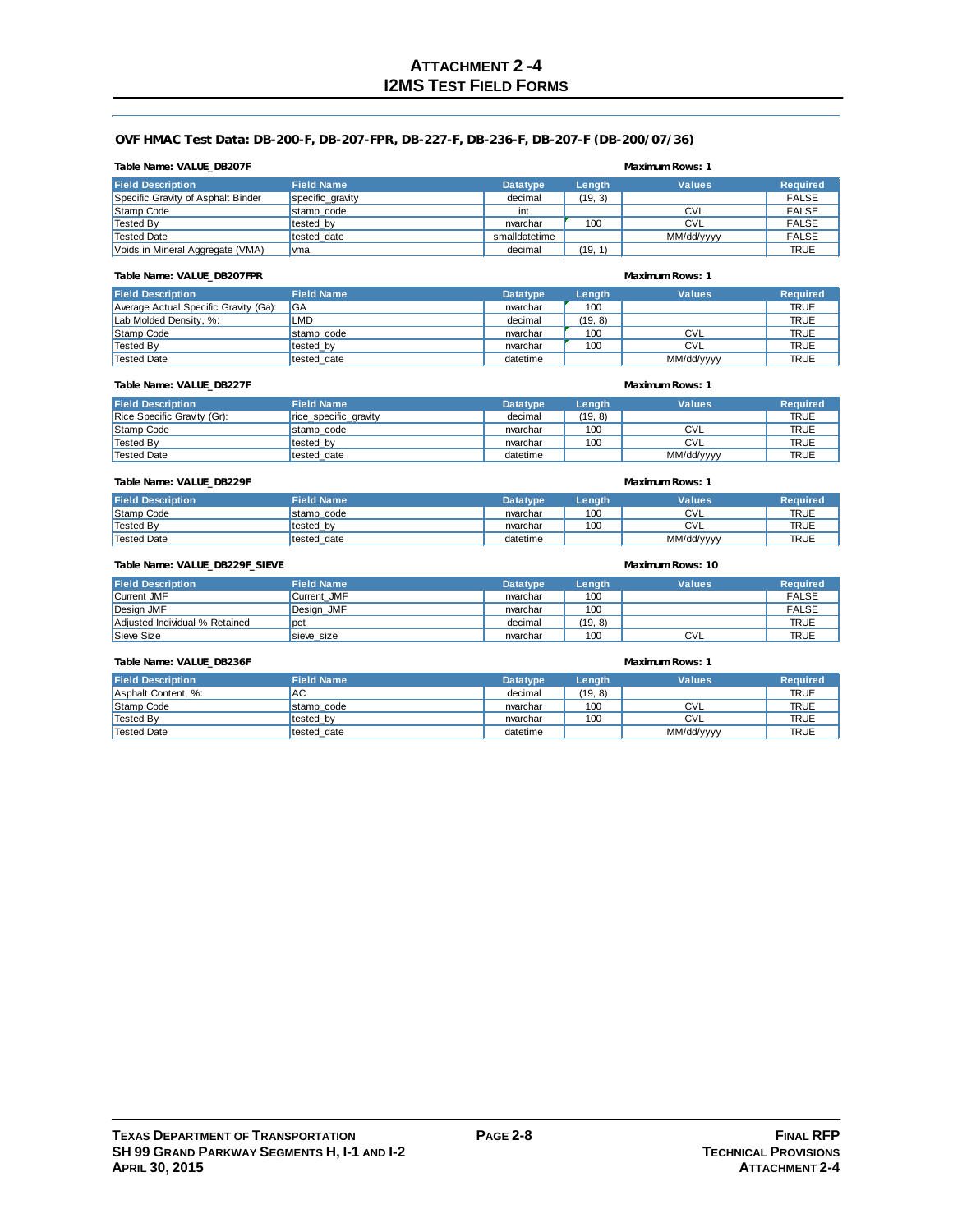### Sieve Analysis of Non-Surface Treatment Aggregates (DB-200-F)

### Table Name: VALUE DB200F

| <b>Table Name: VALUE DB200F</b>   | <b>Maximum Rows: 1</b>               |                 |         |                     |                 |
|-----------------------------------|--------------------------------------|-----------------|---------|---------------------|-----------------|
| <b>Field Description</b>          | <b>Field Name</b>                    | <b>Datatype</b> | Length  | <b>Values</b>       | <b>Required</b> |
| <b>Cumulative Weight Retained</b> | cumulative weight retained minusno14 | decimal         | (19, 8) |                     | <b>FALSE</b>    |
| Minusno14                         |                                      |                 |         |                     |                 |
| Dry Weight After Washing          | dry weight after washing             | decimal         | (19, 8) |                     | <b>FALSE</b>    |
| Limit As Percent                  | limit as percent                     | nvarchar        | 100     | {Passing, Retained} | <b>FALSE</b>    |
| Original Dry Weight               | original dry weight                  | decimal         | (19, 8) |                     | <b>FALSE</b>    |
| Sieve Analysis Result 1           | sieve analysis result1               | nvarchar        | 100     |                     | <b>FALSE</b>    |
| Sieve Analysis Result 2           | sieve analysis result2               | decimal         | (19, 8) |                     | <b>FALSE</b>    |
| Sieve Analysis Result 3           | sieve analysis result3               | decimal         | (19, 8) |                     | <b>FALSE</b>    |
| Sieve Analysis Result 4           | sieve analysis result4               | decimal         | (19, 8) |                     | <b>FALSE</b>    |
| Sieving Loss                      | sieving loss                         | decimal         | (19, 8) |                     | <b>FALSE</b>    |
| Stamp Code                        | stamp code                           | int             |         | <b>CVL</b>          | <b>TRUE</b>     |
| Tested Bv                         | tested by                            | nvarchar        | 100     | <b>CVL</b>          | <b>TRUE</b>     |
| <b>Tested Date</b>                | tested date                          | smalldatetime   |         | MM/dd/vvvv          | <b>TRUE</b>     |
| <b>Total Weight</b>               | total weight                         | decimal         | (19, 8) |                     | <b>FALSE</b>    |
| <b>Washing Loss</b>               | washing loss                         | decimal         | (19, 8) |                     | <b>FALSE</b>    |

## Table Name: VALUE\_DB200F\_SIEVE

| <b>Field Description</b>           | <b>Field Name</b>          | <b>Datatype</b> | Length  | <b>Values</b>                                                                                                                                                                                               | <b>Required</b> |
|------------------------------------|----------------------------|-----------------|---------|-------------------------------------------------------------------------------------------------------------------------------------------------------------------------------------------------------------|-----------------|
| <b>Cumulative Percent Passing</b>  | cumulative pct passing     | decimal         | (19, 8) |                                                                                                                                                                                                             | <b>TRUE</b>     |
| <b>Cumulative Percent Retained</b> | cumulative pct retained    | decimal         | (19.8)  |                                                                                                                                                                                                             | <b>FALSE</b>    |
| <b>Cumulative Weight Retained</b>  | cumulative weight retained | decimal         | (19, 8) |                                                                                                                                                                                                             | <b>FALSE</b>    |
| Individual Weight Retained         | individual weight retained | decimal         | (19, 8) |                                                                                                                                                                                                             | <b>FALSE</b>    |
| Lower Limit Grading                | lower limit grading        | decimal         | (19, 8) |                                                                                                                                                                                                             | <b>FALSE</b>    |
| Sieve Size                         | sieve size                 | nvarchar        | 100     | $\{2", 1-3/4", 1-1/2", 1-1/4", 1"\}$<br>7/8", 3/4", 5/8", 1/2", 7/16",<br>3/8", 5/16", 1/4", No. 4, No. 6,<br>No. 8, No. 10, No. 14, No. 16,<br>No. 20, No. 30, No. 40, No. 50,<br>No. 80, No. 100, No. 200 | TRUE            |
| <b>Upper Limit Grading</b>         | upper limit grading        | decimal         | (19, 8) |                                                                                                                                                                                                             | <b>FALSE</b>    |
| Within Grading Limits              | within grading limits      | bit             |         |                                                                                                                                                                                                             | <b>TRUE</b>     |

**Maximum Rows: 12** 

### Sand Equivalent (DB-203-F)

### Table Name: VALUE\_DB203F **Maximum Rows: 1 Field Description Field Name** Datatype Length Values Required Average Sand Equivalent average\_sand\_equivalent decimal  $(19, 8)$ **TRUE** Clay No.1 Reading  $(19, 8)$ **FALSE** clay1\_reading decimal Clay No.2 Reading FALSE clay2 reading decimal  $(19, 8)$ sand1\_calculated Sand No.1 Calculated  $(19, 8)$ FALSE decimal sand1\_reading FALSE Sand No.1 Reading decimal  $(19, 8)$ FALSE Sand No.1 Reported sand1\_reported decimal  $(19, 8)$ Sand No.2 Calculated sand2\_calculated decimal  $(19, 8)$ **FALSE** Sand No.2 Reading sand2\_reading decimal  $(19, 8)$ **FALSE** Sand No.2 Reported sand2\_reported decimal  $(19, 8)$ **FALSE** Stamp Code stamp\_code<br>tested\_by CVL **TRUE** int  $100$ Tested By  $\overline{\text{CVL}}$ **TRUE** nvarchar MM/dd/yyyy tested\_date smalldatetime **TRUE Tested Date**

### QC/QA Test Data (DB-207-FPL)

| <b>Table Name: VALUE DB207FPL</b> |                   | <b>Maximum Rows: 1</b> |        |               |                 |
|-----------------------------------|-------------------|------------------------|--------|---------------|-----------------|
| <b>Field Description</b>          | <b>Field Name</b> | Datatype               | Length | <b>Values</b> | <b>Required</b> |
| In Place Air Void, %              | lair void         | decimal                | (19.8) |               | <b>TRUE</b>     |
| Stamp Code                        | stamp code        | nvarchar               | 100    | CVL           | <b>TRUE</b>     |
| Tested By                         | tested by         | nvarchar               | 100    | <b>CVL</b>    | <b>TRUE</b>     |
| <b>Tested Date</b>                | tested date       | datetime               |        | MM/dd/yyyy    | <b>TRUE</b>     |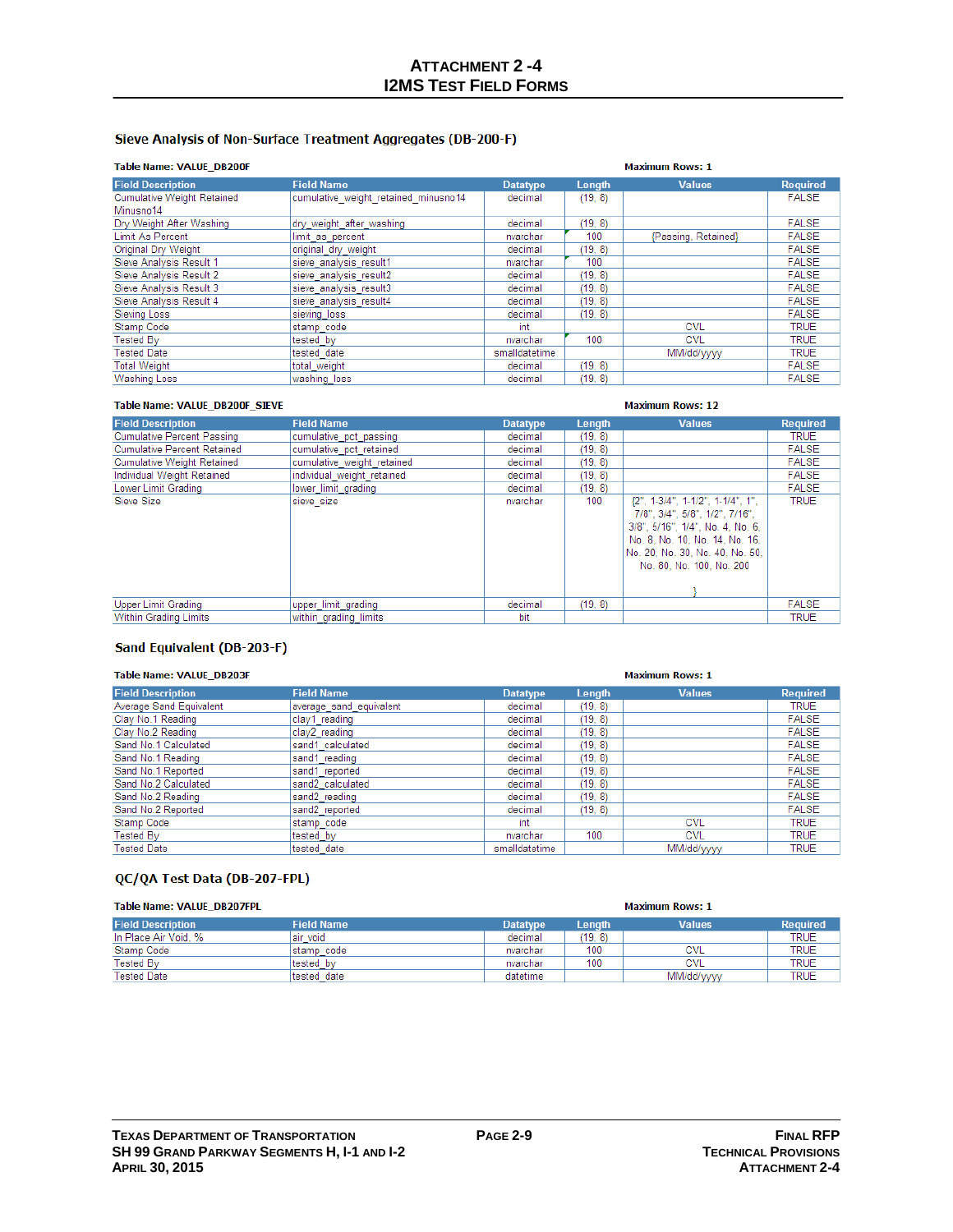### **Deleterious Material & Decantation For Coarse Aggr (DB-217-F)**

### **Table Name: VALUE\_DB217F Maximum Rows: 1**

| <b>Field Description</b>           | <b>Field Name</b>                 | <b>Datatype</b> | Length  | <b>Values</b> | <b>Required</b> |
|------------------------------------|-----------------------------------|-----------------|---------|---------------|-----------------|
| Original Weight Retained           | part1 orig weight retained        | decimal         | (19, 8) |               | <b>FALSE</b>    |
| Percent Deterious Material         | part1 pct deleterious material    | decimal         | (19, 8) |               | <b>TRUE</b>     |
| Sieve Size                         | part1 sieve size                  | nvarchar        | 100     |               | <b>FALSE</b>    |
| <b>Weight Deleterious Material</b> | part1 weight deleterious material | decimal         | (19, 8) |               | <b>FALSE</b>    |
| Dry Weight after Washing           | part2_dry_weight_after_washing    | decimal         | (19, 8) |               | <b>FALSE</b>    |
| Percent Loss By Decantation        | part2_loss_by_decantation         | decimal         | (19, 8) |               | <b>TRUE</b>     |
| Original Weight Retained           | part2_orig_weight_retained        | decimal         | (19, 8) |               | <b>FALSE</b>    |
| Sieve Size                         | part2 sieve size                  | nvarchar        | 53      |               | <b>FALSE</b>    |
| Stamp Code                         | stamp code                        | int             |         | <b>CVL</b>    | <b>TRUE</b>     |
| <b>Tested By</b>                   | tested by                         | nvarchar        | 100     | <b>CVL</b>    | <b>TRUE</b>     |
| Tested Date                        | tested date                       | datetime        |         | MM/dd/yyyy    | <b>TRUE</b>     |

### **Sieve Analysis for Fine & Coarse Aggregate (DB-401-A)**

### **Table Name: VALUE\_DB401A Maximum Rows: 1**

| <b>Field Description</b> | <b>Field Name</b>    | <b>Datatype</b> | Length  | <b>Values</b> | <b>Required</b> |
|--------------------------|----------------------|-----------------|---------|---------------|-----------------|
| Equivalent Exceed 85     | equivalent exceed 85 | bit             |         |               | <b>FALSE</b>    |
| Stamp Code               | stamp code           | int             |         | <b>CVL</b>    | <b>TRUE</b>     |
| Tested By                | tested by            | nvarchar        | 100     | <b>CVL</b>    | <b>TRUE</b>     |
| Tested Date              | tested date          | smalldatetime   |         | MM/dd/yyyy    | <b>TRUE</b>     |
| <b>Total</b>             | total                | decimal         | (19, 8) |               | <b>FALSE</b>    |

### **Table Name: VALUE\_DB401A\_SIEVE Maximum Rows: 8**

| <b>Field Description</b>    | <b>Field Name</b>          | <b>Datatype</b> | Length  | <b>Values</b> | <b>Required</b> |  |
|-----------------------------|----------------------------|-----------------|---------|---------------|-----------------|--|
| Cumulative Percent Passing  | cumulative pct passing     | decimal         | (19, 8) |               | <b>FALSE</b>    |  |
| Cumulative Percent Retained | cumulative pct retained    | decimal         | (19, 8) |               | <b>TRUE</b>     |  |
| Cumulative Weight Retained  | cumulative weight retained | decimal         | (19, 8) |               | <b>FALSE</b>    |  |
| Individual Weight Retained  | individual weight retained | decimal         | (19, 8) |               | <b>FALSE</b>    |  |
| Lower Spec Limit            | lower retained spec limit  | decimal         | (19, 8) |               | <b>FALSE</b>    |  |
| Sieve Size                  | sieve size                 | nvarchar        | 100     |               | <b>TRUE</b>     |  |
| Upper Spec Limit            | upper retained spec limit  | decimal         | (19, 8) |               | <b>FALSE</b>    |  |
| Within Master Grading       | within master grading      | varchar         | 20      |               | <b>TRUE</b>     |  |

| Table Name: VALUE DB402A | Maximum Rows: 1   |                 |         |               |                 |
|--------------------------|-------------------|-----------------|---------|---------------|-----------------|
| <b>Field Description</b> | <b>Field Name</b> | <b>Datatype</b> | Lenath  | <b>Values</b> | <b>Required</b> |
| <b>Fineness Modulus</b>  | fineness modulus  | decimal         | (19, 8) |               | <b>FALSE</b>    |
| Stamp Code               | stamp code        | int             |         | <b>CVL</b>    | <b>FALSE</b>    |
| Tested By                | tested by         | nvarchar        | 100     | <b>CVL</b>    | <b>FALSE</b>    |
| Tested Date              | tested date       | smalldatetime   |         | MM/dd/yyyy    | <b>FALSE</b>    |

### **Decantation Test For Concrete Aggregates (DB-406-A)**

| Table Name: VALUE_DB406A                                             |                                   | <b>Maximum Rows: 1</b> |         |                                 |                 |
|----------------------------------------------------------------------|-----------------------------------|------------------------|---------|---------------------------------|-----------------|
| <b>Field Description</b>                                             | <b>Field Name</b>                 | <b>Datatype</b>        | Length  | <b>Values</b>                   | <b>Required</b> |
| Dry Mass After Washing                                               | dry_mass_after_washing            | decimal                | (19, 8) |                                 | <b>FALSE</b>    |
| Mass of Pycnometer Containing                                        | mass of pycnometer after washing  | decimal                | (19, 8) |                                 | <b>FALSE</b>    |
| Sample and Water To Fill After                                       |                                   |                        |         |                                 |                 |
| Washing                                                              |                                   |                        |         |                                 |                 |
| Mass of Pycnometer Containing                                        | mass of pycnometer before washing | decimal                | (19, 8) |                                 | <b>FALSE</b>    |
| Sample and Water To Fill Before                                      |                                   |                        |         |                                 |                 |
| Washing                                                              |                                   |                        |         |                                 |                 |
| Mass of Pycnometer Filled With Water   mass of pycnometer with water |                                   | decimal                | (19, 8) |                                 | <b>FALSE</b>    |
| at Approx. Same Temperature as above                                 |                                   |                        |         |                                 |                 |
| Original Dry Mass of Sample                                          | original dry mass                 | decimal                | (19, 8) |                                 | <b>FALSE</b>    |
| % Loss                                                               | percent_loss_part1                | decimal                | (19, 8) |                                 | <b>TRUE</b>     |
| <b>Percent Loss</b>                                                  | percent_loss_part2                | decimal                | (19, 8) |                                 | <b>FALSE</b>    |
| Stamp Code                                                           | stamp code                        | int                    |         | <b>CVL</b>                      | <b>TRUE</b>     |
| Test By:                                                             | test by                           | nvarchar               | 100     | {Part I - Lab Method, Part II - | <b>FALSE</b>    |
|                                                                      |                                   |                        |         | Field Method                    |                 |
| <b>Tested By</b>                                                     | tested by                         | nvarchar               | 100     | <b>CVL</b>                      | <b>TRUE</b>     |
| Tested By - Part II                                                  | tested by part2                   | nvarchar               | 100     | <b>CVL</b>                      | <b>FALSE</b>    |
| <b>Tested Date</b>                                                   | tested date                       | smalldatetime          |         | MM/dd/yyyy                      | <b>TRUE</b>     |
| Tested Date - Part II                                                | tested date part2                 | datetime               |         | MM/dd/yyyy                      | <b>FALSE</b>    |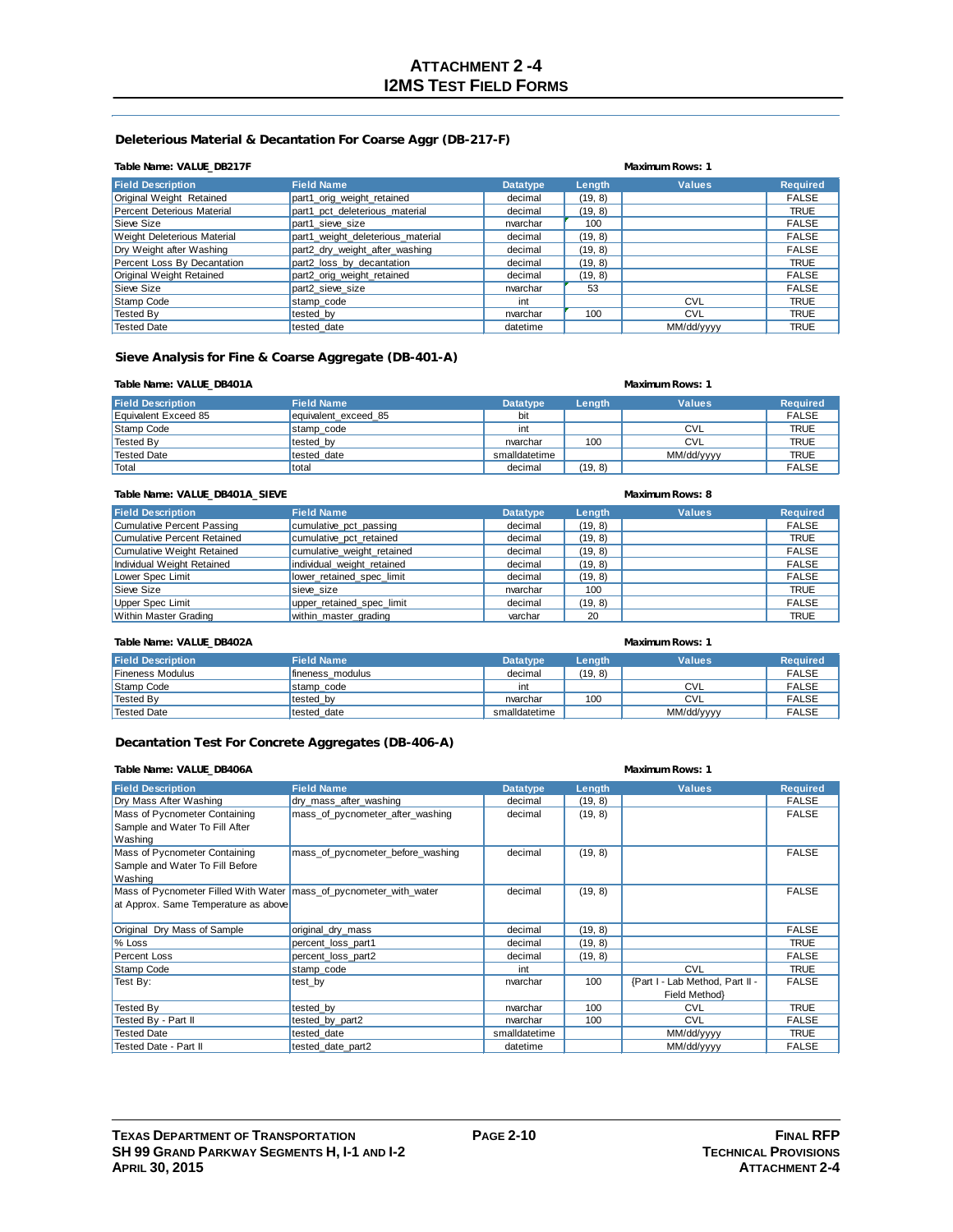### **Organic Impurities in Fine Aggregate for Concrete (DB-408-A)**

| Table Name: VALUE DB408A<br><b>Maximum Rows: 1</b> |                             |                 |        |                           |                 |
|----------------------------------------------------|-----------------------------|-----------------|--------|---------------------------|-----------------|
| <b>Field Description</b>                           | <b>Field Name</b>           | <b>Datatype</b> | Length | <b>Values</b>             | <b>Required</b> |
| Color of the Supernatant Liquid                    | color of supernatant liquid | nvarchar        | 100    | (LIGHTER THAN STANDARD,   | <b>TRUE</b>     |
|                                                    |                             |                 |        | <b>EQUAL TO STANDARD.</b> |                 |
|                                                    |                             |                 |        | DARKER THAN STANDARDY     |                 |
| Stamp Code                                         | stamp code                  | int             |        | CVL                       | <b>TRUE</b>     |
| Tested By                                          | tested by                   | nvarchar        | 100    | <b>CVL</b>                | <b>TRUE</b>     |
| Tested Date                                        | tested date                 | smalldatetime   |        | MM/dd/yyyy                | <b>TRUE</b>     |

### **Deleterious Material (DB-413-A)**

### **Table Name: VALUE\_DB413A Maximum Rows: 1**

| <b>Field Description</b>      | <b>Field Name</b>                     | <b>Datatype</b> | Length  | <b>Values</b> | <b>Required</b> |
|-------------------------------|---------------------------------------|-----------------|---------|---------------|-----------------|
| Clay                          | clay value1                           | decimal         | (19, 8) |               | <b>FALSE</b>    |
| Clay Percentage               | clay value2                           | decimal         | (19, 8) |               | TRUE            |
| Friable                       | friable value1                        | decimal         | (19, 8) |               | <b>FALSE</b>    |
| Friable Percentage            | friable value2                        | decimal         | (19, 8) |               | TRUE            |
| Laminated                     | laminated value1                      | decimal         | (19, 8) |               | <b>FALSE</b>    |
| Laminated Percentage          | laminated value2                      | decimal         | (19, 8) |               | TRUE            |
| Other                         | other value1                          | decimal         | (19, 8) |               | <b>FALSE</b>    |
| <b>Othesr Percentage</b>      | other value2                          | decimal         | (19, 8) |               | <b>FALSE</b>    |
| Deleterious Material Retained | percent deleterious material retained | decimal         | (19, 8) |               | <b>TRUE</b>     |
| Shale                         | shale value1                          | decimal         | (19, 8) |               | <b>FALSE</b>    |
| Shale Percentage              | shale_value2                          | decimal         | (19, 8) |               | <b>TRUE</b>     |
| Sieve Size                    | sieve size                            | nvarchar        | 100     |               | <b>FALSE</b>    |
| Stamp Code                    | stamp code                            | int             |         | <b>CVL</b>    | <b>TRUE</b>     |
| <b>Tested By</b>              | tested by                             | nvarchar        | 100     | <b>CVL</b>    | <b>TRUE</b>     |
| <b>Tested Date</b>            | tested date                           | datetime        |         | MM/dd/yyyy    | <b>TRUE</b>     |
| Total                         | total                                 | decimal         | (19, 8) |               | <b>FALSE</b>    |
| <b>Total Weight Sample</b>    | total weight sample                   | decimal         | (19, 8) |               | <b>FALSE</b>    |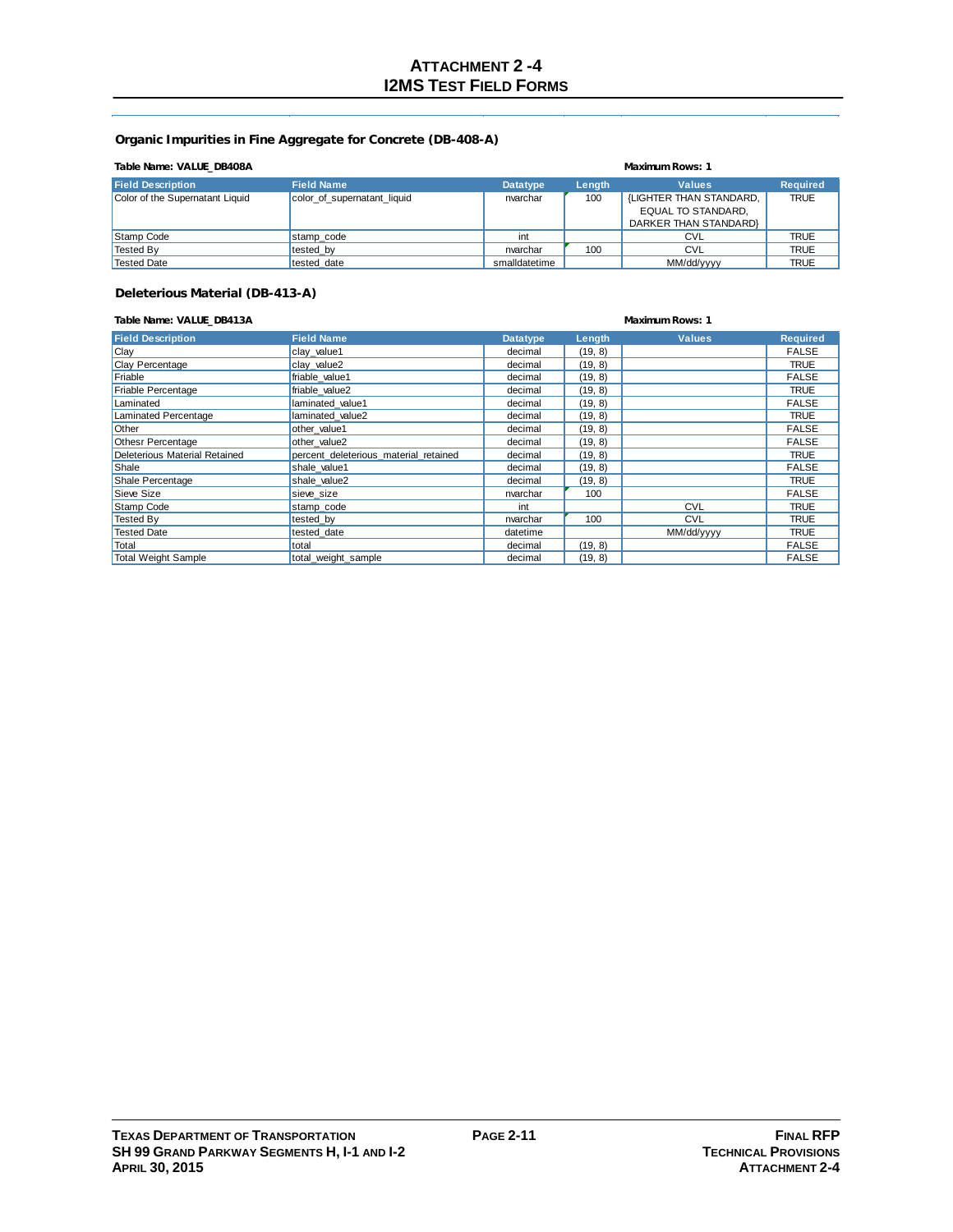## **ATTACHMENT 2 -4 I2MS TEST FIELD FORMS**

### **Field Form Concrete Sample - Cylinders (DB-418-A)**

### **Table Name: VALUE\_DB418A Maximum Rows: 1**

| <b>Field Name</b><br><b>Values</b><br><b>Required</b><br>Length<br><b>Datatype</b><br>100<br><b>TRUE</b><br><b>Actual Water</b><br>actual water<br>nvarchar<br>Agg. Correction Factor<br>100<br>CVL<br><b>TRUE</b><br>agg_correction_factor<br>nvarchar<br><b>TRUE</b><br>nvarchar<br>100<br><b>CVL</b><br>Agg. Size<br>agg size<br>Air Temperature<br>nvarchar<br>100<br><b>TRUE</b><br>air temperature<br><b>Batch Size</b><br>100<br><b>TRUE</b><br>batch size<br>nvarchar<br><b>Batch Time</b><br>100<br><b>TRUE</b><br>batch time<br>nvarchar<br>CVL<br><b>Class of Concrete</b><br>100<br><b>TRUE</b><br>class of concrete<br>nvarchar<br><b>TRUE</b><br>Concrete Temperature<br>100<br>nvarchar<br>concrete temperature<br><b>Corrected Air Content</b><br><b>TRUE</b><br>corrected air content<br>decimal<br>(19, 8)<br><b>TRUE</b><br>Design Water<br>design water<br>100<br>nvarchar<br>100<br><b>TRUE</b><br>Mix ID<br>mix id<br>nvarchar<br>Placement Air<br>decimal<br>(19, 8)<br><b>TRUE</b><br>placement air<br>CVL<br>(19, 8)<br><b>TRUE</b><br><b>Placement Slump</b><br>placement slump<br>decimal<br><b>TRUE</b><br>Pump Air Loss<br>(19, 8)<br>pump air loss<br>decimal<br>(19, 8)<br><b>TRUE</b><br>Pump Slump Loss<br>pump slump loss<br>decimal<br><b>TRUE</b><br>Reg. Strength<br>100<br>reg strength<br>nvarchar<br><b>TRUE</b><br>Sample Time<br>100<br>sample time<br>nvarchar<br>Average 7 Day Compressive Strength<br>(19, 8)<br><b>FALSE</b><br>seven day average<br>decimal<br>Slump<br><b>TRUE</b><br>(19, 8)<br>decimal<br>slump<br>Specimen Size<br><b>TRUE</b><br>100<br>${4x8, 6x12}$<br>specimen size<br>nvarchar<br>CVL<br><b>TRUE</b><br>Stamp Code<br>stamp code<br>int<br>100<br>CVL<br><b>TRUE</b><br><b>Tested By</b><br>nvarchar<br>tested by<br><b>Tested Date</b><br><b>TRUE</b><br>tested date<br>smalldatetime<br>MM/dd/yyyy<br><b>TRUE</b><br>Ticket #<br>100<br>ticket number<br>nvarchar<br><b>Total Water</b><br>total water<br>100<br><b>TRUE</b><br>nvarchar<br>Truck #<br>100<br><b>TRUE</b><br>truck number<br>nvarchar<br><b>FALSE</b><br>decimal |                                     |                          |         |  |
|------------------------------------------------------------------------------------------------------------------------------------------------------------------------------------------------------------------------------------------------------------------------------------------------------------------------------------------------------------------------------------------------------------------------------------------------------------------------------------------------------------------------------------------------------------------------------------------------------------------------------------------------------------------------------------------------------------------------------------------------------------------------------------------------------------------------------------------------------------------------------------------------------------------------------------------------------------------------------------------------------------------------------------------------------------------------------------------------------------------------------------------------------------------------------------------------------------------------------------------------------------------------------------------------------------------------------------------------------------------------------------------------------------------------------------------------------------------------------------------------------------------------------------------------------------------------------------------------------------------------------------------------------------------------------------------------------------------------------------------------------------------------------------------------------------------------------------------------------------------------------------------------------------------------------------------------------------------------------------------------------------------------------------------------------------------------------------------------------------|-------------------------------------|--------------------------|---------|--|
|                                                                                                                                                                                                                                                                                                                                                                                                                                                                                                                                                                                                                                                                                                                                                                                                                                                                                                                                                                                                                                                                                                                                                                                                                                                                                                                                                                                                                                                                                                                                                                                                                                                                                                                                                                                                                                                                                                                                                                                                                                                                                                            | <b>Field Description</b>            |                          |         |  |
|                                                                                                                                                                                                                                                                                                                                                                                                                                                                                                                                                                                                                                                                                                                                                                                                                                                                                                                                                                                                                                                                                                                                                                                                                                                                                                                                                                                                                                                                                                                                                                                                                                                                                                                                                                                                                                                                                                                                                                                                                                                                                                            |                                     |                          |         |  |
|                                                                                                                                                                                                                                                                                                                                                                                                                                                                                                                                                                                                                                                                                                                                                                                                                                                                                                                                                                                                                                                                                                                                                                                                                                                                                                                                                                                                                                                                                                                                                                                                                                                                                                                                                                                                                                                                                                                                                                                                                                                                                                            |                                     |                          |         |  |
|                                                                                                                                                                                                                                                                                                                                                                                                                                                                                                                                                                                                                                                                                                                                                                                                                                                                                                                                                                                                                                                                                                                                                                                                                                                                                                                                                                                                                                                                                                                                                                                                                                                                                                                                                                                                                                                                                                                                                                                                                                                                                                            |                                     |                          |         |  |
|                                                                                                                                                                                                                                                                                                                                                                                                                                                                                                                                                                                                                                                                                                                                                                                                                                                                                                                                                                                                                                                                                                                                                                                                                                                                                                                                                                                                                                                                                                                                                                                                                                                                                                                                                                                                                                                                                                                                                                                                                                                                                                            |                                     |                          |         |  |
|                                                                                                                                                                                                                                                                                                                                                                                                                                                                                                                                                                                                                                                                                                                                                                                                                                                                                                                                                                                                                                                                                                                                                                                                                                                                                                                                                                                                                                                                                                                                                                                                                                                                                                                                                                                                                                                                                                                                                                                                                                                                                                            |                                     |                          |         |  |
|                                                                                                                                                                                                                                                                                                                                                                                                                                                                                                                                                                                                                                                                                                                                                                                                                                                                                                                                                                                                                                                                                                                                                                                                                                                                                                                                                                                                                                                                                                                                                                                                                                                                                                                                                                                                                                                                                                                                                                                                                                                                                                            |                                     |                          |         |  |
|                                                                                                                                                                                                                                                                                                                                                                                                                                                                                                                                                                                                                                                                                                                                                                                                                                                                                                                                                                                                                                                                                                                                                                                                                                                                                                                                                                                                                                                                                                                                                                                                                                                                                                                                                                                                                                                                                                                                                                                                                                                                                                            |                                     |                          |         |  |
|                                                                                                                                                                                                                                                                                                                                                                                                                                                                                                                                                                                                                                                                                                                                                                                                                                                                                                                                                                                                                                                                                                                                                                                                                                                                                                                                                                                                                                                                                                                                                                                                                                                                                                                                                                                                                                                                                                                                                                                                                                                                                                            |                                     |                          |         |  |
|                                                                                                                                                                                                                                                                                                                                                                                                                                                                                                                                                                                                                                                                                                                                                                                                                                                                                                                                                                                                                                                                                                                                                                                                                                                                                                                                                                                                                                                                                                                                                                                                                                                                                                                                                                                                                                                                                                                                                                                                                                                                                                            |                                     |                          |         |  |
|                                                                                                                                                                                                                                                                                                                                                                                                                                                                                                                                                                                                                                                                                                                                                                                                                                                                                                                                                                                                                                                                                                                                                                                                                                                                                                                                                                                                                                                                                                                                                                                                                                                                                                                                                                                                                                                                                                                                                                                                                                                                                                            |                                     |                          |         |  |
|                                                                                                                                                                                                                                                                                                                                                                                                                                                                                                                                                                                                                                                                                                                                                                                                                                                                                                                                                                                                                                                                                                                                                                                                                                                                                                                                                                                                                                                                                                                                                                                                                                                                                                                                                                                                                                                                                                                                                                                                                                                                                                            |                                     |                          |         |  |
|                                                                                                                                                                                                                                                                                                                                                                                                                                                                                                                                                                                                                                                                                                                                                                                                                                                                                                                                                                                                                                                                                                                                                                                                                                                                                                                                                                                                                                                                                                                                                                                                                                                                                                                                                                                                                                                                                                                                                                                                                                                                                                            |                                     |                          |         |  |
|                                                                                                                                                                                                                                                                                                                                                                                                                                                                                                                                                                                                                                                                                                                                                                                                                                                                                                                                                                                                                                                                                                                                                                                                                                                                                                                                                                                                                                                                                                                                                                                                                                                                                                                                                                                                                                                                                                                                                                                                                                                                                                            |                                     |                          |         |  |
|                                                                                                                                                                                                                                                                                                                                                                                                                                                                                                                                                                                                                                                                                                                                                                                                                                                                                                                                                                                                                                                                                                                                                                                                                                                                                                                                                                                                                                                                                                                                                                                                                                                                                                                                                                                                                                                                                                                                                                                                                                                                                                            |                                     |                          |         |  |
|                                                                                                                                                                                                                                                                                                                                                                                                                                                                                                                                                                                                                                                                                                                                                                                                                                                                                                                                                                                                                                                                                                                                                                                                                                                                                                                                                                                                                                                                                                                                                                                                                                                                                                                                                                                                                                                                                                                                                                                                                                                                                                            |                                     |                          |         |  |
|                                                                                                                                                                                                                                                                                                                                                                                                                                                                                                                                                                                                                                                                                                                                                                                                                                                                                                                                                                                                                                                                                                                                                                                                                                                                                                                                                                                                                                                                                                                                                                                                                                                                                                                                                                                                                                                                                                                                                                                                                                                                                                            |                                     |                          |         |  |
|                                                                                                                                                                                                                                                                                                                                                                                                                                                                                                                                                                                                                                                                                                                                                                                                                                                                                                                                                                                                                                                                                                                                                                                                                                                                                                                                                                                                                                                                                                                                                                                                                                                                                                                                                                                                                                                                                                                                                                                                                                                                                                            |                                     |                          |         |  |
|                                                                                                                                                                                                                                                                                                                                                                                                                                                                                                                                                                                                                                                                                                                                                                                                                                                                                                                                                                                                                                                                                                                                                                                                                                                                                                                                                                                                                                                                                                                                                                                                                                                                                                                                                                                                                                                                                                                                                                                                                                                                                                            |                                     |                          |         |  |
|                                                                                                                                                                                                                                                                                                                                                                                                                                                                                                                                                                                                                                                                                                                                                                                                                                                                                                                                                                                                                                                                                                                                                                                                                                                                                                                                                                                                                                                                                                                                                                                                                                                                                                                                                                                                                                                                                                                                                                                                                                                                                                            |                                     |                          |         |  |
|                                                                                                                                                                                                                                                                                                                                                                                                                                                                                                                                                                                                                                                                                                                                                                                                                                                                                                                                                                                                                                                                                                                                                                                                                                                                                                                                                                                                                                                                                                                                                                                                                                                                                                                                                                                                                                                                                                                                                                                                                                                                                                            |                                     |                          |         |  |
|                                                                                                                                                                                                                                                                                                                                                                                                                                                                                                                                                                                                                                                                                                                                                                                                                                                                                                                                                                                                                                                                                                                                                                                                                                                                                                                                                                                                                                                                                                                                                                                                                                                                                                                                                                                                                                                                                                                                                                                                                                                                                                            |                                     |                          |         |  |
|                                                                                                                                                                                                                                                                                                                                                                                                                                                                                                                                                                                                                                                                                                                                                                                                                                                                                                                                                                                                                                                                                                                                                                                                                                                                                                                                                                                                                                                                                                                                                                                                                                                                                                                                                                                                                                                                                                                                                                                                                                                                                                            |                                     |                          |         |  |
|                                                                                                                                                                                                                                                                                                                                                                                                                                                                                                                                                                                                                                                                                                                                                                                                                                                                                                                                                                                                                                                                                                                                                                                                                                                                                                                                                                                                                                                                                                                                                                                                                                                                                                                                                                                                                                                                                                                                                                                                                                                                                                            |                                     |                          |         |  |
|                                                                                                                                                                                                                                                                                                                                                                                                                                                                                                                                                                                                                                                                                                                                                                                                                                                                                                                                                                                                                                                                                                                                                                                                                                                                                                                                                                                                                                                                                                                                                                                                                                                                                                                                                                                                                                                                                                                                                                                                                                                                                                            |                                     |                          |         |  |
|                                                                                                                                                                                                                                                                                                                                                                                                                                                                                                                                                                                                                                                                                                                                                                                                                                                                                                                                                                                                                                                                                                                                                                                                                                                                                                                                                                                                                                                                                                                                                                                                                                                                                                                                                                                                                                                                                                                                                                                                                                                                                                            |                                     |                          |         |  |
|                                                                                                                                                                                                                                                                                                                                                                                                                                                                                                                                                                                                                                                                                                                                                                                                                                                                                                                                                                                                                                                                                                                                                                                                                                                                                                                                                                                                                                                                                                                                                                                                                                                                                                                                                                                                                                                                                                                                                                                                                                                                                                            |                                     |                          |         |  |
|                                                                                                                                                                                                                                                                                                                                                                                                                                                                                                                                                                                                                                                                                                                                                                                                                                                                                                                                                                                                                                                                                                                                                                                                                                                                                                                                                                                                                                                                                                                                                                                                                                                                                                                                                                                                                                                                                                                                                                                                                                                                                                            | Average 28 Day Compressive Strength | twenty_eight_day_average | (19, 8) |  |
| Unit Wt.<br><b>TRUE</b><br>100<br>unit weight<br>nvarchar                                                                                                                                                                                                                                                                                                                                                                                                                                                                                                                                                                                                                                                                                                                                                                                                                                                                                                                                                                                                                                                                                                                                                                                                                                                                                                                                                                                                                                                                                                                                                                                                                                                                                                                                                                                                                                                                                                                                                                                                                                                  |                                     |                          |         |  |
| 100<br><b>TRUE</b><br>water added<br>nvarchar                                                                                                                                                                                                                                                                                                                                                                                                                                                                                                                                                                                                                                                                                                                                                                                                                                                                                                                                                                                                                                                                                                                                                                                                                                                                                                                                                                                                                                                                                                                                                                                                                                                                                                                                                                                                                                                                                                                                                                                                                                                              | <b>Water Added</b>                  |                          |         |  |

### **Table Name: VALUE\_DB418A\_AVERAGE Maximum Rows: 3**

| <b>Field Description</b> | <b>Field Name</b>     | Datatvpe | Lenath     | Values | <b>Required</b> |
|--------------------------|-----------------------|----------|------------|--------|-----------------|
| Average Age              | average_age           | nvarchar | 100        |        | <b>TRUE</b>     |
| Average Strength         | strenath<br>laverage. | decimal  | '19.<br>8) |        | <b>TRUL</b>     |

### **Table Name: VALUE\_DB418A\_SPECIMEN Maximum Rows: 7**

| <b>Field Description</b> | <b>Field Name</b> | <b>Datatype</b> | Length  | <b>Values</b>     | <b>Required</b> |
|--------------------------|-------------------|-----------------|---------|-------------------|-----------------|
| Age(days)                | age               | nvarchar        | 100     | <b>CVL</b>        | <b>TRUE</b>     |
| <b>Area</b>              | area              | decimal         | (19, 8) |                   | <b>TRUE</b>     |
| Load(lbs)                | load lbs          | decimal         | (19, 8) |                   | <b>TRUE</b>     |
| Pass/Fail                | pass fail         | nvarchar        | 5       |                   | <b>FALSE</b>    |
| Specimen                 | specimen          | nvarchar        | 100     |                   | <b>FALSE</b>    |
| Strength                 | strength          | decimal         | (19, 8) |                   | <b>TRUE</b>     |
| Test Date                | test date         | smalldatetime   |         | MM/dd/yyyy        | <b>TRUE</b>     |
| Tested By                | tested by         | nvarchar        | 100     | <b>CVL</b>        | <b>TRUE</b>     |
| Type Fracture            | type fracture     | varchar         | 50      | ${A, B, C, D, E}$ | <b>TRUE</b>     |

### **Determining Pavement Thickness By Direct Measurement (DB-423-A)**

### **Table Name: VALUE\_DB423A Maximum Rows: 1**

| <b>Field Description</b> | <b>Field Name</b> | <b>Datatype</b> | Length  | <b>Values</b>         | <b>Required</b> |
|--------------------------|-------------------|-----------------|---------|-----------------------|-----------------|
| Measure Unit             | measure unit      | nvarchar        | 100     | {Inches. Millimeters} | <b>FALSE</b>    |
| <b>Pavement Depth</b>    | pavement depth    | decimal         | (19, 8) |                       | <b>TRUE</b>     |
| Stamp Code               | stamp code        | int             |         | <b>CVL</b>            | <b>FALSE</b>    |
| Tested By                | tested by         | nvarchar        | 100     | <b>CVL</b>            | <b>TRUE</b>     |
| Tested Date              | tested date       | datetime        |         | MM/dd/yyyy            | <b>TRUE</b>     |

| Table Name: VALUE DB423A LOCATION     | <b>Maximum Rows: 1</b>  |                 |               |               |                 |
|---------------------------------------|-------------------------|-----------------|---------------|---------------|-----------------|
| <b>Field Description</b>              | <b>Field Name</b>       | <b>Datatype</b> | <b>Lenath</b> | <b>Values</b> | <b>Required</b> |
| Average                               | average                 | decimal         | (19, 8)       |               | <b>TRUE</b>     |
| Measurement 1                         | Imeasurement 1          | decimal         | (19, 8)       |               | <b>FALSE</b>    |
| Measurement 2                         | measurement 2           | decimal         | (19, 8)       |               | <b>FALSE</b>    |
| Measurement 3                         | measurement 3           | decimal         | (19, 8)       |               | <b>FALSE</b>    |
| Measurement Identification / Location | measurement id location | nvarchar        | 100           |               | <b>FALSE</b>    |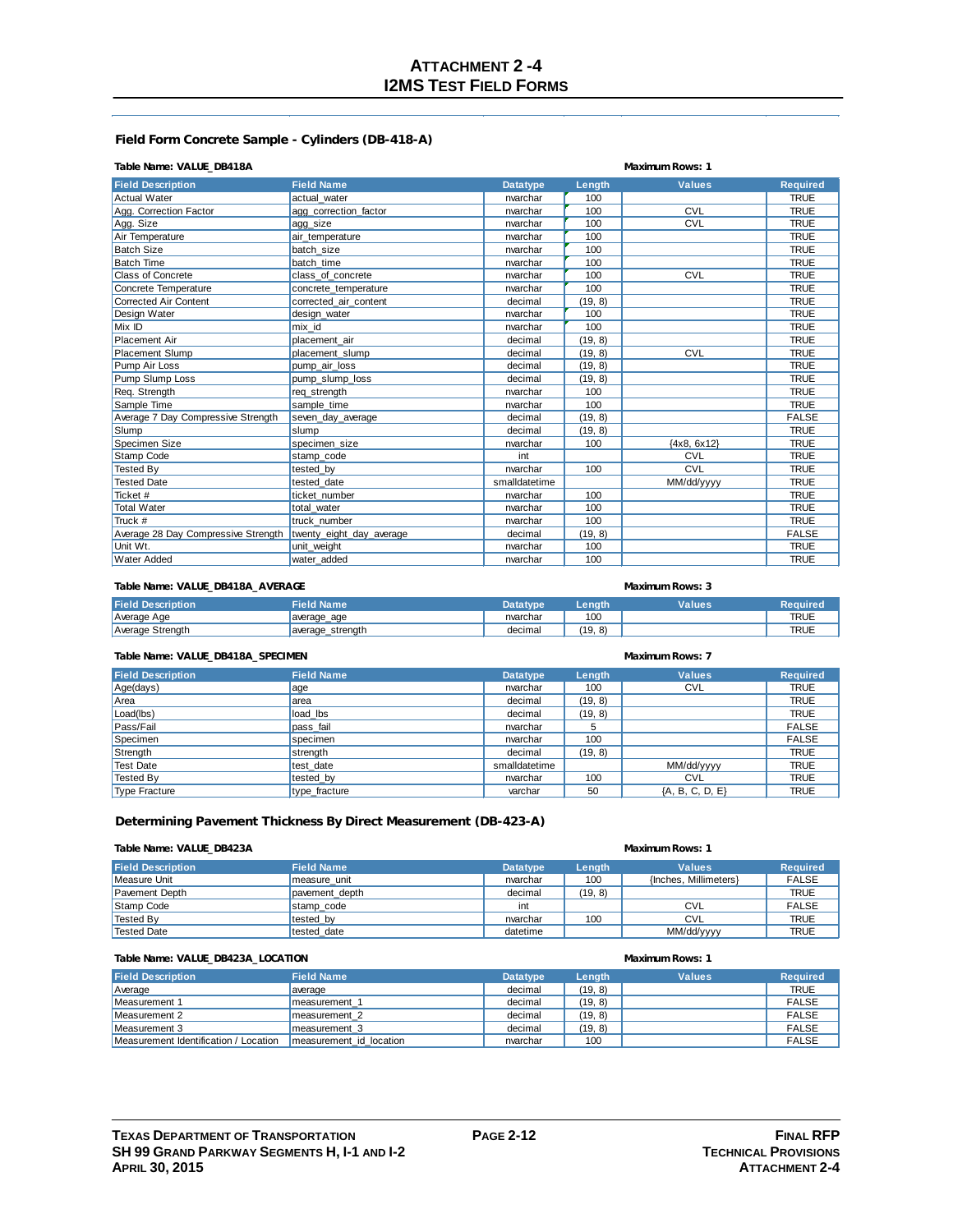**Soil-Cement, Soil-Lime Testing (DB-120-E) \*\* INACTIVE \*\***

| Table Name: VALUE DB120E    | Maximum Rows: 1          |                 |               |               |                 |
|-----------------------------|--------------------------|-----------------|---------------|---------------|-----------------|
| <b>Field Description</b>    | <b>Field Name</b>        | <b>Datatype</b> | <b>Lenath</b> | <b>Values</b> | <b>Required</b> |
| Avg. Corrected Stress, psi: | avg corrected stress psi | decimal         | (19, 8)       |               | <b>FALSE</b>    |
| Percent Cement, (%)         | percent cement           | decimal         | (19, 8)       |               | <b>TRUE</b>     |
| Performed By DB-120-E:      | performed by             | nvarchar        | 200           |               | <b>FALSE</b>    |
| Stamp Code                  | stamp code               | int             |               | <b>CVL</b>    | <b>TRUE</b>     |
| Target Percent Cement, %:   | target_percent_cement    | decimal         | (19, 8)       |               | <b>FALSE</b>    |
| Target Stress, psi:         | target stress psi        | decimal         | (19, 8)       |               | <b>FALSE</b>    |
| Tested By                   | tested by                | nvarchar        | 200           | <b>CVL</b>    | <b>TRUE</b>     |
| Tested Date                 | tested date              | smalldatetime   |               | MM/dd/yyyy    | <b>TRUE</b>     |

| Table Name: VALUE_DB120E_SPECIMEN |                         |                 | Maximum Rows: 3 |               |                 |
|-----------------------------------|-------------------------|-----------------|-----------------|---------------|-----------------|
| <b>Field Description</b>          | <b>Field Name</b>       | <b>Datatype</b> | Length          | <b>Values</b> | <b>Required</b> |
| Area, in.^2:                      | area                    | decimal         | (19, 8)         |               | <b>FALSE</b>    |
| Avg. Corrected Stress, psi:       | avg_corrected_stress    | decimal         | (19, 8)         |               | <b>FALSE</b>    |
| Avg. Cross Sectional Area, in 2:  | avg cross section area  | decimal         | (19, 8)         |               | <b>FALSE</b>    |
| Average Diameter, in.:            | avg diameter            | decimal         | (19, 8)         |               | <b>FALSE</b>    |
| Circumference, in.:               | circumference           | decimal         | (19, 8)         |               | <b>FALSE</b>    |
| Corrected Stress, psi.:           | corrected stress        | decimal         | (19, 8)         |               | <b>FALSE</b>    |
| Dead Load, Ibs.:                  | dead load               | decimal         | (19, 8)         |               | <b>FALSE</b>    |
| Deformation at Max Load, in.      | deformation at max load | decimal         | (19, 8)         |               | <b>FALSE</b>    |
| Height of Stone 1, in.            | height_stone1           | decimal         | (19, 8)         |               | <b>FALSE</b>    |
| Height of Stone 2, in.            | height stone2           | decimal         | (19, 8)         |               | <b>FALSE</b>    |
| I-Strain, in./in.:                | i strain                | decimal         | (19, 8)         |               | <b>FALSE</b>    |
| Initial Height of Specimen, in.:  | initial height specimen | decimal         | (19, 8)         |               | <b>FALSE</b>    |
| Lateral Pressure, psi.:           | lateral pressure        | decimal         | (19, 8)         |               | <b>FALSE</b>    |
| Max. Load Reading, div.           | max load reading        | decimal         | (19, 8)         |               | <b>FALSE</b>    |
| New Height of Specimen, in.:      | new height specimen     | decimal         | (19, 8)         |               | <b>FALSE</b>    |
| % Strain, in./in.:                | pct strain              | decimal         | (19, 8)         |               | <b>FALSE</b>    |
| Percent Cement, (%)               | percent_cement          | decimal         | (19, 8)         |               | <b>FALSE</b>    |
| Ring Factor, Ibs./div             | ring factor             | decimal         | (19, 8)         |               | <b>FALSE</b>    |
| Specimen Number:                  | specimen no             | int             |                 |               | <b>FALSE</b>    |
| Uncorr'd Stress, psi.:            | uncorrected stress      | decimal         | (19, 8)         |               | <b>FALSE</b>    |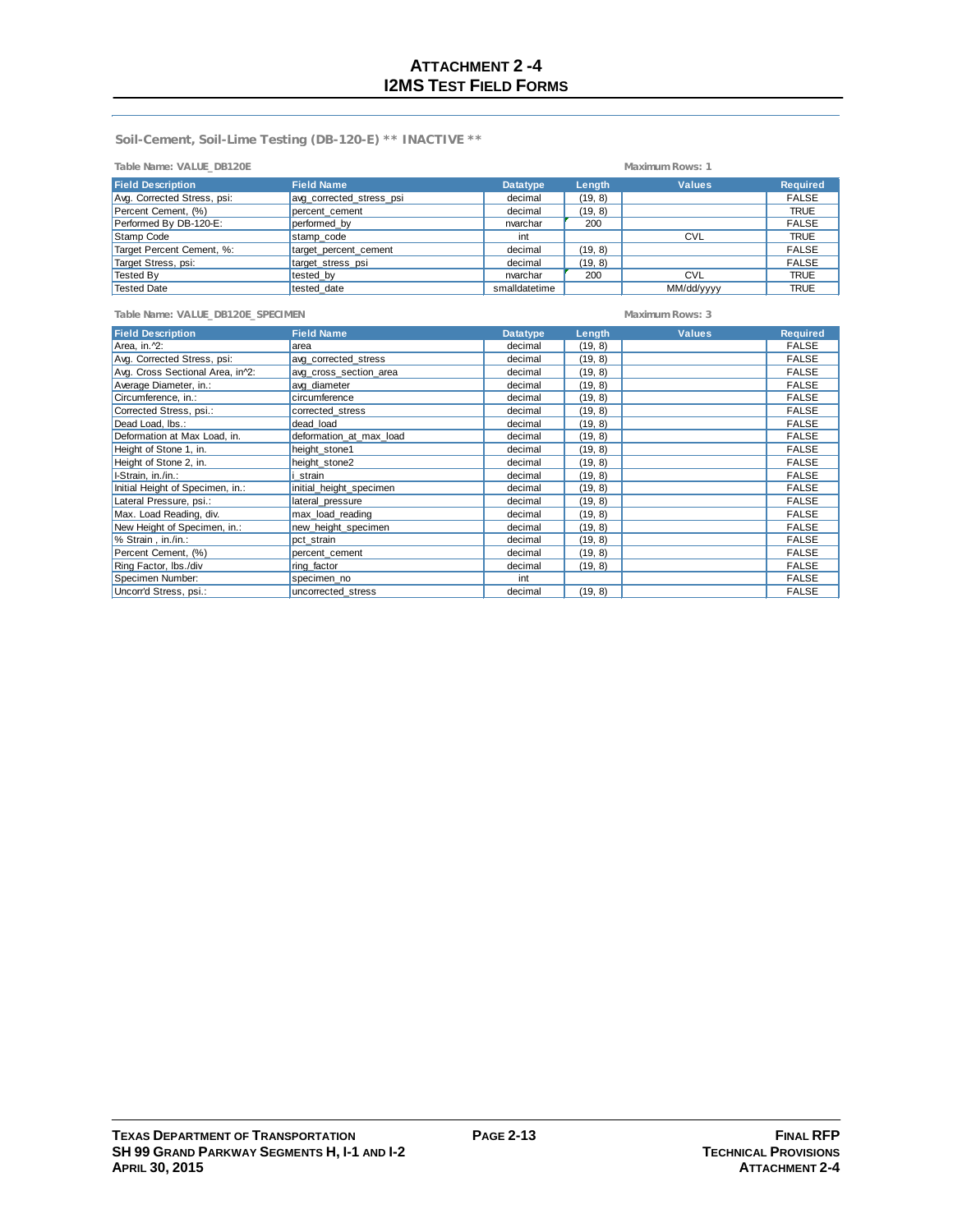**Soil-Lime Testing: DB-121-E (DB-121-E) \*\* INACTIVE \*\***

| Table Name: VALUE DB121E           | Maximum Rows: 1                  |                 |         |               |                 |
|------------------------------------|----------------------------------|-----------------|---------|---------------|-----------------|
| <b>Field Description</b>           | <b>Field Name</b>                | <b>Datatvpe</b> | Lenath  | <b>Values</b> | <b>Required</b> |
| Average Corrected Strength, 00 psi | average corrected strength Opsi  | decimal         | (19, 8) |               | <b>TRUE</b>     |
| Average Corrected Strength, 15 psi | average corrected strength 15psi | decimal         | (19, 8) |               | <b>FALSE</b>    |
| Classification                     | classification                   | nvarchar        | 100     |               | <b>FALSE</b>    |
| Cohesion, psi                      | cohesion psi                     | decimal         | (19, 8) |               | <b>FALSE</b>    |
| Correlation Factor                 | correlation factor               | decimal         | (19, 8) |               | <b>FALSE</b>    |
| Grade, 00 psi                      | grade_0psi                       | nvarchar        | 100     |               | <b>FALSE</b>    |
| Grade, 15 psi                      | grade 15psi                      | nvarchar        | 100     |               | <b>FALSE</b>    |
| Internal Angle of Friction         | internal angle friction          | decimal         | (19, 8) |               | <b>FALSE</b>    |
| Stamp Code                         | stamp code                       | int             |         | <b>CVL</b>    | <b>TRUE</b>     |
| Tested By                          | tested by                        | nvarchar        | 100     | <b>CVL</b>    | <b>TRUE</b>     |
| <b>Tested Date</b>                 | tested date                      | smalldatetime   |         | MM/dd/yyyy    | <b>TRUE</b>     |

**Table Name: VALUE\_DB121E\_SPECIMEN Maximum Rows: 8**

| <b>Field Description</b>                   | <b>Field Name</b>        | <b>Datatype</b> | Length  | <b>Values</b> | <b>Required</b> |
|--------------------------------------------|--------------------------|-----------------|---------|---------------|-----------------|
| Area, in. 12                               | area                     | decimal         | (19, 8) |               | <b>FALSE</b>    |
| Avg. Cross Sectional Area, in <sup>2</sup> | avg cross sectional area | decimal         | (19, 8) |               | <b>FALSE</b>    |
| Average Diameter, in.                      | avg diameter             | decimal         | (19, 8) |               | <b>FALSE</b>    |
| Corrected Stress, psi.                     | corrected stress psi     | decimal         | (19, 8) |               | <b>FALSE</b>    |
| Dry Density of Specimen, pcf               | dry density specimen pcf | decimal         | (19, 8) |               | <b>FALSE</b>    |
| <b>Final Weight of Stones</b>              | final weight stones      | decimal         | (19, 8) |               | <b>FALSE</b>    |
| Height of Stone 1, in.                     | height stone1            | decimal         | (19, 8) |               | <b>FALSE</b>    |
| Height of Stone 2, in.                     | height stone2            | decimal         | (19, 8) |               | <b>FALSE</b>    |
| I-Strain, in./in.                          | strain                   | decimal         | (19, 8) |               | <b>FALSE</b>    |
| Initial Height of Specimen, in.            | initial height           | decimal         | (19, 8) |               | <b>FALSE</b>    |
| Lateral Pressure, psi.                     | lateral pressure psi     | decimal         | (19, 8) |               | <b>FALSE</b>    |
| New Height of Specimen, in.                | new height               | decimal         | (19, 8) |               | <b>FALSE</b>    |
| Moisture of Specimen, %                    | pct_moisture_specimen    | decimal         | (19, 8) |               | <b>FALSE</b>    |
| % Strain, in./in.                          | pct strain               | decimal         | (19, 8) |               | <b>FALSE</b>    |
| Uncorrected Stress, psi.                   | uncorrected stress psi   | decimal         | (19, 8) |               | <b>FALSE</b>    |
| <b>Weight of Specimen</b>                  | weight specimen          | decimal         | (19, 8) |               | <b>FALSE</b>    |
| Weight of Stones and Specimen              | weight_stones_specimen   | decimal         | (19, 8) |               | <b>FALSE</b>    |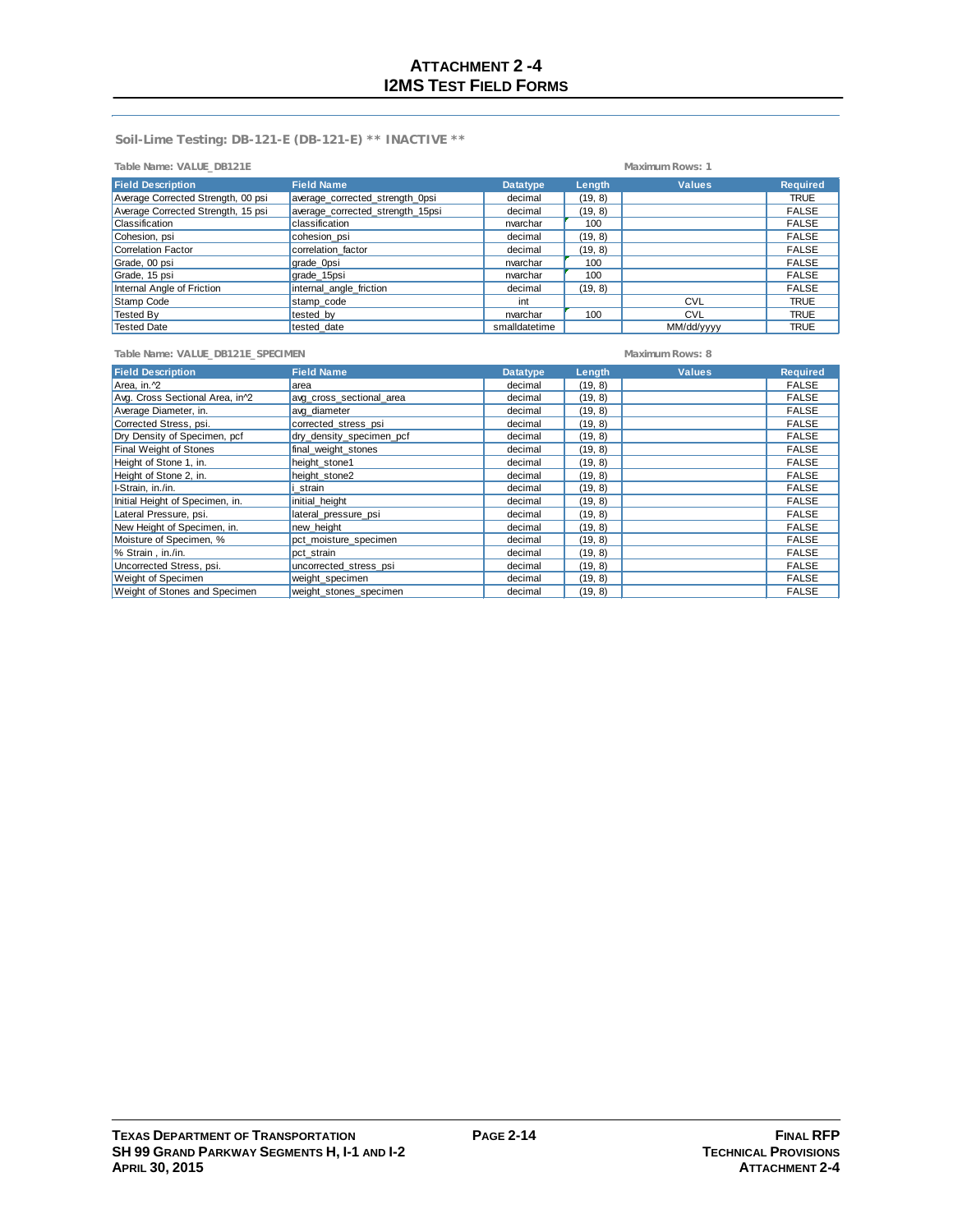**Maximum Rows: 1** 

**Density of Asphalt Stabilized Base (DB-126-E) \*\* INACTIVE \*\***

|  | Table Name: VALUE DB126E |
|--|--------------------------|
|  |                          |

| <b>Field Description</b>                      | <b>Field Name</b>       | <b>Datatype</b> | Length  | <b>Values</b>            | <b>Required</b> |
|-----------------------------------------------|-------------------------|-----------------|---------|--------------------------|-----------------|
| Percent Asphalt in Mix(max)                   | asphalt pct max         | decimal         | (19, 8) |                          | <b>FALSE</b>    |
| Percent Asphalt in Mix(min)                   | asphalt pct min         | decimal         | (19, 8) |                          | <b>FALSE</b>    |
| <b>Broken Method</b>                          | broken method           | nvarchar        | 20      | {Fast Break, Slow Break} | <b>FALSE</b>    |
| Date Broken(max)(max)                         | date broken max         | smalldatetime   |         | MM/dd/yyyy               | <b>FALSE</b>    |
| Date Broken(min)                              | date broken min         | smalldatetime   |         | MM/dd/yyyy               | <b>FALSE</b>    |
| Density of Specimen(max)                      | density of specimen max | decimal         | (19, 8) |                          | <b>FALSE</b>    |
| Density of Specimen(min)                      | density of specimen min | decimal         | (19, 8) |                          | <b>FALSE</b>    |
| Gauge Reading(max)                            | gague_reading_psi_max   | decimal         | (19, 8) |                          | <b>FALSE</b>    |
| Gauge Reading (min)                           | gaque reading psi min   | decimal         | (19, 8) |                          | <b>FALSE</b>    |
| Height of Specimen(max)                       | height max              | decimal         | (19, 8) |                          | <b>FALSE</b>    |
| Height of Specimen(min)                       | height_min              | decimal         | (19, 8) |                          | <b>FALSE</b>    |
| Measured Weight(max)                          | measured_weight_max     | decimal         | (19, 8) |                          | <b>FALSE</b>    |
| Measured Weight(min)                          | measured weight min     | decimal         | (19, 8) |                          | <b>FALSE</b>    |
| Minimum Allowable Density                     | min_allowable_density   | decimal         | (19, 8) |                          | <b>FALSE</b>    |
| Minimum Percent Density                       | min_pct_density         | decimal         | (19, 8) |                          | <b>FALSE</b>    |
| Minimum Specimen Unconfined                   | min specimen UCS        | decimal         | (19, 8) |                          | <b>FALSE</b>    |
| Compressive Strength                          |                         |                 |         |                          |                 |
| Mold Number(max)                              | mold number max         | nvarchar        | 100     |                          | <b>FALSE</b>    |
| Mold Number(min)                              | mold number min         | nvarchar        | 100     |                          | <b>FALSE</b>    |
| Date Molded(max)                              | molded date max         | smalldatetime   |         | MM/dd/yyyy               | <b>FALSE</b>    |
| Date Molded(min)                              | molded date min         | smalldatetime   |         | MM/dd/yyyy               | <b>FALSE</b>    |
| Stamp Code                                    | stamp code              | int             |         | <b>CVL</b>               | <b>FALSE</b>    |
| <b>Tested By</b>                              | tested by               | nvarchar        | 100     | <b>CVL</b>               | <b>FALSE</b>    |
| <b>Tested Date</b>                            | tested date             | datetime        |         | MM/dd/yyyy               | <b>FALSE</b>    |
| Unconfined Compressive Strength               | UCS max                 | nvarchar        | 100     |                          | <b>FALSE</b>    |
| (max)                                         |                         |                 |         |                          |                 |
| Unconfined Compressive Strength (min) UCS min |                         | nvarchar        | 100     |                          | <b>FALSE</b>    |
|                                               |                         |                 |         |                          |                 |
| Volume of Mold(max)                           | volume of mold max      | decimal         | (19, 8) |                          | <b>FALSE</b>    |
| Volume of Mold(min)                           | volume of mold min      | decimal         | (19, 8) |                          | <b>FALSE</b>    |
| Volume of Specimen(max)                       | volume of specimen max  | decimal         | (19, 8) |                          | <b>FALSE</b>    |
| Volume of Specimen(min)                       | volume_of_specimen_min  | decimal         | (19, 8) |                          | <b>FALSE</b>    |
| Weight of Filters(max)                        | weight of filters max   | decimal         | (19, 8) |                          | <b>FALSE</b>    |
| Weight of Filters(min)                        | weight_of_filters_min   | decimal         | (19, 8) |                          | <b>FALSE</b>    |
| Weight of Material(max)                       | weight of mat max       | decimal         | (19, 8) |                          | <b>FALSE</b>    |
| Weight of Material(min)                       | weight of mat min       | decimal         | (19, 8) |                          | <b>FALSE</b>    |
| Weight of Plates(max)                         | weight of plates max    | decimal         | (19, 8) |                          | <b>FALSE</b>    |
| Weight of Plates(min)                         | weight_of_plates_min    | decimal         | (19, 8) |                          | <b>FALSE</b>    |
| Weight of Specimen(max)                       | weight of specimen max  | decimal         | (19, 8) |                          | <b>FALSE</b>    |
| Weight of Specimen(min)                       | weight of specimen min  | decimal         | (19, 8) |                          | <b>FALSE</b>    |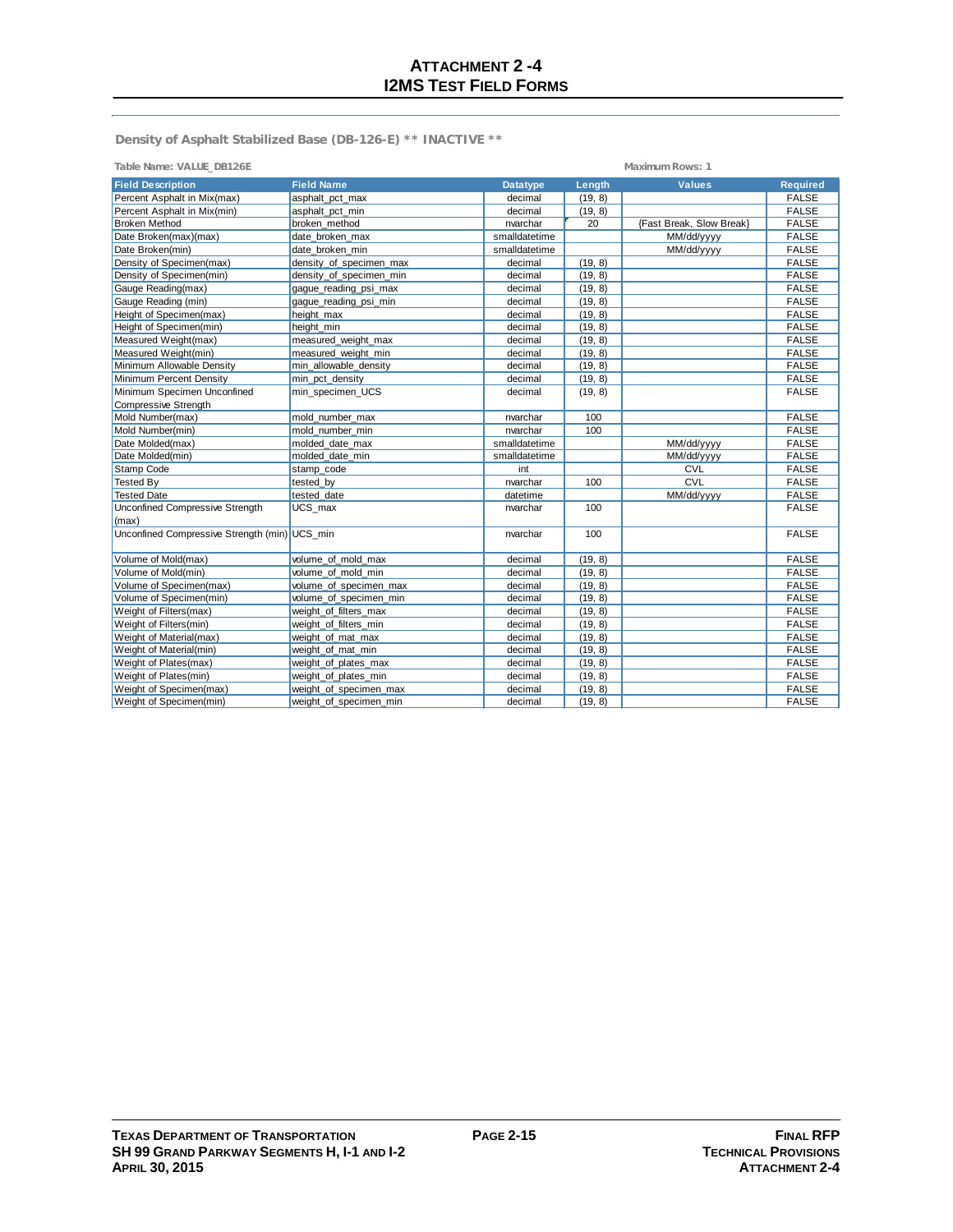**Sieve Analysis of Surface Treatment Aggregate (DB-200-ST) \*\* INACTIVE \*\***

| Table Name: VALUE DB200ST<br>Maximum Rows: 1 |                          |                 |         |                                               |                 |
|----------------------------------------------|--------------------------|-----------------|---------|-----------------------------------------------|-----------------|
| <b>Field Description</b>                     | <b>Field Name</b>        | <b>Datatype</b> | Length  | <b>Values</b>                                 | <b>Required</b> |
| Sphalt                                       | asphalt_pct              | decimal         | (19, 8) |                                               | <b>FALSE</b>    |
| Dry Weight After Washing                     | dry weight after washing | decimal         | (19, 8) |                                               | <b>FALSE</b>    |
| Moisture                                     | moisture_pct             | decimal         | (19, 8) |                                               | <b>FALSE</b>    |
| Original Dry Weight                          | orig_dry_weight          | decimal         | (19, 8) |                                               | <b>FALSE</b>    |
| Total                                        | pan weight               | decimal         | (19, 8) |                                               | <b>FALSE</b>    |
| <b>Percent Difference</b>                    | percent difference       | decimal         | (19, 8) |                                               | <b>FALSE</b>    |
| Sieving Loss                                 | sieving_loss             | decimal         | (19, 8) |                                               | <b>FALSE</b>    |
| Stamp Code                                   | stamp code               | int             |         | <b>CVL</b>                                    | <b>FALSE</b>    |
| <b>Tested By</b>                             | tested by                | nvarchar        | 100     | <b>CVL</b>                                    | <b>FALSE</b>    |
| <b>Tested Date</b>                           | tested date              | datetime        |         | MM/dd/yyyy                                    | <b>FALSE</b>    |
| <b>Total Weight</b>                          | total weight             | decimal         | (19, 8) |                                               | <b>FALSE</b>    |
| Type                                         | type                     | nvarchar        | 100     | {A, B, C, D, E, L, PA, PB, PC,<br>PD, PE, PL} | <b>FALSE</b>    |
| <b>Washing Loss</b>                          | washing_loss             | decimal         | (19, 8) |                                               | <b>FALSE</b>    |
| <b>Weight Difference</b>                     | weight difference        | decimal         | (19, 8) |                                               | <b>FALSE</b>    |
| PrePan                                       | weight retained          | decimal         | (19, 8) |                                               | <b>FALSE</b>    |

| Table Name: VALUE DB200ST SIEVE    |                             |                 | Maximum Rows: 8 |               |                 |  |
|------------------------------------|-----------------------------|-----------------|-----------------|---------------|-----------------|--|
| <b>Field Description</b>           | <b>Field Name</b>           | <b>Datatype</b> | Length          | <b>Values</b> | <b>Required</b> |  |
| <b>Cumulative Percent Passing</b>  | cumulative percent passing  | decimal         | (19, 8)         |               | <b>FALSE</b>    |  |
| Lower Retained Limit               | lower retained limit        | decimal         | (19, 8)         |               | <b>FALSE</b>    |  |
| <b>Cumulative Percent Retained</b> | percent retained cumulative | decimal         | (19, 8)         |               | <b>FALSE</b>    |  |
| Individual Percent Retained        | percent retained individual | decimal         | (19, 8)         |               | <b>FALSE</b>    |  |
| Sieve Size                         | sieve size                  | nvarchar        | 100             |               | <b>FALSE</b>    |  |
| <b>Upper Retained Limit</b>        | upper retained limit        | decimal         | (19, 8)         |               | <b>FALSE</b>    |  |
| Cumulative Weight Retained         | weight retained cumulative  | decimal         | (19, 8)         |               | <b>FALSE</b>    |  |
| Individual weight Retained         | weight retained individual  | decimal         | (19, 8)         |               | <b>FALSE</b>    |  |
| Within Master Grading              | within master grading       | nvarchar        | 100             |               | <b>FALSE</b>    |  |

**Determining Flakiness Index (DB-224-F) \*\* INACTIVE \*\***

**Table Name: VALUE\_DB224F Maximum Rows: 1**

| <b>Field Description</b>              | <b>Field Name</b>       | <b>Datatype</b> | Length  | <b>Values</b> | <b>Required</b> |
|---------------------------------------|-------------------------|-----------------|---------|---------------|-----------------|
| <b>Flakiness Index</b>                | flakiness index         | decimal         | (19, 8) |               | <b>TRUE</b>     |
| Number of Particles                   | num particles 1         | decimal         | (19, 8) |               | <b>FALSE</b>    |
| Number of Particles                   | num particles 2         | decimal         | (19, 8) |               | <b>FALSE</b>    |
| Number of Particles                   | num particles 3         | decimal         | (19, 8) |               | <b>FALSE</b>    |
| Number of Particles Passing for 1/4"  | slot 1 4                | decimal         | (19, 8) |               | <b>FALSE</b>    |
| slot                                  |                         |                 |         |               |                 |
| Number of Particles Passing for 3/8"  | slot $38$               | decimal         | (19, 8) |               | <b>FALSE</b>    |
| Islot                                 |                         |                 |         |               |                 |
| Number of Particles Passing for 5/32" | $slot 5$ 32             | decimal         | (19, 8) |               | <b>FALSE</b>    |
| slot                                  |                         |                 |         |               |                 |
| Stamp Code                            | stamp code              | int             |         | <b>CVL</b>    | <b>TRUE</b>     |
| <b>Tested By</b>                      | tested by               | nvarchar        | 100     | <b>CVL</b>    | <b>TRUE</b>     |
| <b>Tested Date</b>                    | tested date             | datetime        |         | MM/dd/yyyy    | <b>TRUE</b>     |
| <b>Total Particles</b>                | total particles         | decimal         | (19, 8) |               | <b>FALSE</b>    |
| <b>Total Passing Particles</b>        | total passing particles | decimal         | (19, 8) |               | <b>FALSE</b>    |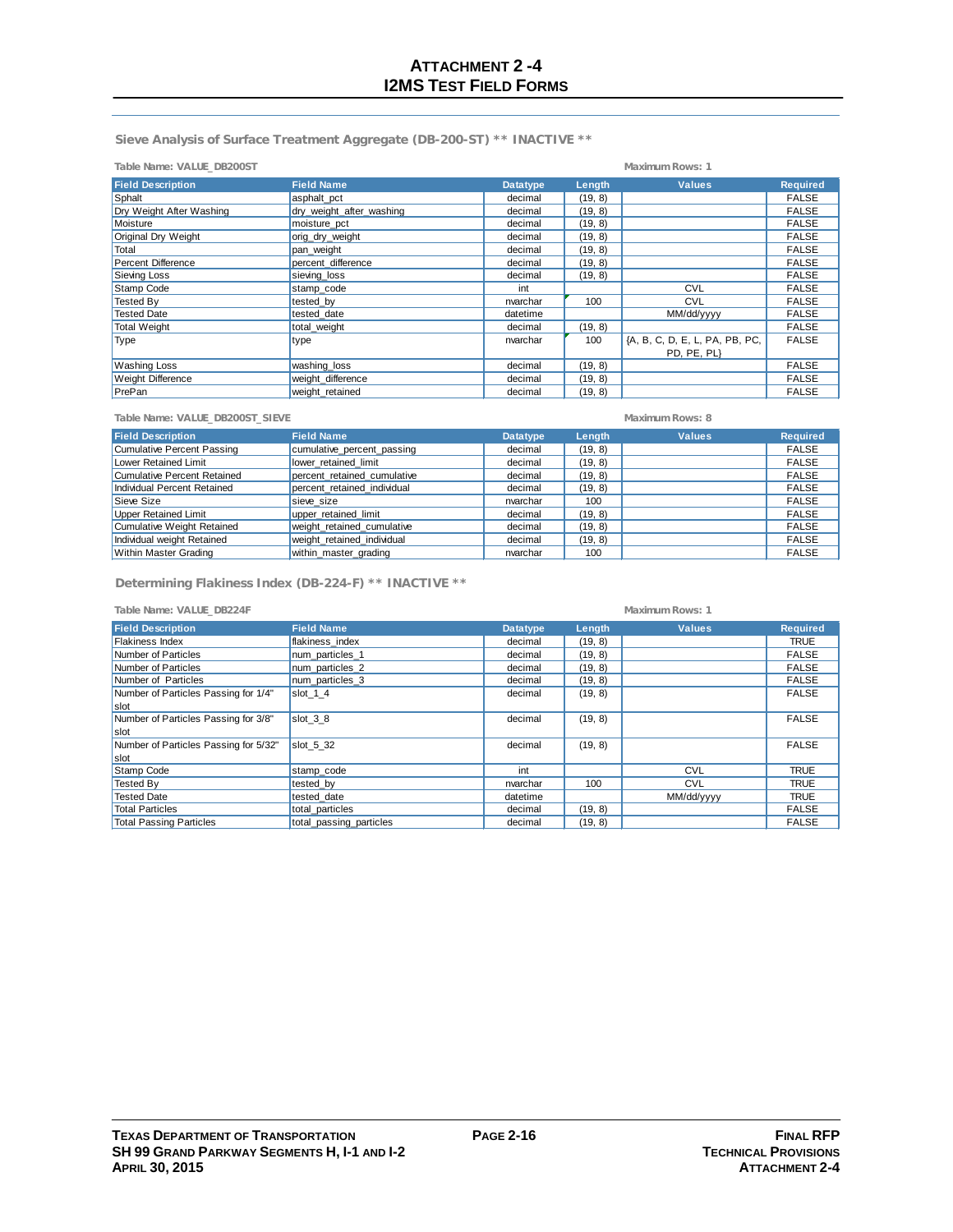**Determining Draindown Characteristics in Bituminous Materials (DB-235-F) \*\* INACTIVE \*\***

| Table Name: VALUE DB235F             |                      | Maximum Rows: 1 |         |               |                 |
|--------------------------------------|----------------------|-----------------|---------|---------------|-----------------|
| <b>Field Description</b>             | <b>Field Name</b>    | <b>Datatype</b> | Length  | <b>Values</b> | <b>Required</b> |
| Average Percent of Draindown for Two | avg pct draindown    | decimal         | (19, 8) |               | <b>FALSE</b>    |
| Samples                              |                      |                 |         |               |                 |
| <b>Final Weight Plate</b>            | final weight plate 1 | decimal         | (19, 8) |               | <b>FALSE</b>    |
| <b>Final Weight Plate</b>            | final_weight_plate_2 | decimal         | (19, 8) |               | <b>FALSE</b>    |
| Initial Sample Weight                | init sample weight 1 | decimal         | (19, 8) |               | <b>FALSE</b>    |
| Initial Sample Weight                | init_sample_weight_2 | decimal         | (19, 8) |               | <b>FALSE</b>    |
| Initial Weight Plate                 | init weight plate 1  | decimal         | (19, 8) |               | <b>FALSE</b>    |
| Initial Weight Plate                 | init weight plate 2  | decimal         | (19, 8) |               | <b>FALSE</b>    |
| Percent Of Draindown                 | pct draindown 1      | decimal         | (19, 8) |               | <b>FALSE</b>    |
| Percent Of Draindown                 | pct draindown 2      | decimal         | (19, 8) |               | <b>FALSE</b>    |
| Stamp Code                           | stamp code           | int             |         | <b>CVL</b>    | <b>TRUE</b>     |
| <b>Tested By</b>                     | tested by            | nvarchar        | 100     | <b>CVL</b>    | <b>TRUE</b>     |
| <b>Tested Date</b>                   | tested date          | datetime        |         | MM/dd/yyyy    | <b>TRUE</b>     |

**Resistance To Degradation By Abrasion & Impact in Los Angeles Machine (DB-410-A) \*\* INACTIVE \*\***

| Table Name: VALUE DB410A |                   |                 |         | Maximum Rows: 1 |                 |
|--------------------------|-------------------|-----------------|---------|-----------------|-----------------|
| <b>Field Description</b> | <b>Field Name</b> | <b>Datatype</b> | Length  | <b>Values</b>   | <b>Required</b> |
| <b>Final Weight</b>      | final weight      | decimal         | (19, 8) |                 | <b>FALSE</b>    |
| Initial Weight           | initial_weight    | decimal         | (19, 8) |                 | <b>FALSE</b>    |
| La Abrasion Type         | la abrasion type  | nvarchar        | 100     | <b>CVL</b>      | <b>FALSE</b>    |
| La Abrasion Value        | la abrasion value | decimal         | (19, 8) |                 | <b>FALSE</b>    |
| Loss of Weight           | loss of weight    | decimal         | (19, 8) |                 | <b>FALSE</b>    |
| Number of Spheres        | number_of_spheres | int             |         |                 | <b>FALSE</b>    |
| <b>Percent Loss</b>      | percent loss      | decimal         | (19, 8) |                 | <b>FALSE</b>    |
| Sieve                    | sieve             | nvarchar        | 100     |                 | <b>FALSE</b>    |
| Stamp Code               | stamp code        | int             |         | <b>CVL</b>      | <b>FALSE</b>    |
| Tested By                | tested by         | nvarchar        | 100     | <b>CVL</b>      | <b>FALSE</b>    |
| <b>Tested Date</b>       | tested date       | datetime        |         | MM/dd/yyyy      | <b>FALSE</b>    |
| <b>Weight of Charge</b>  | weight of charge  | nvarchar        | 100     |                 | <b>FALSE</b>    |

Retained Sieve **retained\_sieve retained** invarchar 100 FALSE Within Range | within\_range bit | FALSE

**Field Description Field Name Datatype Length Values Required** Actual Weight |actual\_weight decimal | (19, 8) | FALSE Passing Sieve |passing\_sieve | nvarchar | 100 | FALSE Projected Weight **projected\_weight** nvarchar 100 | nvarchar 100 | FALSE **Table Name: VALUE\_DB410A\_SAMPLE Maximum Rows: 4**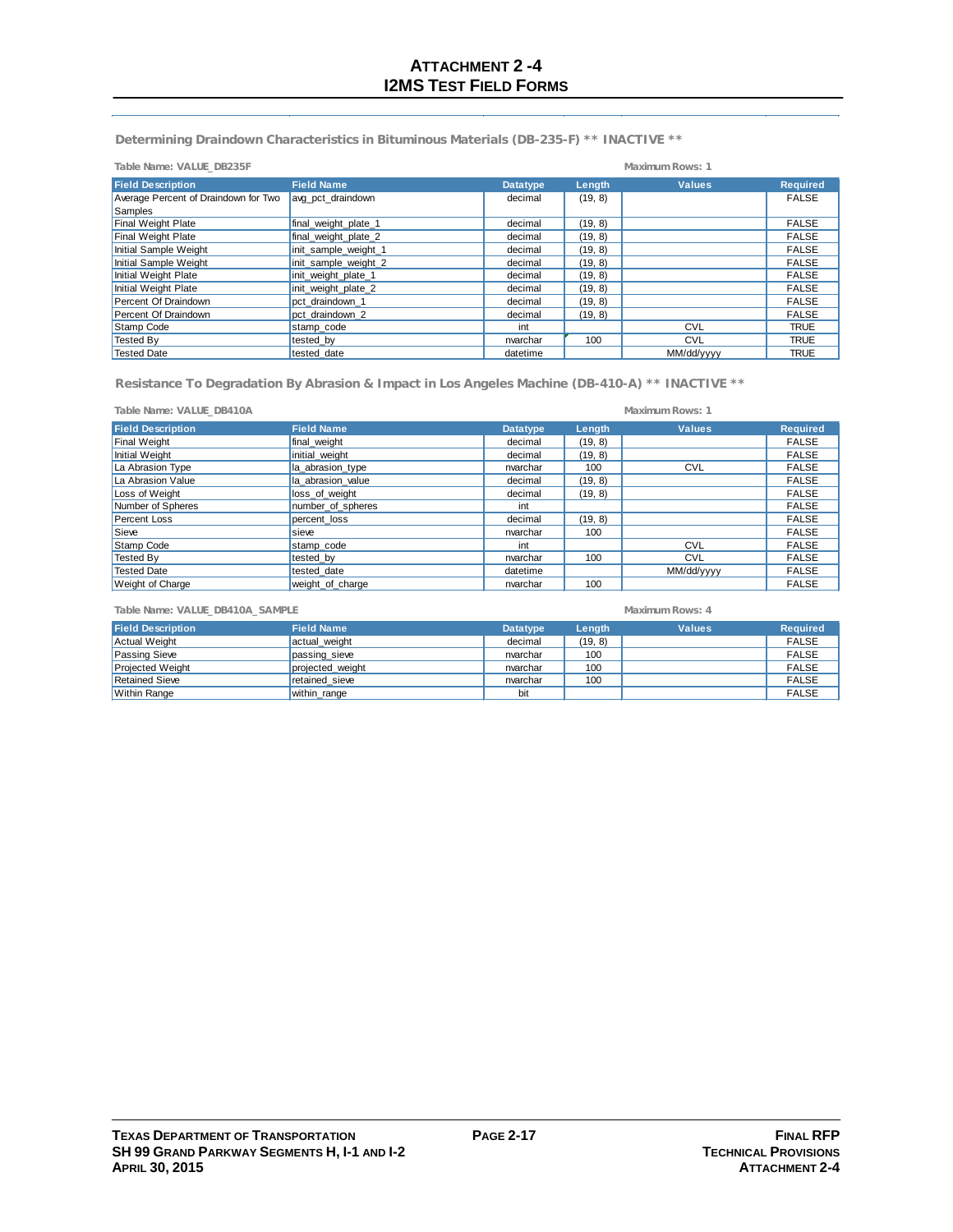**Magnesium Sulfate Soundness (DB-411-M) \*\* INACTIVE \*\***

| Table Name: VALUE DB411M                                     |                             | Maximum Rows: 1 |         |               |                 |
|--------------------------------------------------------------|-----------------------------|-----------------|---------|---------------|-----------------|
| <b>Field Description</b>                                     | <b>Field Name</b>           | <b>Datatype</b> | Length  | <b>Values</b> | <b>Required</b> |
| Normalized Individual Percent Retained ni pct retained total |                             | decimal         | (19, 8) |               | <b>FALSE</b>    |
| Total                                                        |                             |                 |         |               |                 |
| % Loss Total                                                 | pct loss total              | decimal         | (19, 8) |               | <b>FALSE</b>    |
| Soundness Loss                                               | soundness loss              | decimal         | (19, 8) |               | <b>FALSE</b>    |
| Stamp Code                                                   | stamp_code                  | int             |         | <b>CVL</b>    | <b>TRUE</b>     |
| Tested By                                                    | tested by                   | nvarchar        | 100     | <b>CVL</b>    | <b>TRUE</b>     |
| <b>Tested Date</b>                                           | tested date                 | smalldatetime   |         | MM/dd/yyyy    | <b>TRUE</b>     |
| Weighted Average % Loss Total                                | weighted_avg_pct_loss_total | decimal         | (19, 8) |               | <b>FALSE</b>    |

| Table Name: VALUE DB411M CYCLE |                       |                 | Maximum Rows: 5 |               |                 |  |  |
|--------------------------------|-----------------------|-----------------|-----------------|---------------|-----------------|--|--|
| <b>Field Description</b>       | <b>Field Name</b>     | <b>Datatype</b> | Length          | <b>Values</b> | <b>Required</b> |  |  |
| Cycle                          | cycle                 | nvarchar        | 5               |               | <b>FALSE</b>    |  |  |
| In Oven Date                   | in oven date          | smalldatetime   |                 | MM/dd/yyyy    | <b>FALSE</b>    |  |  |
| In Oven Time In                | in oven time in       | smalldatetime   |                 | MM/dd/yyyy    | <b>FALSE</b>    |  |  |
| In Oven Time Out               | in oven time out      | smalldatetime   |                 | MM/dd/yyyy    | <b>FALSE</b>    |  |  |
| In Solution Date               | in solution date      | smalldatetime   |                 | MM/dd/yyyy    | <b>FALSE</b>    |  |  |
| In Solution Time In            | in solution time in   | smalldatetime   |                 | MM/dd/yyyy    | <b>FALSE</b>    |  |  |
| In Solution Time Out           | in solution time out  | smalldatetime   |                 | MM/dd/yyyy    | <b>FALSE</b>    |  |  |
| Out Oven Date                  | out oven date         | smalldatetime   |                 | MM/dd/yyyy    | <b>FALSE</b>    |  |  |
| Out Oven Time In               | out oven time in      | smalldatetime   |                 | MM/dd/yyyy    | <b>FALSE</b>    |  |  |
| Out Oven Time Out              | out oven time out     | smalldatetime   |                 | MM/dd/yyyy    | <b>FALSE</b>    |  |  |
| Out Solution Date              | out solution date     | smalldatetime   |                 | MM/dd/yyyy    | <b>FALSE</b>    |  |  |
| Out Solution Time In           | out solution time in  | smalldatetime   |                 | MM/dd/yyyy    | <b>FALSE</b>    |  |  |
| Out Solution Time Out          | out solution time out | smalldatetime   |                 | MM/dd/yyyy    | <b>FALSE</b>    |  |  |
| Remarks                        | remarks               | nvarchar        | 250             |               | <b>FALSE</b>    |  |  |

| Table Name: VALUE DB411M PARTICLE                      |                       | Maximum Rows: 8 |         |               |                 |
|--------------------------------------------------------|-----------------------|-----------------|---------|---------------|-----------------|
| <b>Field Description</b>                               | <b>Field Name</b>     | <b>Datatype</b> | Length  | <b>Values</b> | <b>Required</b> |
| Final Weight (g)                                       | final weight          | decimal         | (19, 8) |               | <b>FALSE</b>    |
| Initial Weight (g)                                     | initial weight        | decimal         | (19, 8) |               | <b>FALSE</b>    |
| Loss of Weight (g)                                     | loss of weight        | decimal         | (19, 8) |               | <b>FALSE</b>    |
| Normalized Individual Percent Retained ni pct retained |                       | decimal         | (19, 8) |               | <b>FALSE</b>    |
| % Loss                                                 | pct loss              | decimal         | (19, 8) |               | <b>FALSE</b>    |
| Particle Size Range Passing                            | size_range_passing    | nvarchar        | 100     |               | <b>FALSE</b>    |
| Particle Size Range Retained                           | size_range_retained   | nvarchar        | 100     |               | <b>FALSE</b>    |
| Weighted Average % Loss                                | weighted avg pct loss | decimal         | (19, 8) |               | <b>FALSE</b>    |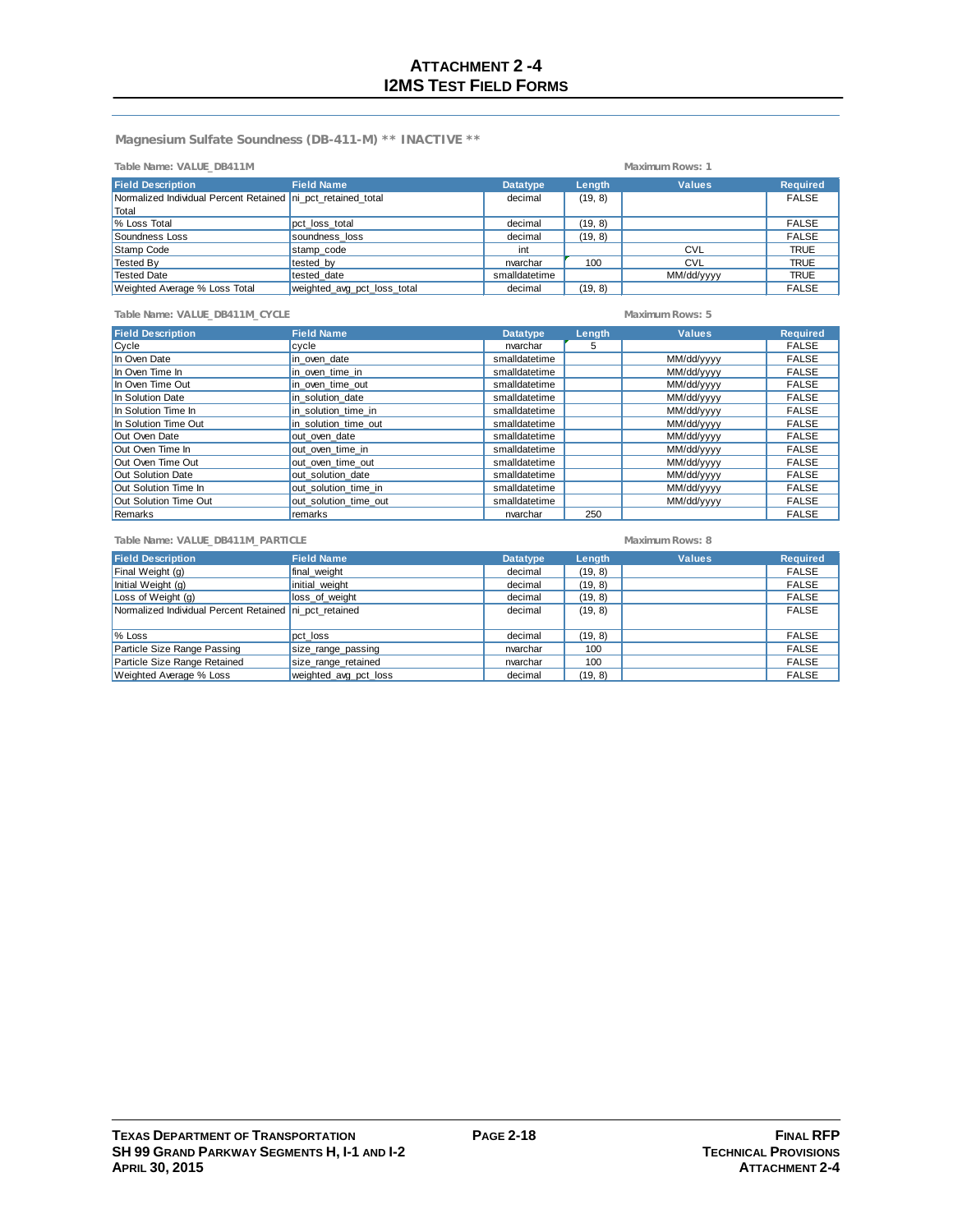**Testing Of Drilled Cores Of Portland Cement Concrete (DB-424-A, Part III) \*\* INACTIVE \*\***

| Table Name: VALUE DB424A |                   |                 | Maximum Rows: 1 |               |                 |
|--------------------------|-------------------|-----------------|-----------------|---------------|-----------------|
| <b>Field Description</b> | <b>Field Name</b> | <b>Datatype</b> | Length          | <b>Values</b> | <b>Required</b> |
| Stamp Code               | stamp code        | int             |                 | <b>CVL</b>    | <b>FALSE</b>    |
| <b>Tested By</b>         | tested by         | nvarchar        | 100             | <b>CVL</b>    | <b>FALSE</b>    |
| Tested By - Part II      | tested by part2   | nvarchar        | 100             | <b>CVL</b>    | <b>FALSE</b>    |
| Tested By - Part III     | tested by part3   | nvarchar        | 100             | <b>CVL</b>    | <b>FALSE</b>    |
| <b>Tested Date</b>       | tested date       | datetime        |                 | MM/dd/yyyy    | <b>FALSE</b>    |
| Tested Date - Part II    | tested date part2 | datetime        |                 | MM/dd/yyyy    | <b>FALSE</b>    |
| Tested Date - Part III   | tested date part3 | datetime        |                 | MM/dd/yyyy    | <b>FALSE</b>    |

**Table Name: VALUE\_DB424A\_CORE Maximum Rows: 4**

| <b>Field Description</b>  | <b>Field Name</b>     | <b>Datatype</b> | Length  | <b>Values</b> | <b>Required</b> |
|---------------------------|-----------------------|-----------------|---------|---------------|-----------------|
| Age (Days)                | age                   | int             |         |               | <b>FALSE</b>    |
| Compressive Strength      | compressive_strength1 | decimal         | (19, 8) |               | <b>FALSE</b>    |
| Compressive Strength      | compressive strength2 | decimal         | (19, 8) |               | <b>FALSE</b>    |
| Diameter of Core (inches) | core diameter1        | decimal         | (19, 8) |               | <b>FALSE</b>    |
| Diameter of Core (inches) | core diameter2        | decimal         | (19, 8) |               | <b>FALSE</b>    |
| Length of Core (inches)   | core length1          | decimal         | (19, 8) |               | <b>FALSE</b>    |
| Length of Core (inches)   | core length2          | decimal         | (19, 8) |               | <b>FALSE</b>    |
| Core Number               | core number1          | nvarchar        | 100     |               | <b>FALSE</b>    |
| Core Number               | core number2          | nvarchar        | 100     |               | <b>FALSE</b>    |
| Failure Type              | failure type1         | nvarchar        | 100     |               | <b>FALSE</b>    |
| <b>Failure Type</b>       | failure type2         | nvarchar        | 100     |               | <b>FALSE</b>    |
| Max Load (Lbs)            | max load1             | decimal         | (19, 8) |               | <b>FALSE</b>    |
| Max Load (Lbs)            | max load2             | decimal         | (19, 8) |               | <b>FALSE</b>    |

**Texture Depth By Sand Patch Method (DB-436-A) \*\* INACTIVE \*\***

| Table Name: VALUE DB436A |                   |                 |         | Maximum Rows: 1 |                 |
|--------------------------|-------------------|-----------------|---------|-----------------|-----------------|
| <b>Field Description</b> | <b>Field Name</b> | <b>Datatype</b> | Length  | <b>Values</b>   | <b>Required</b> |
| Average Diameter         | avg diameter      | decimal         | (19, 8) |                 | <b>FALSE</b>    |
| Diameter 1               | measurement 1     | decimal         | (19, 8) |                 | <b>FALSE</b>    |
| Diameter 2               | measurement 2     | decimal         | (19, 8) |                 | <b>FALSE</b>    |
| Diameter 3               | measurement 3     | decimal         | (19, 8) |                 | <b>FALSE</b>    |
| Diameter 4               | measurement 4     | decimal         | (19, 8) |                 | <b>FALSE</b>    |
| Stamp Code               | stamp_code        | int             |         | <b>CVL</b>      | <b>FALSE</b>    |
| Tested By                | tested by         | varchar         | 200     | <b>CVL</b>      | <b>FALSE</b>    |
| Tested Date              | tested date       | smalldatetime   |         | MM/dd/yyyy      | <b>FALSE</b>    |
| <b>Thickness</b>         | thickness         | decimal         | (19, 8) |                 | <b>FALSE</b>    |
| Volume of Cylinder       | vol cylinder      | decimal         | (19, 8) |                 | <b>FALSE</b>    |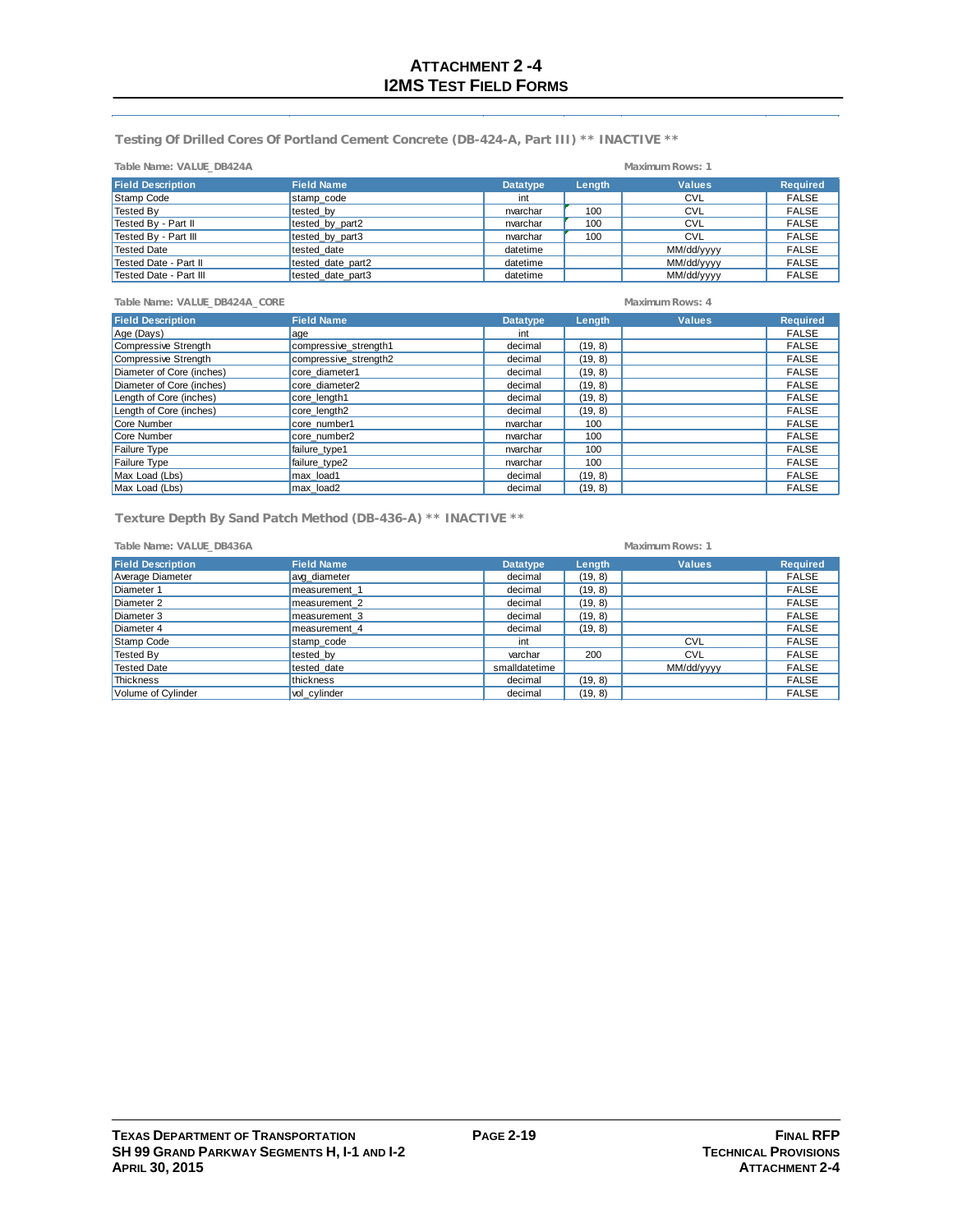**Concrete Sample - Beams (DB-448-A) \*\* INACTIVE \*\***

| Table Name: VALUE_DB448A   |                       |                 |         | Maximum Rows: 1 |                 |
|----------------------------|-----------------------|-----------------|---------|-----------------|-----------------|
| <b>Field Description</b>   | <b>Field Name</b>     | <b>Datatype</b> | Length  | <b>Values</b>   | <b>Required</b> |
| <b>Actual Water</b>        | act water             | decimal         | (19, 8) |                 | <b>FALSE</b>    |
| <b>Added Gal</b>           | added gal             | decimal         | (19, 8) |                 | <b>FALSE</b>    |
| Agg. Correction Factor     | agg corr factor       | decimal         | (19, 8) | <b>CVL</b>      | <b>FALSE</b>    |
| Agg Size                   | agg_size              | nvarchar        | 100     | <b>CVL</b>      | <b>FALSE</b>    |
| Air Temperature            | air temp              | decimal         | (19, 8) |                 | <b>FALSE</b>    |
| <b>Batch Size</b>          | batch size            | decimal         | (19, 8) |                 | <b>FALSE</b>    |
| <b>Batch Time</b>          | batch time            | smalldatetime   |         | MM/dd/yyyy      | <b>FALSE</b>    |
| Class of Concrete          | class_concrete        | nvarchar        | 100     | <b>CVL</b>      | <b>FALSE</b>    |
| Concrete Temperature       | concrete temp         | decimal         | (19, 8) |                 | <b>FALSE</b>    |
| Corrected Air Content      | corrected air content | decimal         | (19, 8) | <b>CVL</b>      | <b>FALSE</b>    |
| Design Water               | des water             | decimal         | (19, 8) |                 | <b>FALSE</b>    |
| Mix ID                     | mix id                | nvarchar        | 100     | <b>CVL</b>      | <b>FALSE</b>    |
| <b>Qty Load</b>            | qty_load              | decimal         | (19, 8) |                 | <b>FALSE</b>    |
| Req. Strength, psi         | req_strength          | decimal         | (19, 8) |                 | <b>FALSE</b>    |
| Sample Time                | sample time           | smalldatetime   |         | MM/dd/yyyy      | <b>FALSE</b>    |
| Slump                      | slump                 | decimal         | (19, 8) | <b>CVL</b>      | <b>FALSE</b>    |
| <b>Specimen Dimensions</b> | spec dimensions       | nvarchar        | 100     | CVL             | <b>FALSE</b>    |
| Stamp Code                 | stamp code            | int             |         | <b>CVL</b>      | <b>FALSE</b>    |
| <b>Tested By</b>           | tested by             | nvarchar        | 100     | <b>CVL</b>      | <b>FALSE</b>    |
| <b>Tested Date</b>         | tested date           | datetime        |         | MM/dd/yyyy      | <b>FALSE</b>    |
| <b>Ticket Number</b>       | ticket num            | decimal         | (19, 8) |                 | <b>FALSE</b>    |
| <b>Total Water</b>         | total water           | decimal         | (19, 8) |                 | <b>FALSE</b>    |
| <b>Truck Number</b>        | truck num             | decimal         | (19, 8) |                 | <b>FALSE</b>    |
| Unit Weight                | unit weight           | decimal         | (19, 8) |                 | <b>FALSE</b>    |

| Table Name: VALUE DB448A SPECIMEN |                   |               | Maximum Rows: 6<br><b>Values</b><br><b>Datatype</b><br>Length |            |                 |
|-----------------------------------|-------------------|---------------|---------------------------------------------------------------|------------|-----------------|
| <b>Field Description</b>          | <b>Field Name</b> |               |                                                               |            | <b>Required</b> |
| Age                               | age               | nvarchar      | 100                                                           | <b>CVL</b> | <b>FALSE</b>    |
| Avg Depth                         | avg_depth         | decimal       | (19, 8)                                                       |            | <b>FALSE</b>    |
| Avg. Width                        | avg_width         | decimal       | (19, 8)                                                       |            | <b>FALSE</b>    |
| Correction Factor                 | corr factor       | decimal       | (19, 8)                                                       |            | <b>FALSE</b>    |
| Max Load, lbs                     | max_load_psi      | decimal       | (19, 8)                                                       |            | <b>FALSE</b>    |
| Mod Rupture                       | mod rupture       | decimal       | (19, 8)                                                       |            | <b>FALSE</b>    |
| Pass Fail                         | pass fail         | nvarchar      | 100                                                           |            | <b>FALSE</b>    |
| Specimen                          | specimen          | nvarchar      | 100                                                           |            | <b>FALSE</b>    |
| Test Date                         | test date         | smalldatetime |                                                               | MM/dd/yyyy | <b>FALSE</b>    |
| Tested By                         | tested by         | nvarchar      | 100                                                           | <b>CVL</b> | <b>FALSE</b>    |

**Coarse Aggregate Angularity By Fractured Faces Count (DB-460-A) \*\* INACTIVE \*\***

| Table Name: VALUE_DB460A            |                                  |                 |         | Maximum Rows: 1 |                 |
|-------------------------------------|----------------------------------|-----------------|---------|-----------------|-----------------|
| <b>Field Description</b>            | <b>Field Name</b>                | <b>Datatype</b> | Length  | <b>Values</b>   | <b>Required</b> |
| Number of Particles w/ one or no FF | number of particles with one     | int             |         |                 | <b>FALSE</b>    |
| Number of Particles w/ 2 or more FF | number of particles with two     | int             |         |                 | <b>FALSE</b>    |
| Number of Questionable Particles    | number of questionable particles | int             |         |                 | <b>FALSE</b>    |
| <b>Percent Crushed Particles</b>    | percent crushed particles        | decimal         | (19, 8) |                 | <b>FALSE</b>    |
| <b>Percent Crushed Particles</b>    | percent crushed particles result | decimal         | (19, 8) |                 | <b>TRUE</b>     |
| Sieve Size                          | sieve size                       | nvarchar        | 100     |                 | <b>FALSE</b>    |
| Stamp Code                          | stamp code                       | int             |         | <b>CVL</b>      | <b>TRUE</b>     |
| Tested By                           | tested by                        | nvarchar        | 100     | <b>CVL</b>      | <b>TRUE</b>     |
| <b>Tested Date</b>                  | tested date                      | smalldatetime   |         | MM/dd/yyyy      | <b>TRUE</b>     |
| <b>Total Number of Particles</b>    | total number of particles        | int             |         |                 | <b>FALSE</b>    |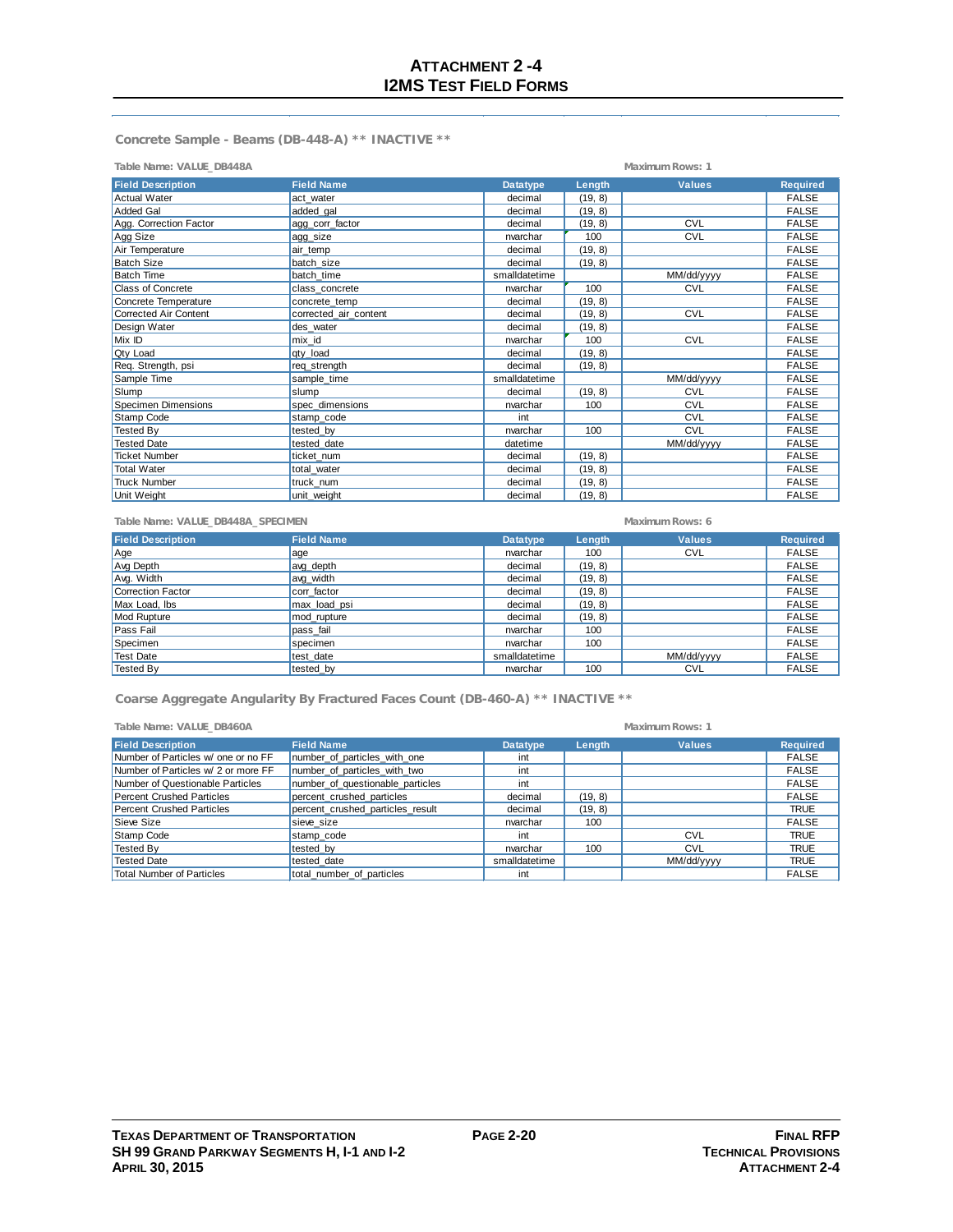**Effect of Water On Bituminous Paving Mixtures (DB-530-C) \*\* INACTIVE \*\***

| Table Name: VALUE DB530C              | Maximum Rows: 1   |                 |        |               |                 |
|---------------------------------------|-------------------|-----------------|--------|---------------|-----------------|
| <b>Field Description</b>              | <b>Field Name</b> | <b>Datatype</b> | Length | <b>Values</b> | <b>Required</b> |
| <b>Estimated Percent of Stripping</b> | est pct stripping | nvarchar        | 100    |               | <b>FALSE</b>    |
| Stamp Code                            | stamp code        | int             |        | <b>CVL</b>    | <b>FALSE</b>    |
| Tested By                             | tested by         | nvarchar        | 100    | CVL           | <b>FALSE</b>    |
| Tested Date                           | tested date       | datetime        |        | MM/dd/yyyy    | <b>FALSE</b>    |

**Determining Chloride and Sulfate Content in Soils (DB-620-J) \*\* INACTIVE \*\***

| Table Name: VALUE DB620J  | Maximum Rows: 1         |                 |         |               |                 |
|---------------------------|-------------------------|-----------------|---------|---------------|-----------------|
| <b>Field Description</b>  | <b>Field Name</b>       | <b>Datatype</b> | Length  | <b>Values</b> | <b>Required</b> |
| Chloride (CL) (PPM)       | chloride_ppm            | decimal         | (19, 8) |               | <b>FALSE</b>    |
| Crucible + Residue Weight | crucible residue weight | decimal         | (19, 8) |               | <b>FALSE</b>    |
| Crucible Weight           | crucible weight         | decimal         | (19, 8) |               | <b>FALSE</b>    |
| Ending                    | ending                  | decimal         | (19, 8) |               | <b>FALSE</b>    |
| Normality of AgNO3        | normality of agno3      | decimal         | (19, 8) |               | <b>FALSE</b>    |
| Residue Weight            | residue weight          | decimal         | (19, 8) |               | <b>FALSE</b>    |
| Sample Weight             | sample_weight_chloride  | decimal         | (19, 8) |               | <b>FALSE</b>    |
| Sample Weight             | sample weight sulfate   | decimal         | (19, 8) |               | <b>FALSE</b>    |
| Stamp Code                | stamp code              | int             |         | <b>CVL</b>    | <b>FALSE</b>    |
| Starting                  | starting                | decimal         | (19, 8) |               | <b>FALSE</b>    |
| Sulfate (SO4) (PPM)       | sulfate_ppm             | decimal         | (19, 8) |               | <b>FALSE</b>    |
| Tested By                 | tested by               | nvarchar        | 100     | <b>CVL</b>    | <b>FALSE</b>    |
| Tested Date               | tested date             | nvarchar        | 100     |               | <b>FALSE</b>    |
| Total                     | total                   | decimal         | (19, 8) |               | <b>FALSE</b>    |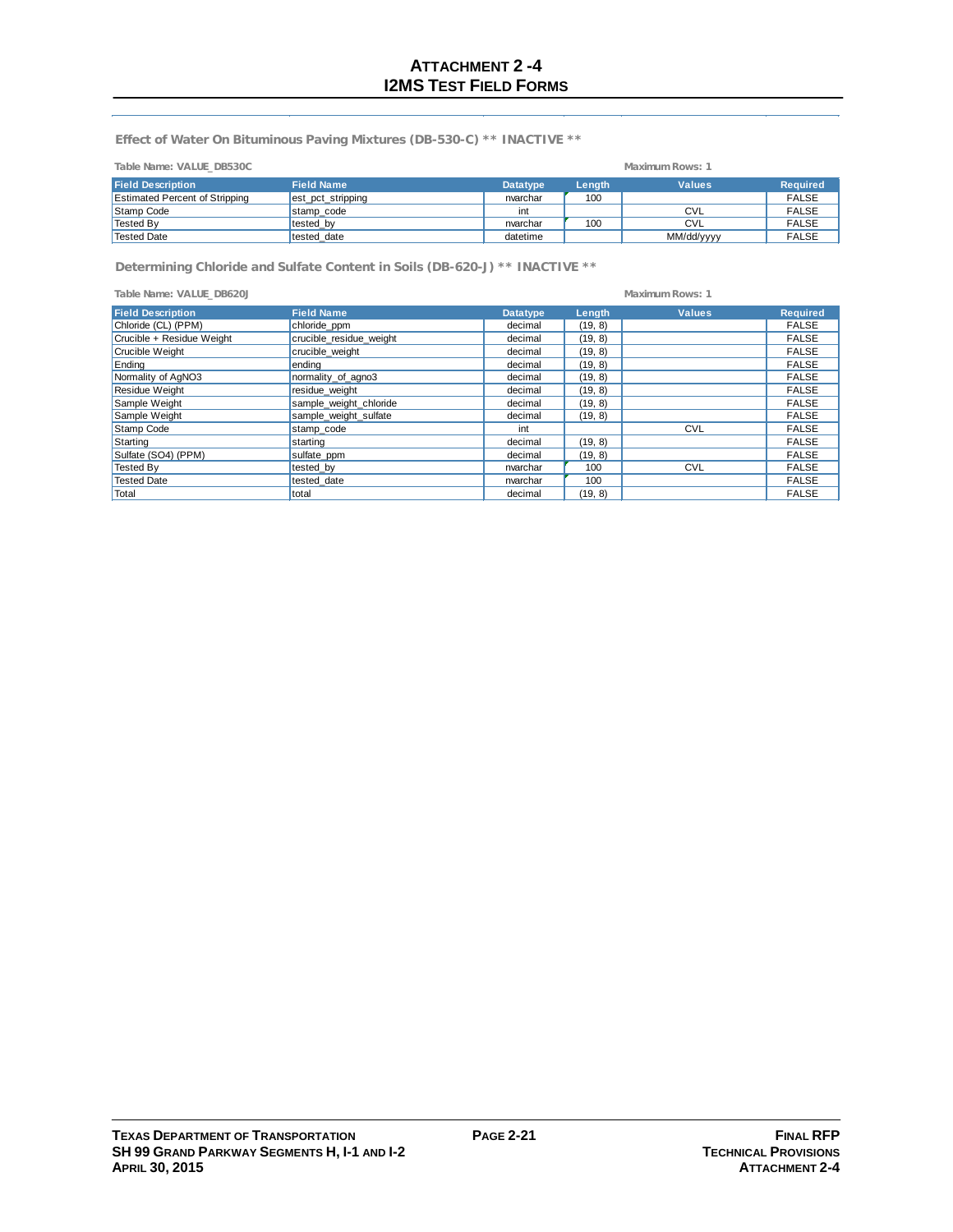# **CQAF Sample**

**File:** CQAFSample.xml

**File Type:** XML (Extensible Markup Language). The de facto standard for transferring data.

**File Description:** An example of an electronic submission that can be read into I2MS. The example provided was used for a previous project and passed the verification process for that particular project's inputs. This file can be submitted to I2MS via a web service run on I2MS using SOAP (Simple Object Access Protocol), which is a standard programming protocol by which software developers send data between systems.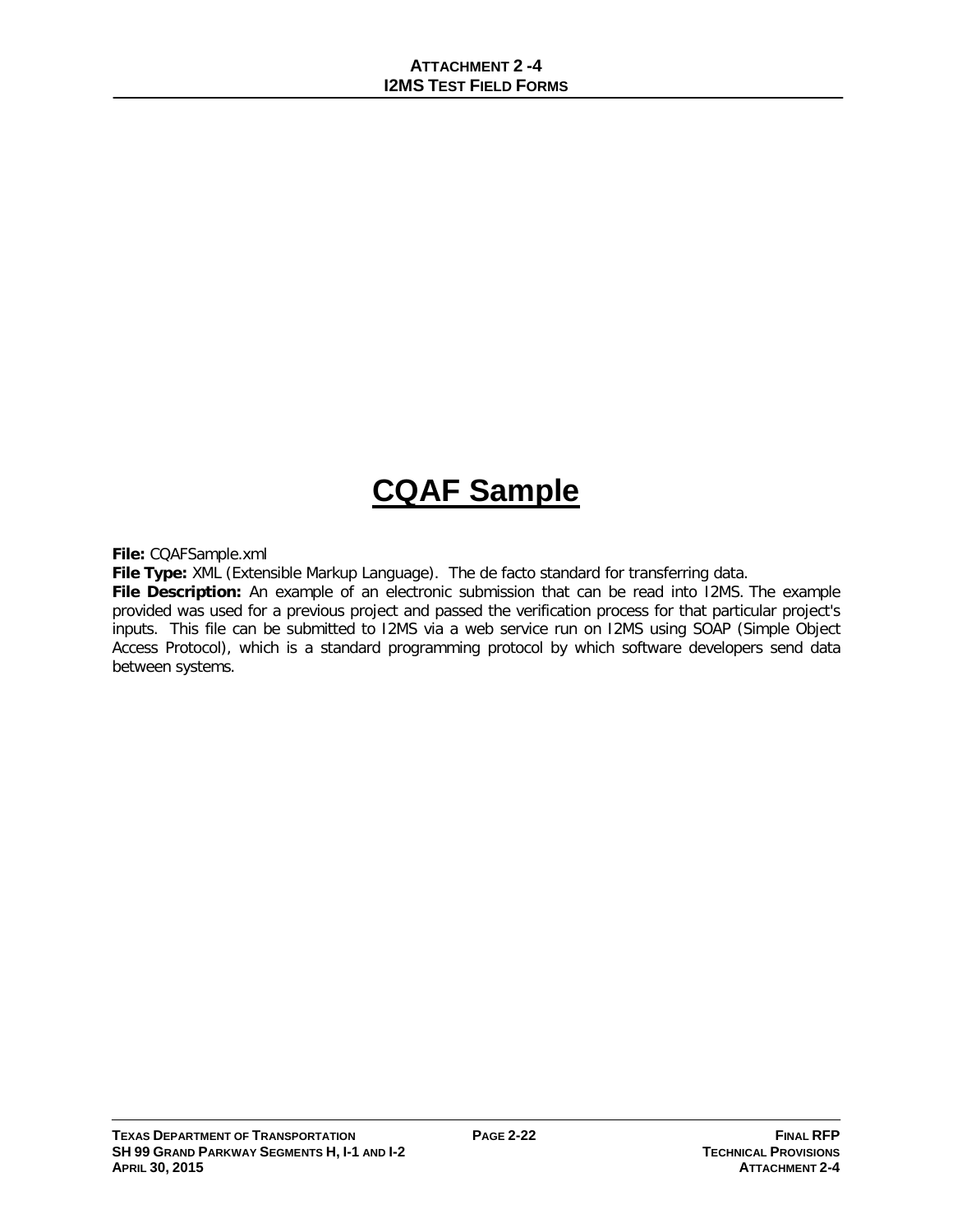## **ATTACHMENT 2 -4 I2MS TEST FIELD FORMS**

## **CQAF Sample**

```
<?xml version='1.0' encoding='UTF-8'?>
<form name="DB-115-1" version_no="1.0" key="0020905270501151" date="2009-05-
27T00:00:00" display_key="00209052705">
      <owner_name value="CQAF" />
      <security username="CQAFDataXfer" password="as9-3958$h@" />
      <header>
             <column name="sample_id" value="00209052705" />
             <column name="sampled_date" value="5/27/2009 12:00:00 AM" />
             <column name="sample_type" value="Random-Independent" />
             <column name="split_sample_id" />
             <column name="report_type" value="Original" />
             <column name="section" value="5.1" />
             <column name="sampled_by" value="Al Jones" />
             <column name="spec_year" value="2004" />
             <column name="material" value="14" />
             <column name="spec_item" value="247" />
             <column name="supplier" value="Pit" />
             <column name="special_provision" />
             <column name="structure_number" />
             <column name="grade" value="1" />
             <column name="sample_location" />
             <column name="feature" value="Mainlane" />
             <column name="course_lift" value="2" />
             <column name="station" value="342+49" />
             <column name="dist_from_cl" value="5' LT" />
             <column name="misc" />
             <column name="roadway" value="Loop 375" />
             <column name="direction" value="NB" />
      </header>
      \epsilon -test name="DB-115-1"> \epsilon!-- This can be the same value as the form name. \epsilon-
             <table name="VALUE_DB115_1">
                    <row><column name="determined_by_test_method" value="DB-113-E" 
/>
                           <column name="max_dry_density_pcf" value="132.5" />
                           <column name="optimum_moisture_content_pct" value="7.7" />
                           <column name="density_standard" value="4200" />
                           <column name="moisture_standard" value="420" />
                           <column name="density_count" value="1045" />
                           <column name="moisture_count" value="231" />
                           <column name="probe_depth" value="10" />
                           <column name="wet_density_pcf" value="140.5" />
                           <column name="dry_density_pcf" value="133.5" />
                           <column name="moisture_content_pct" value="5.2" />
                           <column name="gauge_no" value="3242" />
                           <column name="moisture_content_pct_pass_fail" />
                           <column name="density_pct" value="100.7" />
```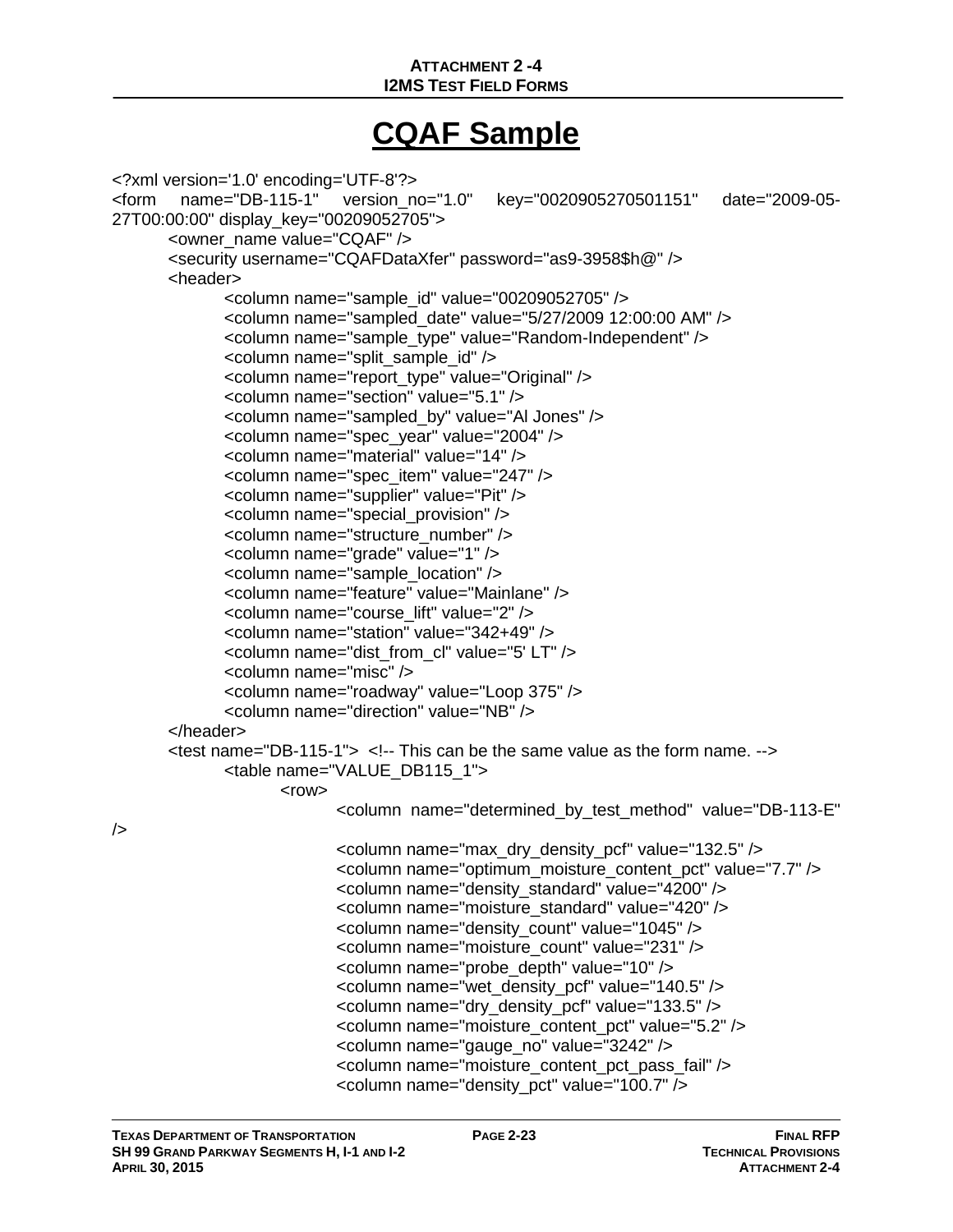<column name="density\_pct\_pass\_fail" />

# **CQAF Sample**

```
<column name="density_specification_req_max" />
                    <column name="moisture_specification_req_max" />
                    <column name="soil_desc" />
                    <column name="density_specification_req_min" value="100" />
                    <column name="moisture_specification_req_min" value="5.2" />
                    <column name="tested_by" value="Al Jones" />
                    <column name="tested_date" value="5/27/2009 12:00:00 AM" />
                    <column name="stamp_code" value="1" />
             </row></table>
</test>
<footer>
      <column name="remarks" />
      <column name="reviewed_by" />
      <column name="completed_date" />
      <column name="authorized_by" />
      <column name="authorized_date" />
</footer>
```
</form>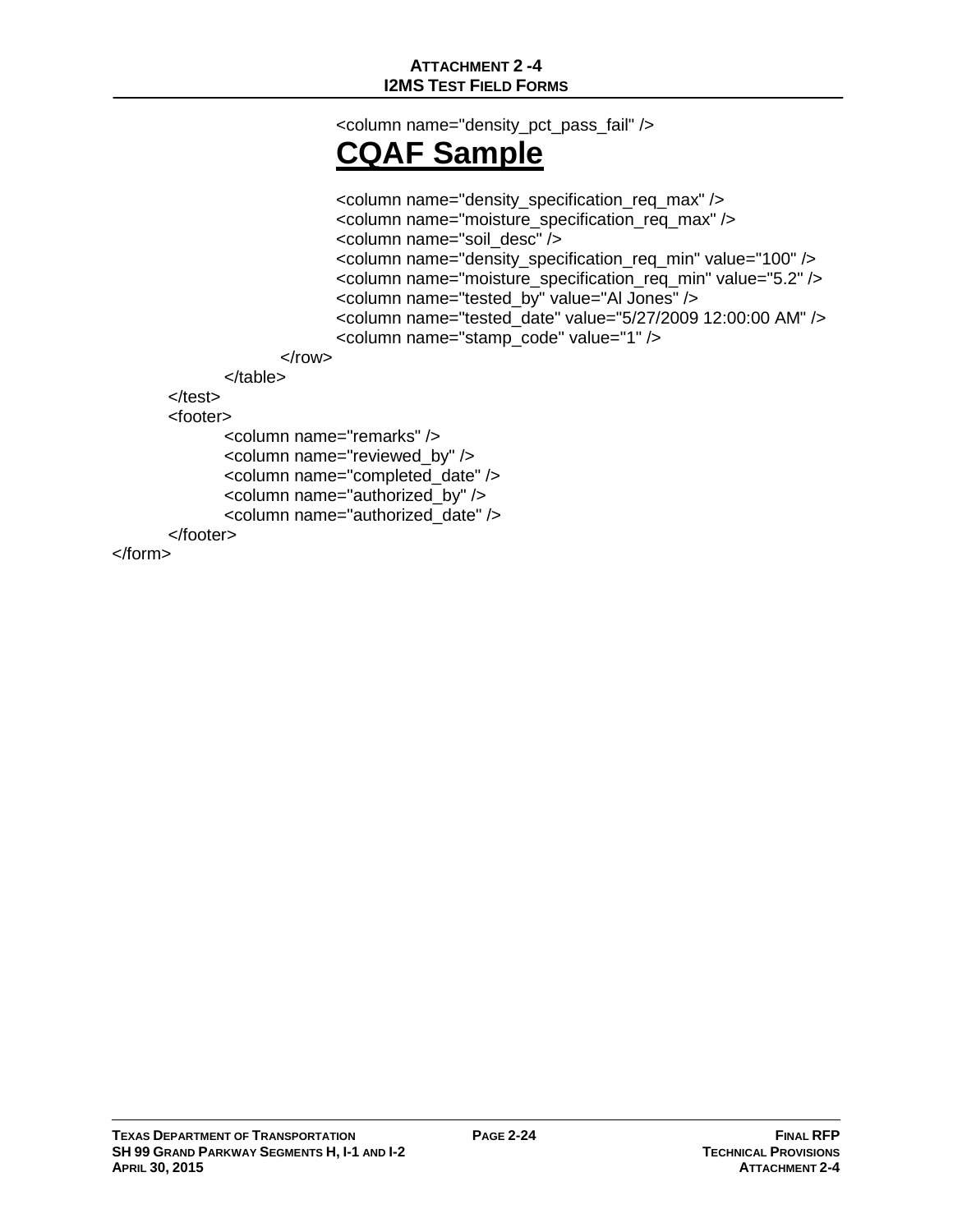# **Web Form Validation**

**File:** WebFormValidation.xsd

**File Type:** XSD (XML Schema Document). Describes a schema used for an XML document.

**File Description:** Describes elements, annotations, and documentation used in the aforementioned XML. XSD files are the standard used to describe XML file formats and are often used to assist in developing XML files with added features such as intellisense (which is an added type ahead feature used by developers).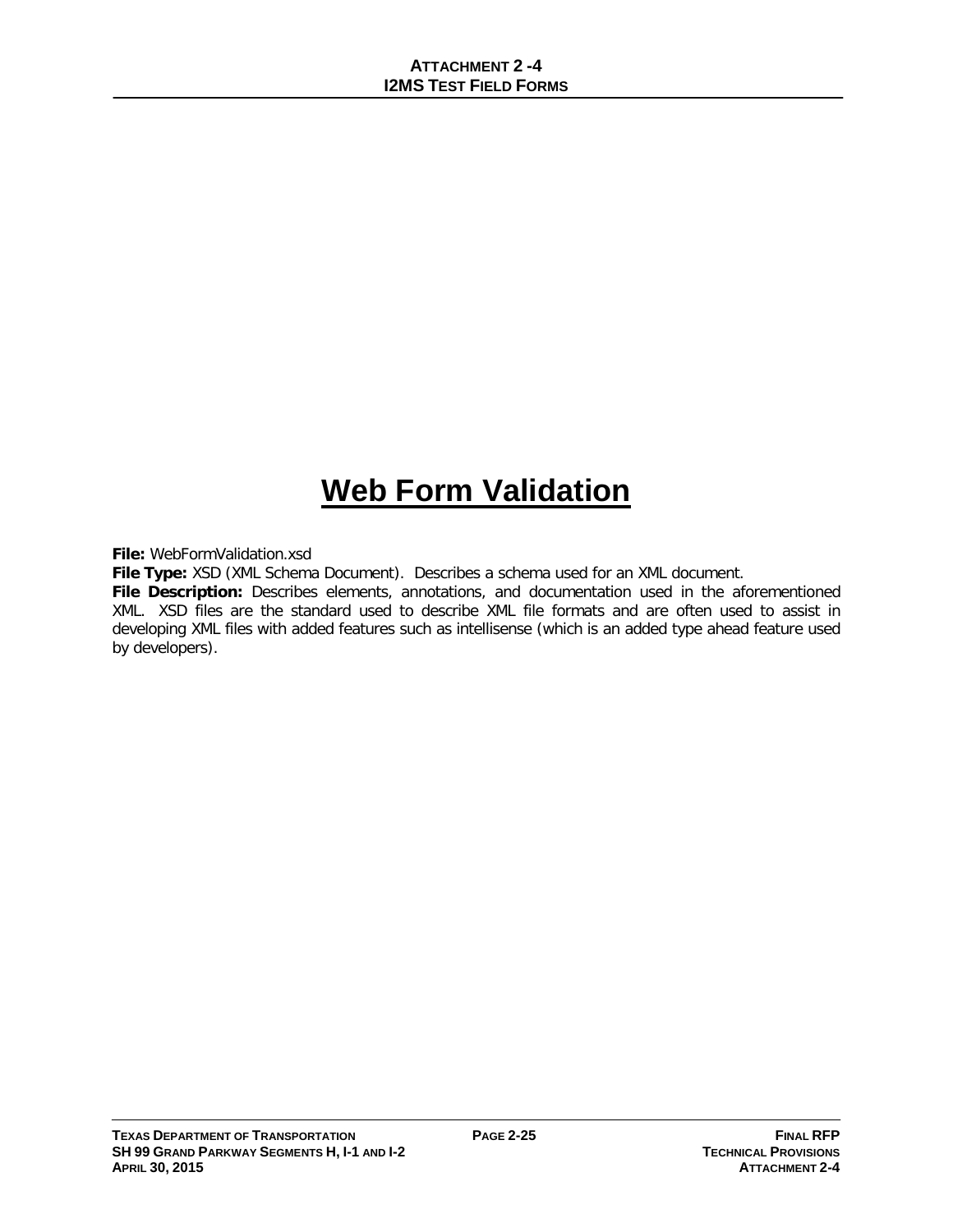## **ATTACHMENT 2 -4 I2MS TEST FIELD FORMS**

## **Web Form Validation**

<?xml version="1.0" encoding="utf-8"?> <xs:schema id="FormValidation" xmlns:xs="http://www.w3.org/2001/XMLSchema"> <xs:element name="form"> <xs:complexType> <xs:sequence> <xs:choice minOccurs="1" maxOccurs="1" id="owner"> <xs:annotation> <xs:documentation> The owner of the record must be supplied to upload successfully. The user login provided in the security element must have permission to add a record for the owner as part of the validation process. The record owner can be identified by a variety of properties. In general, when submitting XML from an external source, the owner\_name attribute is the preferred method. </xs:documentation> </xs:annotation> <xs:element name="owner\_name" minOccurs="1" maxOccurs="1"> <xs:annotation> <xs:documentation> The name of the owner of this record. For example, "OVF" or "CQAF". </xs:documentation> </xs:annotation> <xs:complexType> <xs:attribute name="value" type="xs:string" use="required" /> </xs:complexType> </xs:element> <xs:element name="owner\_guid" minOccurs="1" maxOccurs="1"> <xs:complexType> <xs:attribute name="value" type="xs:string" use="required" /> </xs:complexType> </xs:element> <xs:element name="owner\_id" minOccurs="1" maxOccurs="1"> <xs:complexType> <xs:attribute name="value" type="xs:int" use="required" /> </xs:complexType> </xs:element> </xs:choice> <xs:element name="security" minOccurs="1" maxOccurs="1"> <xs:annotation> <xs:documentation> User login credentials must be provided to upload a record. Supply a username and password. </xs:documentation> </xs:annotation>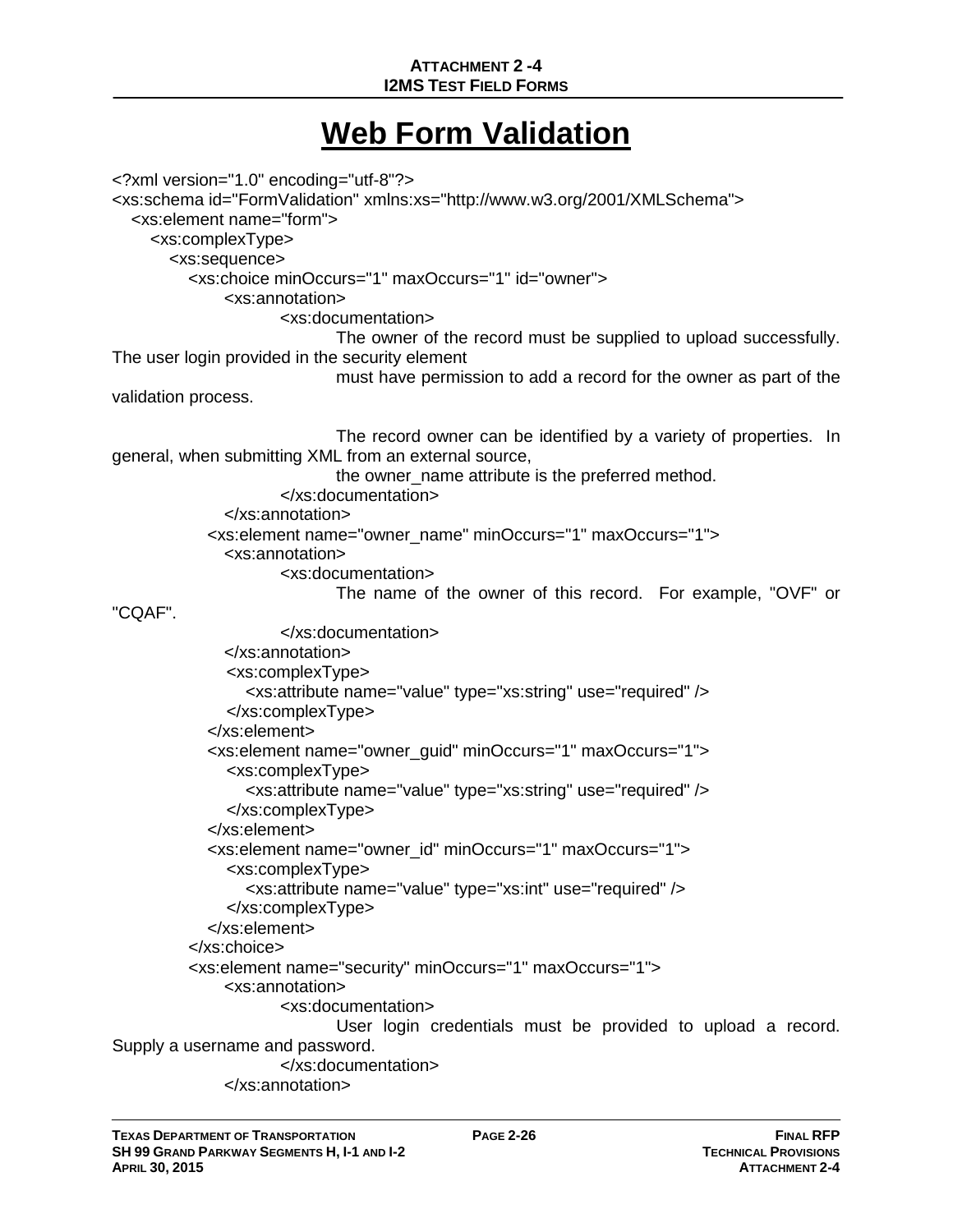<xs:complexType>

# **Web Form Validation**

```
<xs:attribute name="user_guid" type="xs:string" />
               <xs:attribute name="username" type="xs:string" />
               <xs:attribute name="password" type="xs:string" />
             </xs:complexType>
          </xs:element>
          <xs:element name="header" minOccurs="0" maxOccurs="1">
               <xs:annotation>
                      <xs:documentation>
                             The collection of header column values common to multiple forms.
                      </xs:documentation>
               </xs:annotation>
             <xs:complexType>
               <xs:sequence>
                  <xs:element name="column" type="ColumnType" maxOccurs="unbounded" />
               </xs:sequence>
             </xs:complexType>
          </xs:element>
          <xs:element name="test" minOccurs="0" maxOccurs="unbounded">
               <xs:annotation>
                      <xs:documentation>
                             Container element for Body Table elements, which contain the 
data specific to the form type being uploaded.
                             This element can be used to logically group the body tables by the 
test method they represent, but it is not required to do so.
                             All body table elements can be placed under one test element, 
and the test name attribute is inconsequential.
                      </xs:documentation>
               </xs:annotation>
             <xs:complexType>
               <xs:sequence>
                  <xs:element name="table" minOccurs="1" maxOccurs="unbounded">
                      <xs:annotation>
                             <xs:documentation>
                                    A collection of rows of form data for a specific table.
                                    The number of rows permitted for each table depends on 
the form and table name. For testing forms, the number of rows allowed for each table can be 
found in the I2MS Test Form Fields report.
                             </xs:documentation>
                      </xs:annotation>
                    <xs:complexType>
```
<xs:sequence>

<xs:element name="row" minOccurs="0" maxOccurs="unbounded">

<xs:annotation>

<xs:documentation>

A collection of body column values.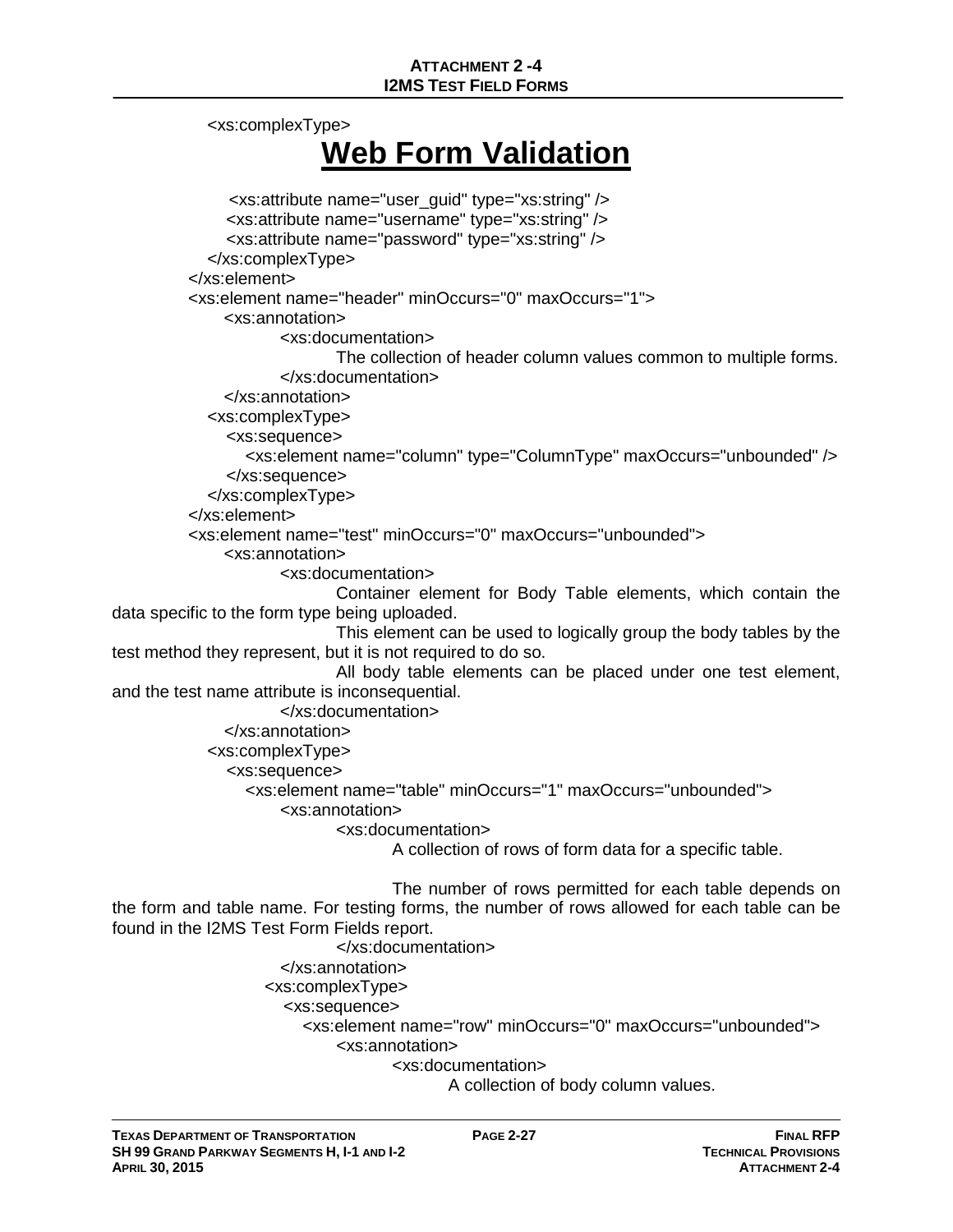## **ATTACHMENT 2 -4 I2MS TEST FIELD FORMS**

 </xs:documentation> </xs:annotation> **Web Form Validation** <xs:complexType> <xs:sequence> <xs:element name="column" type="ColumnType" minOccurs="0" maxOccurs="unbounded" /> </xs:sequence> </xs:complexType> </xs:element> </xs:sequence> <xs:attribute name="name" type="xs:string" use="required"> <xs:annotation> <xs:documentation> The name of the body table. For testing forms, the list of supported table names can be found in the I2MS Test Form Fields report. </xs:documentation> </xs:annotation> </xs:attribute> </xs:complexType> </xs:element> </xs:sequence> <xs:attribute name="name" type="xs:string" use="required" /> </xs:complexType> </xs:element> <xs:element name="footer" minOccurs="0" maxOccurs="1"> <xs:annotation> <xs:documentation> The collection of footer column values common to multiple forms. </xs:documentation> </xs:annotation> <xs:complexType> <xs:sequence> <xs:element name="column" type="ColumnType" minOccurs="0" maxOccurs="unbounded" /> </xs:sequence> </xs:complexType> </xs:element> </xs:sequence> <xs:attribute name="name" form="unqualified" type="xs:string" use="required" > <xs:annotation> <xs:documentation> The short name of the I2MS form for which data is being submitted. This value determines the data columns that are supported and required for the header, body, and footer elements.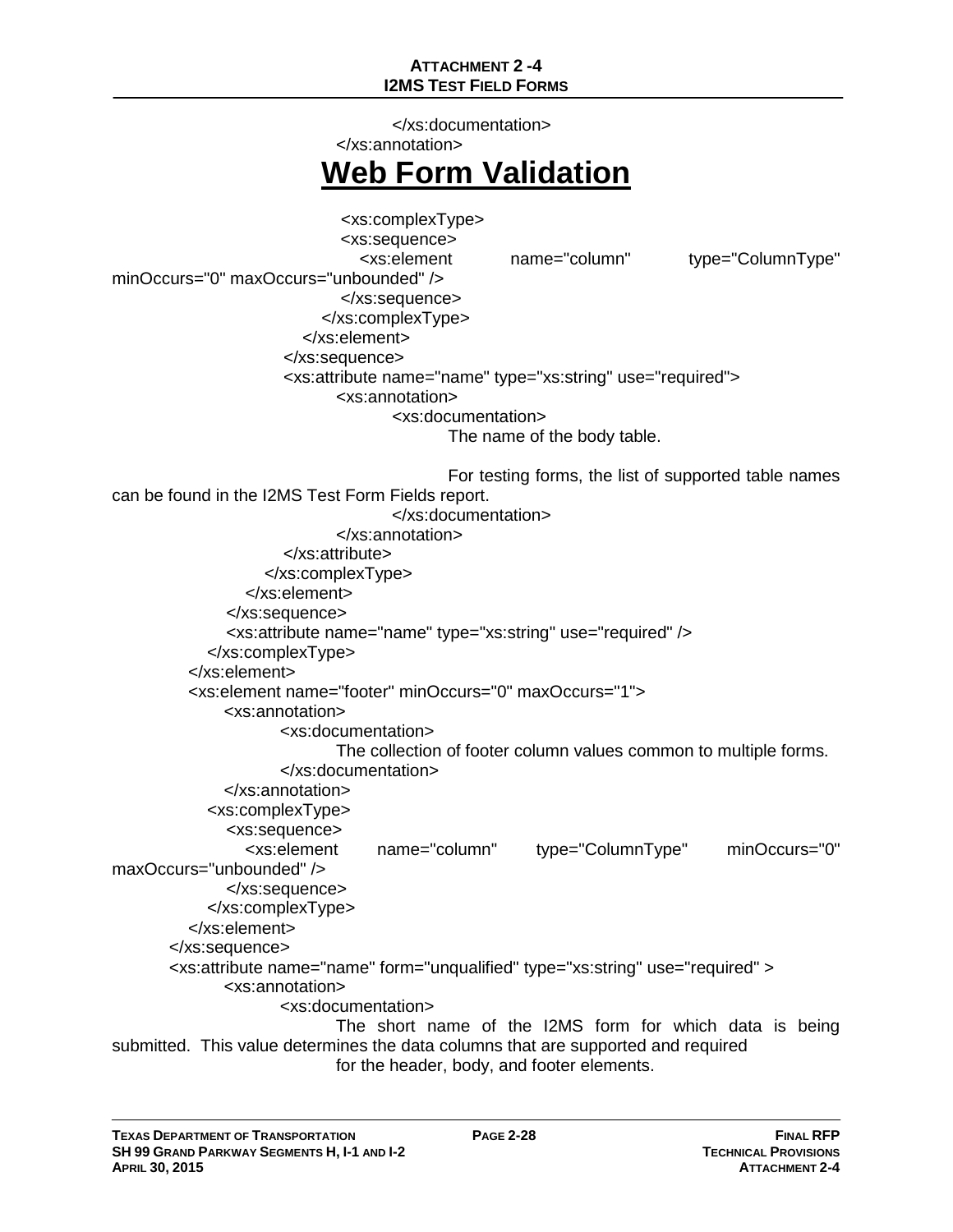For testing forms, the list of supported form names can be found in the I2MS Test Form Fields report.

## **Web Form Validation**

The form name is the value in parentheses for each subheading under the Body Fields section. </xs:documentation> </xs:annotation> </xs:attribute> <xs:attribute name="key" form="unqualified" use="required"> <xs:annotation> <xs:documentation> A value representing the test record in I2MS. This value is required to be unique for each owner (OVF/CQAF). The same key is used for all revisions of the record. To add a new revision, supply the same key with the new form data and a new value for the version\_no attribute. </xs:documentation> </xs:annotation> <xs:simpleType> <xs:restriction base="xs:string"> <xs:maxLength value="100"></xs:maxLength> </xs:restriction> </xs:simpleType> </xs:attribute> <xs:attribute name="version\_no" use="required"> <xs:annotation> <xs:documentation> The version number of this revision within the series of revisions identified by the key attribute. The revision in the series with the greatest version number will be considered the latest revision regardless of the order in which revisions were submitted to I2MS. Submitting a record with the same key and version number as another record in the system is an error. </xs:documentation> </xs:annotation> <xs:simpleType> <xs:restriction base="xs:decimal"> <xs:totalDigits value="19" /> <xs:fractionDigits value="9" /> </xs:restriction> </xs:simpleType> </xs:attribute> <xs:attribute name="display\_key"> <xs:annotation> <xs:documentation> The value displayed to users as the ID value of the record (for example, Sample ID for testing forms). This value is not required to be unique.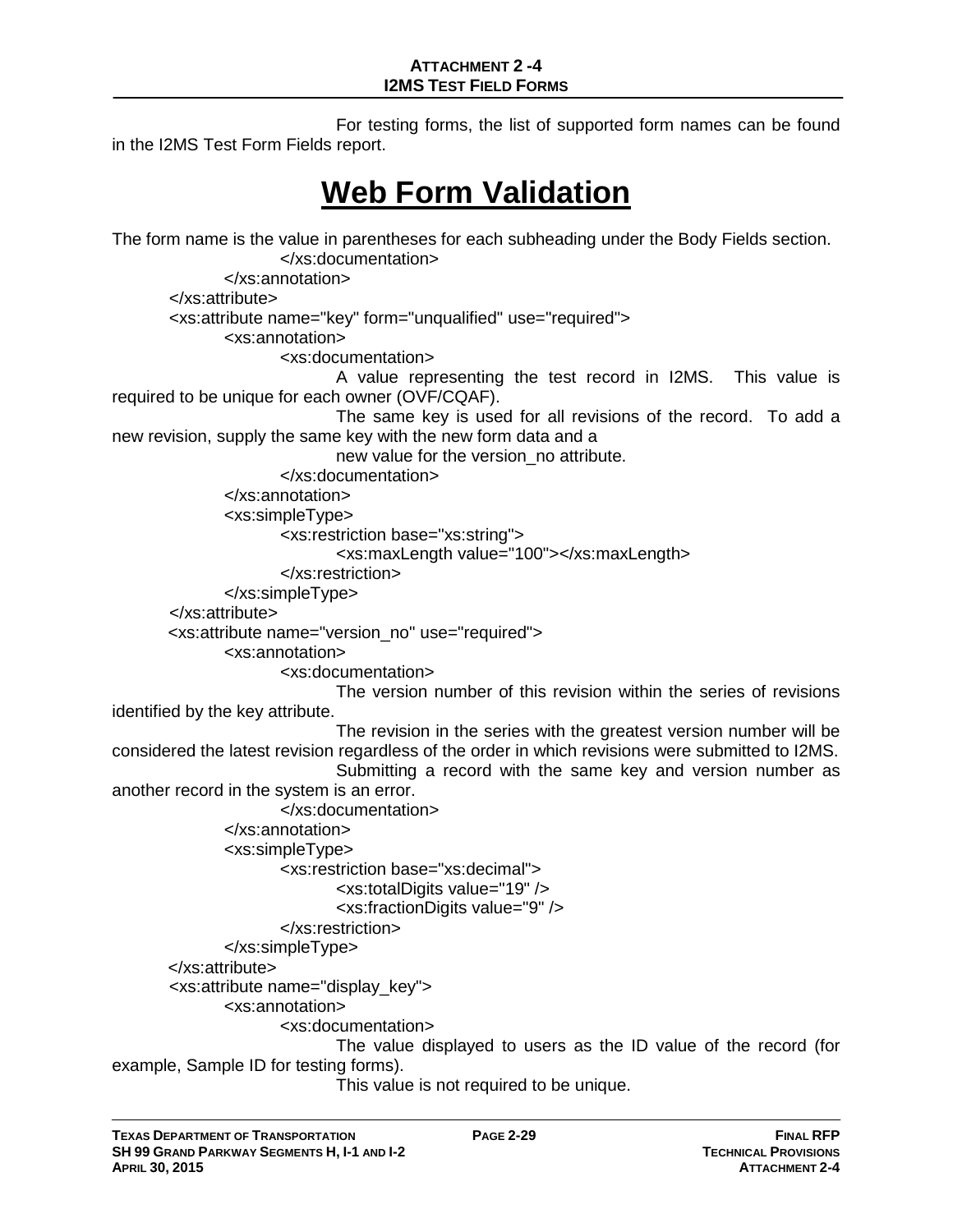</xs:documentation> </xs:annotation> <xs:simpleType> <xs:restriction base="xs:string">

# **Web Form Validation**

<xs:maxLength value="100"></xs:maxLength> </xs:restriction> </xs:simpleType> </xs:attribute> <xs:attribute name="version\_key"> <xs:annotation> <xs:documentation> An optional identifier for this revision. For example, when submitting XML to I2MS from an external source, this could be the Version ID of the record in the external system. </xs:documentation> </xs:annotation> <xs:simpleType> <xs:restriction base="xs:string"> <xs:maxLength value="100"></xs:maxLength> </xs:restriction> </xs:simpleType> </xs:attribute> <xs:attribute name="action\_name" type="xs:string"> <xs:annotation> <xs:documentation> The name of a custom workflow action to execute when submitting the form. The user login submitting the form must have permissions in I2MS for the action and validation rules must pass before allowing the action. When submitting XML to I2MS from an external source, this attribute should generally be omitted unless other instructions have been provided. </xs:documentation> </xs:annotation> </xs:attribute> <xs:attribute name="date" type="xs:dateTime"> <xs:annotation> <xs:documentation> The value displayed to users as the date of the record (for example, Sampled Date for testing forms). </xs:documentation> </xs:annotation> </xs:attribute> </xs:complexType> </xs:element>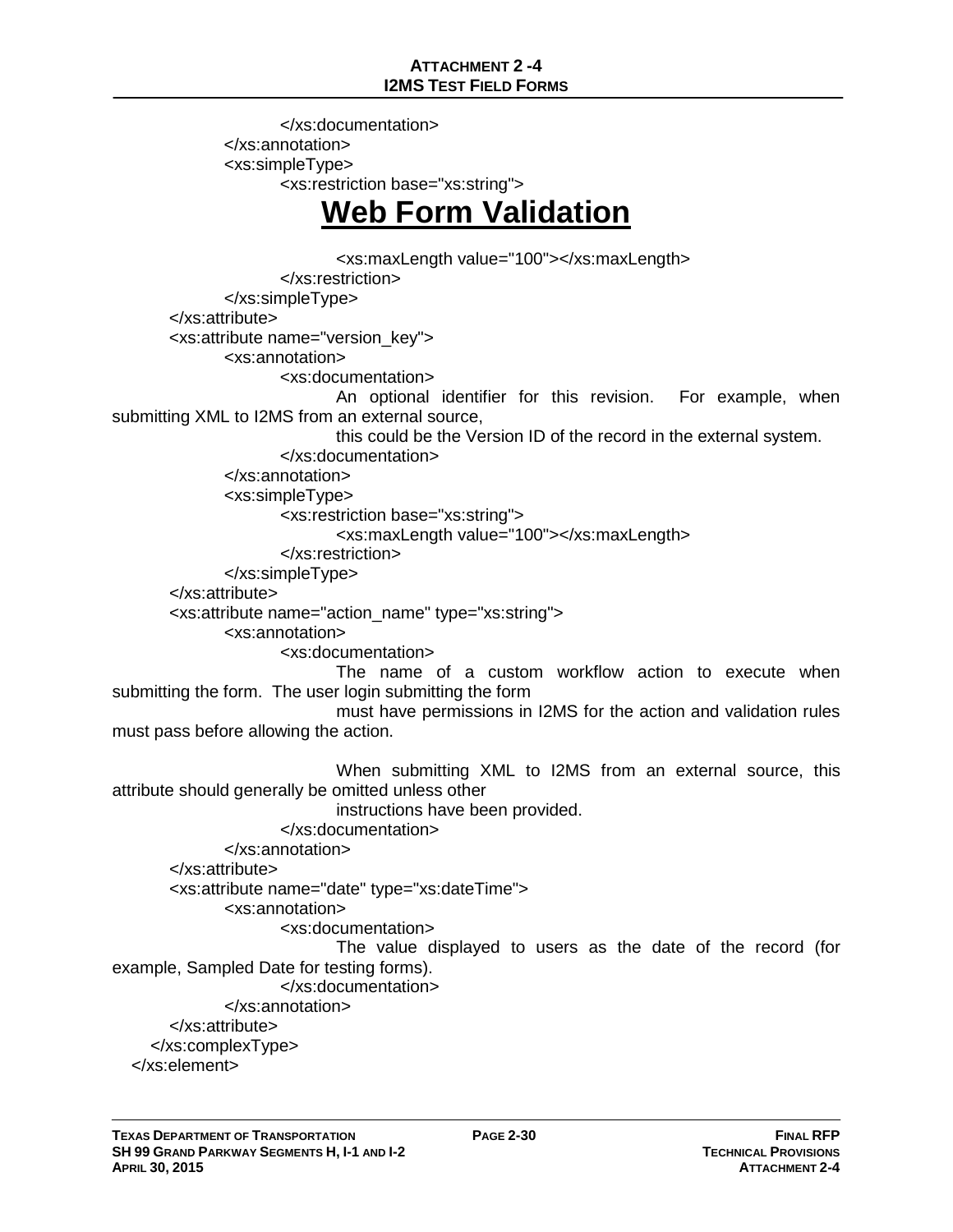## **ATTACHMENT 2 -4 I2MS TEST FIELD FORMS**

<xs:complexType name="ColumnType"> <xs:attribute name="name" type="xs:string" use="required"> <xs:annotation> <xs:documentation> The name of the column for which a value is being provided.

# **Web Form Validation**

 For testing forms, the list of supported data columns can be found in the I2MS Test Form Fields report. </xs:documentation> </xs:annotation> </xs:attribute> <xs:attribute name="value" type="xs:string" use="optional"> <xs:annotation> <xs:documentation> The value of the column. </xs:documentation> </xs:annotation> </xs:attribute> </xs:complexType>

</xs:schema>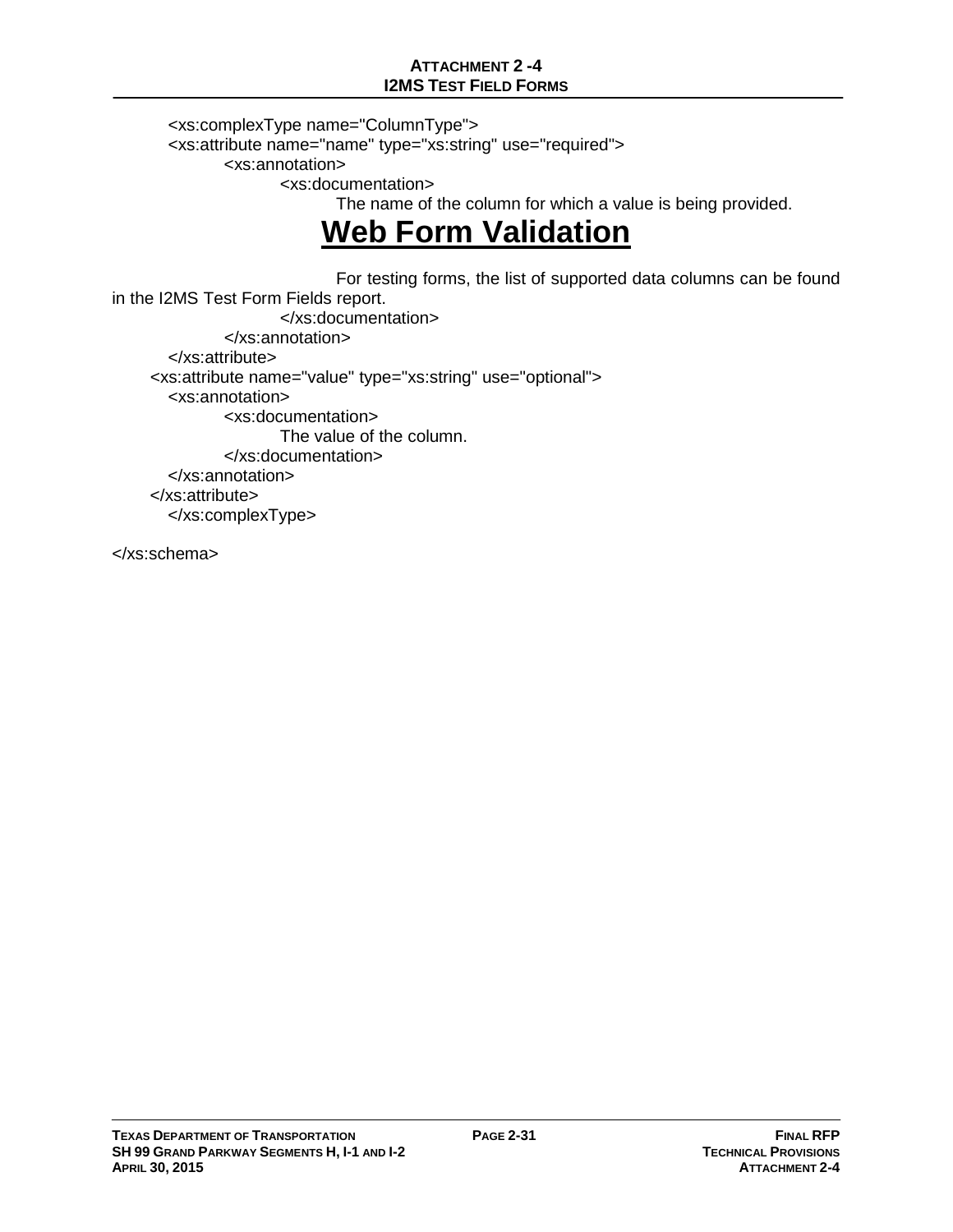# **Form Submission Service**

**File:** FormSubmissionService.wsdl

**File Type:** WSDL (Web Services Description Language). Describes a web service and its respective protocols in XML format.

**File Description:** Describes the web service used by I2MS for submitting data electronically for the purposes of Validation (i.e. Verification) and Submission. The I2MS system takes in data electronically via a web service (often via the SOAP protocol), for the purposes of verifying or submitting a test (submitted in XML format).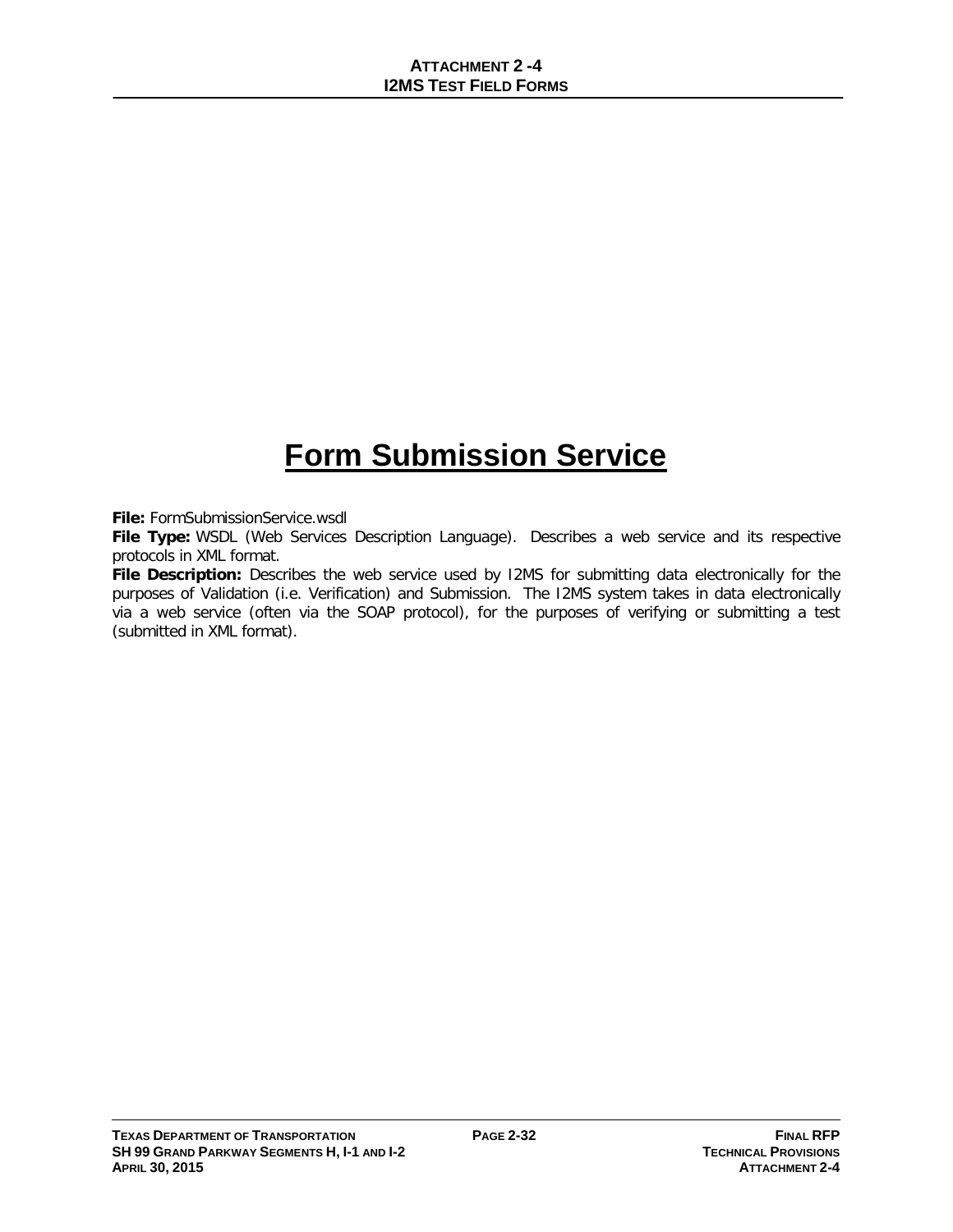# **Form Submission Service**

```
<?xml version="1.0" encoding="utf-8"?>
                                             xmlns:s="http://www.w3.org/2001/XMLSchema"
xmlns:soap12="http://schemas.xmlsoap.org/wsdl/soap12/" 
xmlns:mime="http://schemas.xmlsoap.org/wsdl/mime/" xmlns:tns="http://tempuri.org/" 
xmlns:soap="http://schemas.xmlsoap.org/wsdl/soap/" 
xmlns:tm="http://microsoft.com/wsdl/mime/textMatching/" 
xmlns:http="http://schemas.xmlsoap.org/wsdl/http/" 
xmlns:soapenc="http://schemas.xmlsoap.org/soap/encoding/" 
targetNamespace="http://tempuri.org/" xmlns:wsdl="http://schemas.xmlsoap.org/wsdl/">
  <wsdl:types>
   <s:schema elementFormDefault="qualified" targetNamespace="http://tempuri.org/">
    <s:element name="SubmitForm">
     <s:complexType>
      <s:sequence>
        <s:element minOccurs="0" maxOccurs="1" name="xmlForm" type="s:string" />
       </s:sequence>
     </s:complexType>
    </s:element>
    <s:element name="SubmitFormResponse">
     <s:complexType>
      <s:sequence>
        <s:element minOccurs="1" maxOccurs="1" name="SubmitFormResult" type="s:int" />
      </s:sequence>
     </s:complexType>
    </s:element>
    <s:element name="ValidateForm">
     <s:complexType>
      <s:sequence>
        <s:element minOccurs="0" maxOccurs="1" name="xmlForm" type="s:string" />
      </s:sequence>
     </s:complexType>
    </s:element>
    <s:element name="ValidateFormResponse">
     <s:complexType>
      <s:sequence>
        <s:element minOccurs="0" maxOccurs="1" name="ValidateFormResult" type="s:string" 
/>
      </s:sequence>
     </s:complexType>
    </s:element>
   </s:schema>
  </wsdl:types>
  <wsdl:message name="SubmitFormSoapIn">
   <wsdl:part name="parameters" element="tns:SubmitForm" />
  </wsdl:message>
  <wsdl:message name="SubmitFormSoapOut">
```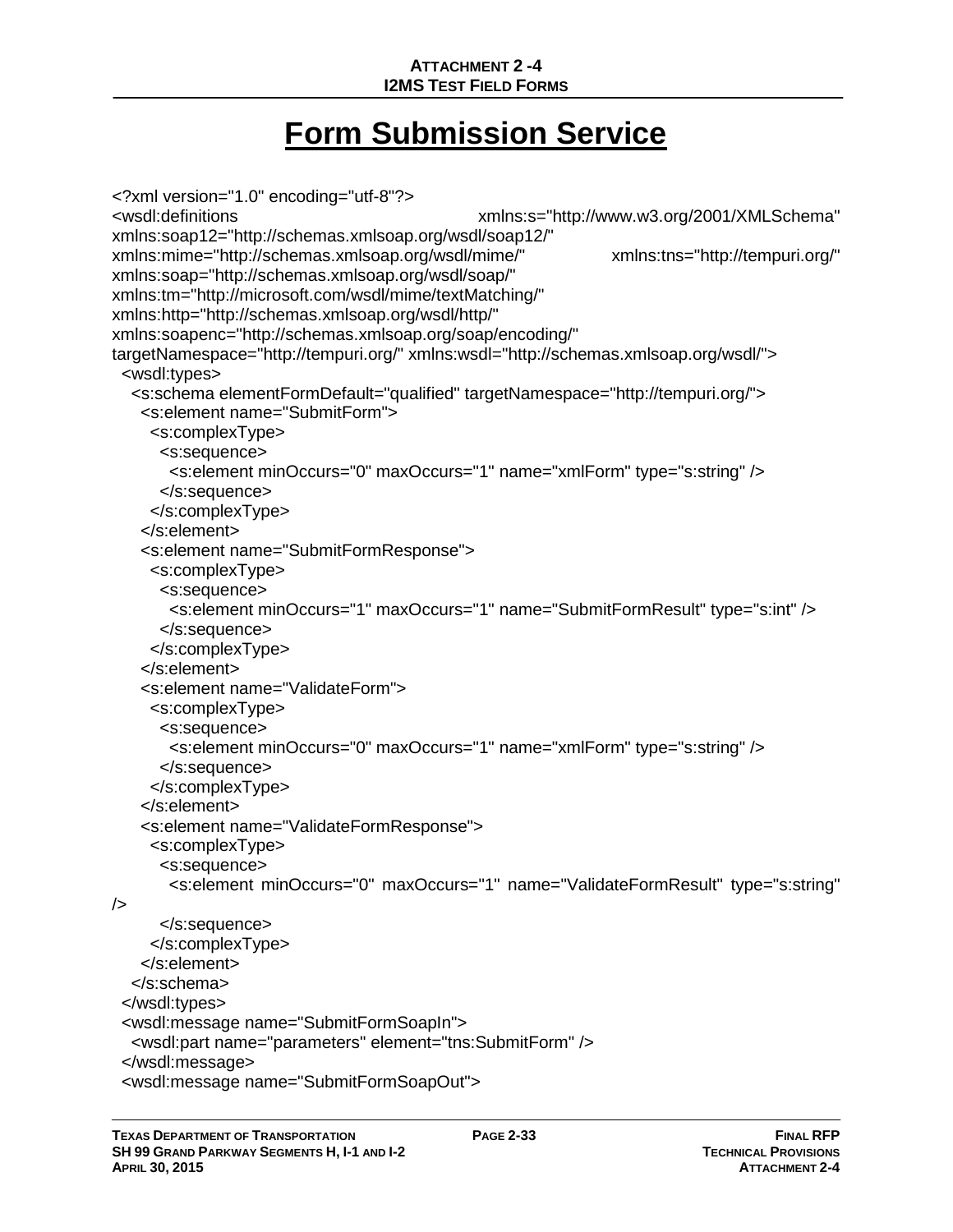<wsdl:part name="parameters" element="tns:SubmitFormResponse" /> </wsdl:message>

# **Form Submission Service**

```
<wsdl:message name="ValidateFormSoapIn">
   <wsdl:part name="parameters" element="tns:ValidateForm" />
  </wsdl:message>
  <wsdl:message name="ValidateFormSoapOut">
   <wsdl:part name="parameters" element="tns:ValidateFormResponse" />
  </wsdl:message>
  <wsdl:portType name="FormSubmissionServiceSoap">
   <wsdl:operation name="SubmitForm">
    <wsdl:input message="tns:SubmitFormSoapIn" />
    <wsdl:output message="tns:SubmitFormSoapOut" />
   </wsdl:operation>
   <wsdl:operation name="ValidateForm">
    <wsdl:input message="tns:ValidateFormSoapIn" />
    <wsdl:output message="tns:ValidateFormSoapOut" />
   </wsdl:operation>
  </wsdl:portType>
  <wsdl:binding name="FormSubmissionServiceSoap" 
type="tns:FormSubmissionServiceSoap">
   <soap:binding transport="http://schemas.xmlsoap.org/soap/http" />
   <wsdl:operation name="SubmitForm">
    <soap:operation soapAction="http://tempuri.org/SubmitForm" style="document" />
    <wsdl:input>
     <soap:body use="literal" />
    </wsdl:input>
    <wsdl:output>
     <soap:body use="literal" />
    </wsdl:output>
   </wsdl:operation>
   <wsdl:operation name="ValidateForm">
    <soap:operation soapAction="http://tempuri.org/ValidateForm" style="document" />
    <wsdl:input>
     <soap:body use="literal" />
    </wsdl:input>
    <wsdl:output>
     <soap:body use="literal" />
    </wsdl:output>
   </wsdl:operation>
 </wsdl:binding>
  <wsdl:binding name="FormSubmissionServiceSoap12" 
type="tns:FormSubmissionServiceSoap">
   <soap12:binding transport="http://schemas.xmlsoap.org/soap/http" />
   <wsdl:operation name="SubmitForm">
    <soap12:operation soapAction="http://tempuri.org/SubmitForm" style="document" />
    <wsdl:input>
     <soap12:body use="literal" />
```